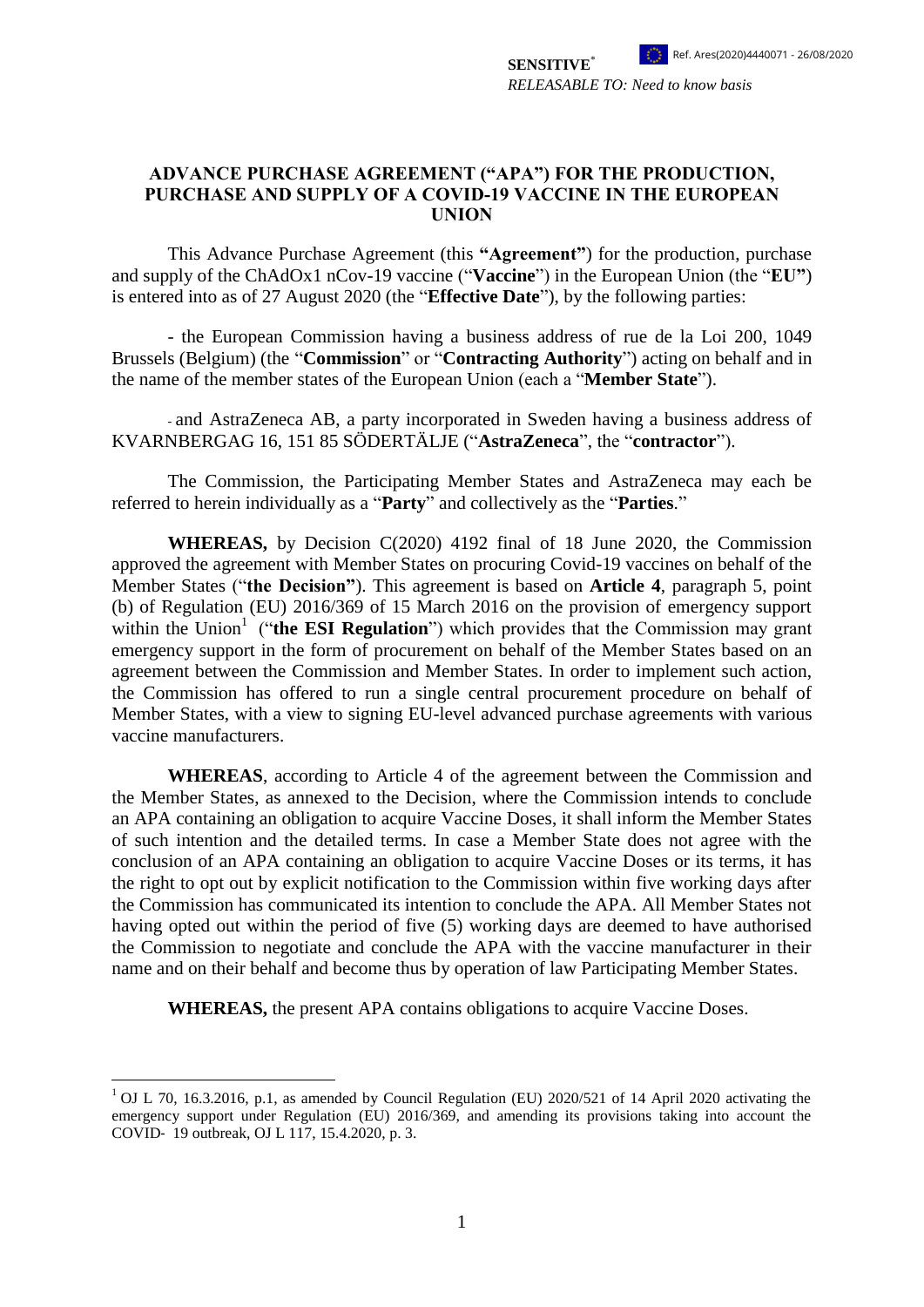**WHEREAS,** consequently, the Commission can only conclude the APA in the name and on behalf of Participating Member States by signing it with the company concerned once the opt out period has lapsed.

**WHEREAS,** according to Article 5 of the agreement between the Commission and the Member States, once concluded, the terms of the APA shall be legally binding on the Member States, except for those who have exercised their right to opt out. Those Member States for which the agreement has become legally binding are set out in Schedule B (the **"Participating Member States"**).

**WHEREAS**, to combat the current COVID-19 global pandemic (the "**COVID Pandemic**"), AstraZeneca has partnered with Oxford University to rapidly clinically evaluate and scale-up global manufacturing of the Vaccine.

**WHEREAS**, AstraZeneca has accelerated its manufacturing scale-up concurrently with its conduct of global clinical trials to ensure the broadest possible availability of the Vaccine, as quickly as possible.

**WHEREAS**, as part of that scale-up, AstraZeneca has committed to use its Best Reasonable Efforts (as defined below) to build capacity to manufacture 300 million Doses of the Vaccine, at no profit and no loss to AstraZeneca, at the total cost currently estimated to be Euros for distribution within the EU (the "**Initial Europe Doses**"), with an option for the Commission, acting on behalf of the Participating Member States, to order an additional 100 million Doses (the "**Optional Doses**").

**WHEREAS**, AstraZeneca will supply the Initial Europe Doses to the Participating Member States according to the terms of this Agreement.

**WHEREAS**, each Participating Member State must execute and deliver an Order Form in the form of Exhibit A (an "**Order Form**") with the information relevant to such member state filled in.

**WHEREAS** the present Agreement has been awarded to AstraZeneca by decision C(2020) 5707 of 14 August 2020 resulting from the negotiated procedure  $n^{\circ}$ SANTE/2020/C3/037.

**NOW THEREFORE**, in consideration of the mutual promises and covenants set forth below and other good and valuable consideration, the receipt and sufficiency of which is hereby acknowledged, each of the Parties hereby agree as follows:

#### <span id="page-1-0"></span>**1. Definitions.**

When used in this Agreement, the following capitalized terms shall have the meanings set forth in this Article [1.](#page-1-0)

1.1. "**Accounting Standards**" means International Financial Reporting Standards (IFRS).

1.2. "**Additional Doses**" has the meaning given in Section 5.3.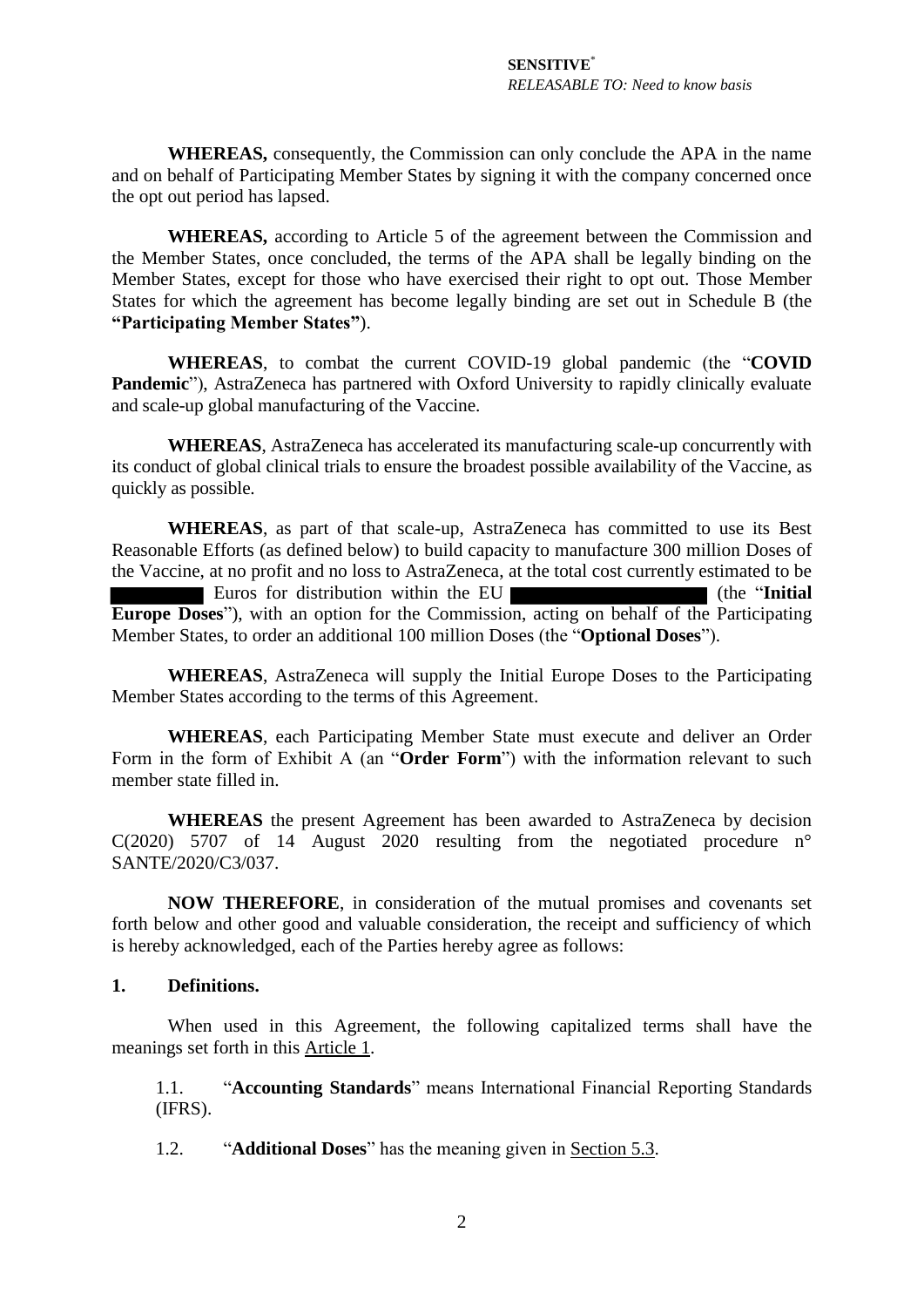1.3. "**Affiliate**" means, with respect to a Party, any Person that Controls, is Controlled by or is under common Control with such Party.

1.4. "**Agreement**" has the meaning given in the preamble, namely the Advance Purchase Agreement.

1.5. **"Alliance Manager"** has the meaning given in Section [2.3.](#page-8-0)

1.6. "**Applicable Law**" means any law or statute, any rule or regulation (including written governmental interpretations thereof, the guidance related thereto, or the application thereof) issued by a Governmental Authority or Regulatory Authority and any judicial, governmental, or administrative order, judgment, decree, or ruling, in each case as applicable to the subject matter and the parties at issue.

1.7. "**AstraZeneca**" has the meaning given in the preamble.

1.8. "**AZ Exchange Rate**" has the meaning given in Section 1.15.

## 1.9. "**Best Reasonable Efforts**" means

(a) in the case of AstraZeneca, the activities and degree of effort that a company of similar size with a similarly-sized infrastructure and similar resources as AstraZeneca would undertake or use in the development and manufacture of a Vaccine at the relevant stage of development or commercialization having regard to the urgent need for a Vaccine to end a global pandemic which is resulting in serious public health issues, restrictions on personal freedoms and economic impact, across the world but taking into account efficacy and safety; and

(b) in the case of the Commission and the Participating Member States, the activities and degree of effort that governments would undertake or use in supporting their contractor in the development of the Vaccine having regard to the urgent need for a Vaccine to end a global pandemic which is resulting in serious public health issues, restrictions on personal freedoms and economic impact, across the world.

1.10. "**Binding Allocation**" has the meaning given in Section [8.3.](#page-16-0)

1.11. "**CMOs**" means contract manufacturing organizations.

1.12. "**Commission**" has the meaning given in the preamble.

1.13. "**Confidential Information**" has the meaning given in Section [16.1.](#page-25-0)

1.14. "**Control**" means: (i) to possess, directly or indirectly, the power to direct the management or policies of a Person, whether through ownership of voting securities or by contract relating to voting rights or corporate governance, or (ii) to own, directly or indirectly, fifty percent (50%) or more of the outstanding voting securities or other ownership interest of such Person, or (iii) in the case of a partnership, control of the general partner, and "Controls" and "Controlled" shall be construed accordingly.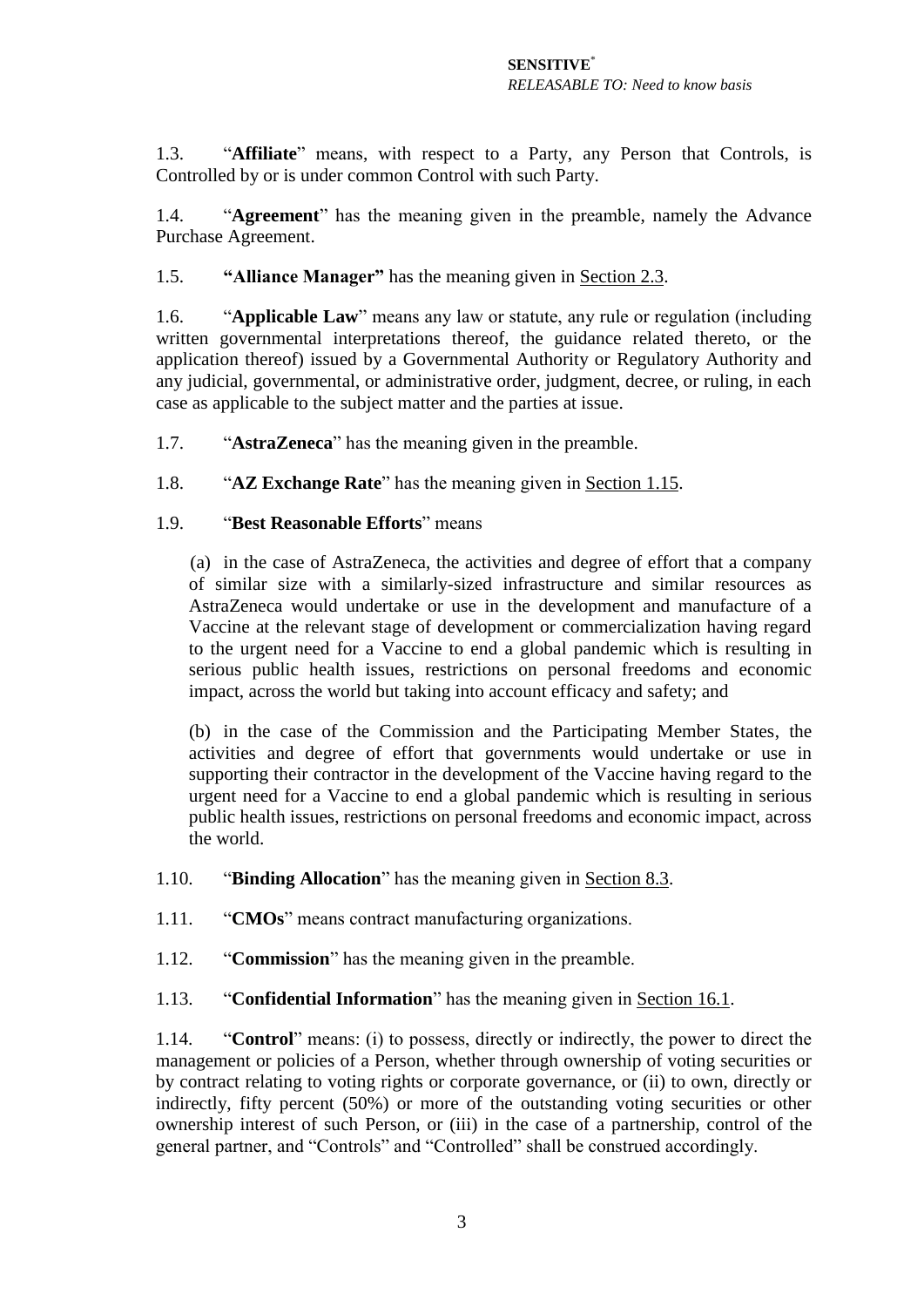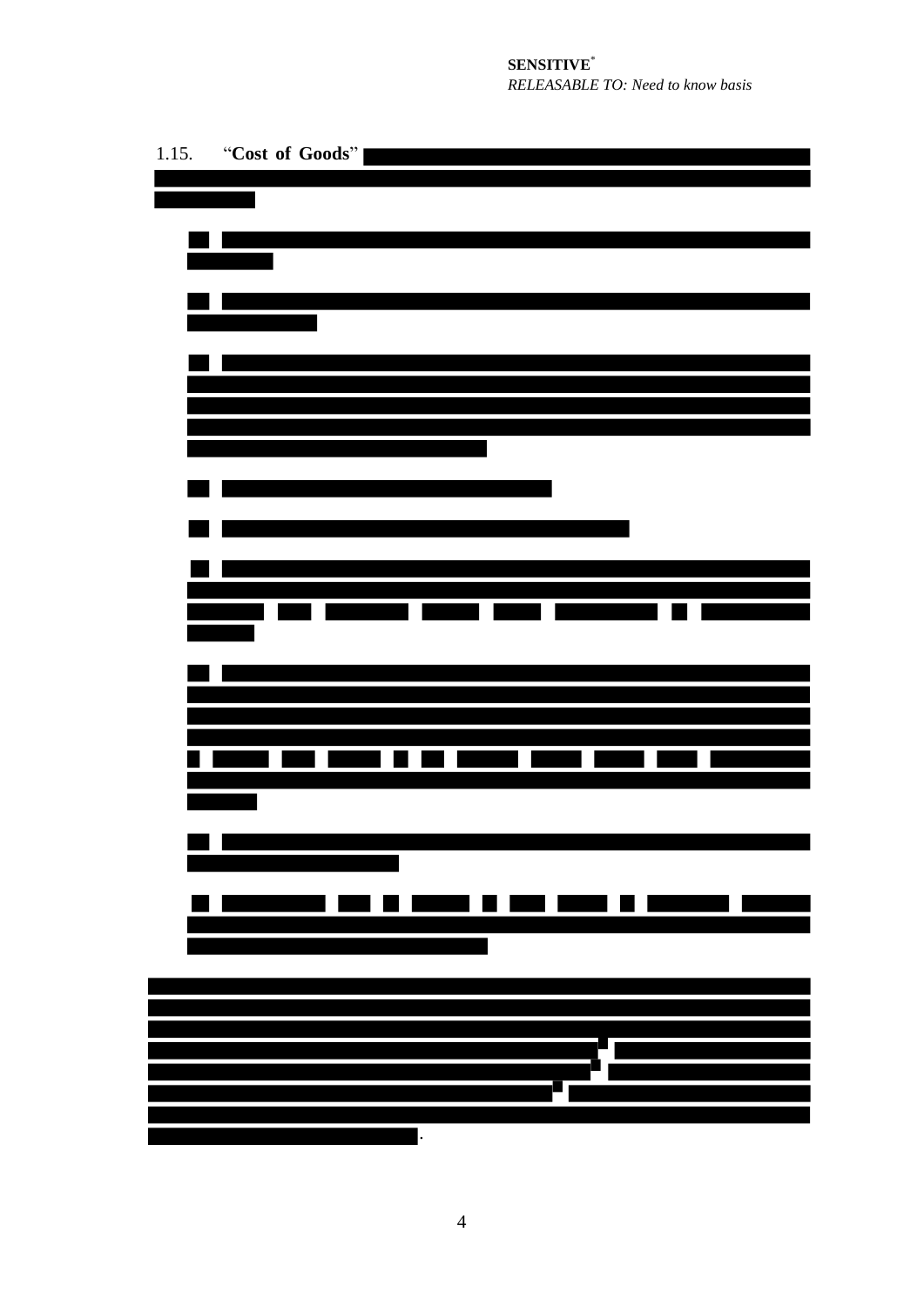

1.16. "**COVID Pandemic**" has the meaning given in the recitals.

1.17. "**Defect**" means the characteristic of a product that does not provide the safety which a person is entitled to expect taking all circumstances into account, including: (a) the presentation of the product; (b) the use to which it could reasonably be expected that the product would be put; and (c) the time when the product was put into circulation, in each case as such term is interpreted consistently with the term "defective" under Article 6 of the EU Product Liability Directive 85/374/EEC.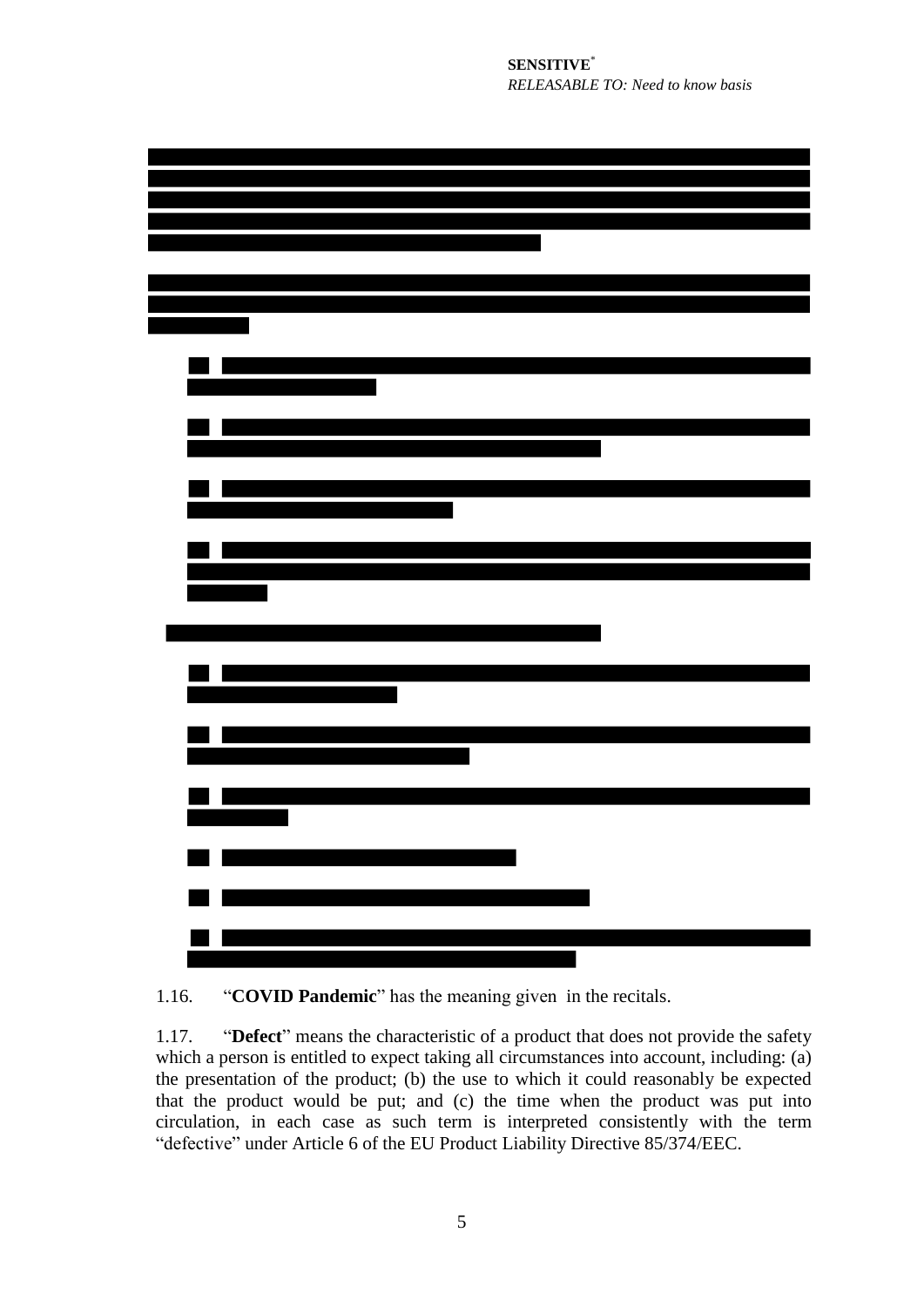1.18. "**Disclosing Party**" has the meaning given in Section [16.1\(b\).](#page-25-1)

1.19. "**Distribution Hubs**" has the meaning given in Section [8.1.](#page-15-0)

1.20. **"Dose"** means approximately  $5.0 \times 10^{10}$  virus particles/dose in no more than 0.5m1 with the understanding that the final commercial dose and dose volume will be informed by the data emerging from the clinical development program and the optimization of the manufacturing process.

1.21. "**Effective Date**" has the meaning given in the preamble.

1.22. "**EMA**" means European Medicines Agency.

1.23. "**Executive Officer**" means, with respect to AstraZeneca, its EVP Europe and, with respect to the Commission, the Director-General of the Directorate General Health and Food Safety (DG SANTE).

1.24. "**Fill/Finish/Packaging Costs**" has the meaning given in Schedule A.

1.25. "**Funding**" has the meaning given in Section [7.1.](#page-12-0)

1.26. "**Good Manufacturing Practices**" means the current practices for manufacture required by the standards, rules, principles and guidelines set out in Directive 2001/83/EC (as amended by Directive 2004/27/EC), Directive 2003/94/EC and EudraLex - Volume 4 of the Rules Governing Medicinal Products in the EU entitled "EU Guidelines to Good Manufacturing Practice Medicinal Products for Human and Veterinary Use".

1.27. "**Governmental Authority**" means any court, agency, department, authority or other instrumentality of any nation, supranational body, state, county, city or other political subdivision.

1.28. "**Indemnified Persons**" has the meaning given in Section [14.1.](#page-22-0)

1.29. "**Indemnifying Party**" has the meaning given in Section [14.2.](#page-23-0)

1.30. "**Indirect Taxes**" means value added, sales, consumption, goods and services taxes or other similar Taxes required by Applicable Laws to be disclosed as a separate item on the relevant invoice.

1.31. "**Initial Europe Doses**" has the meaning given in the recitals.

1.32. "**Initial Funding**" has the meaning given in Section [7.2.](#page-12-1)

1.33. "**Know-How**" means (a) inventions, technical information, know-how, showhow, data (including physical data, chemical data, toxicology data, animal data, raw data, clinical data, and analytical and quality control data), formulae, assays, sequences, discoveries, procedures, processes, practices, protocols, methods, techniques, results of experimentation, knowledge, trade secrets, designs, skill, experience; and/or (b) any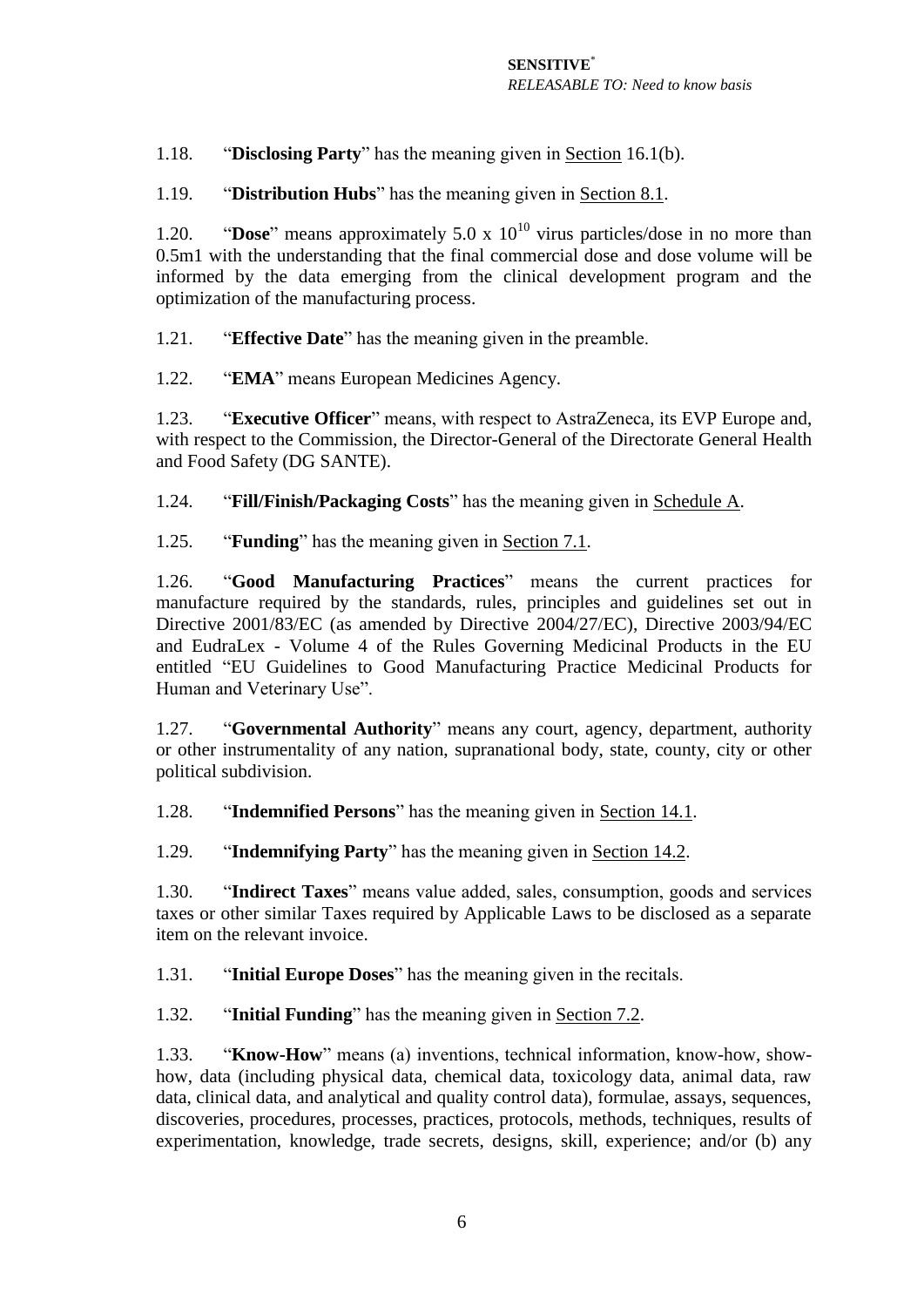information embodied in compounds, compositions, materials (including chemical or biological materials), formulations, dosage regimens, apparatus, devices, specifications, samples, works, regulatory documentation and submissions pertaining to, or made in association with, filings with any Regulatory Authority.

- 1.34. "**Losses**" has the meaning given in Section [14.1.](#page-23-0)
- 1.35. "**Order Form**" has the meaning given in Section 3.1.
- 1.36. "**OMCL**" means Official Medicines Control Laboratories.
- 1.37. "**Optional Doses**" has the meaning given in Section 5.2.
- 1.38. "**Participating Member States**" has the meaning given in the preamble.

1.39. "**Person**" means any individual, sole proprietorship, partnership, limited partnership, limited liability partnership, corporation, limited liability company, business trust, joint stock company, trust, incorporated association, joint venture or similar entity or organization (whether or not having a separate legal personality), including a government or political subdivision or department or agency of a government.

- 1.40. "**Phase I/II Trial Results**" has the meaning given in Section [4.2\(a\).](#page-9-0)
- 1.41. **"Price Per Dose"** has the meaning given in Section [7.4\(a\).](#page-12-2)
- 1.42. "**Receiving Party**" has the meaning given in Section [16.1\(b\).](#page-25-1)

1.43. "**Regulatory Authority**" means the European Medicines Agency (EMA) or any other Governmental Authority regulating the conduct, manufacture, market approval, sale, distribution or use of the Vaccine within the EU.

1.44. **"Related Persons"** means spouses, heirs, children (whether natural or adopted), descendants, successors and assigns, estates, or legal representatives, executors, administrators or any other person or entity representing the rights of the injured person or any of the foregoing.

1.45. "**Representative**" has the meaning given in Section [2.2.](#page-8-1)

1.46. "**Tax**" means any form of tax or taxation, levy, duty, charge, social security, charge, contribution, or withholding of whatever nature (including any related fine, penalty, surcharge or interest) imposed by, or payable to, a Tax authority.

1.47. "**Tender Specifications**" has the meaning given in Section [18.9.](#page-32-0)

1.48. "**Third Party Claim**" has the meaning given in Section [14.2.](#page-23-0)

1.49. "**Upfront Costs**" has the meaning given in Schedule A.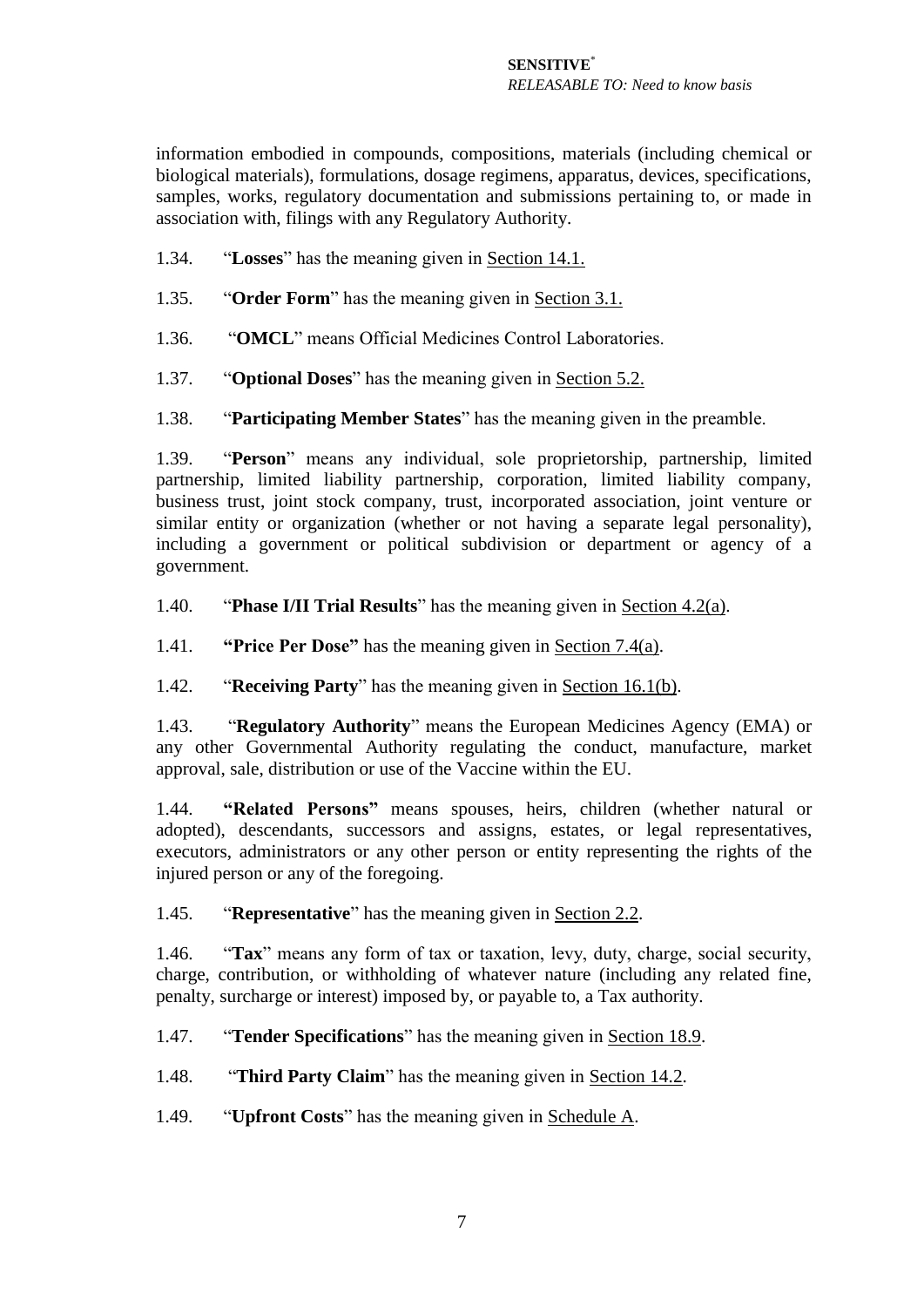- 1.50. "**Vaccine**" has the meaning given in the recitals.
- 1.51. "**Vaccine IP Rights**" has the meaning given in Section [11.1.](#page-19-0)
- 1.52.



#### <span id="page-7-0"></span>**2. Roles of the Parties**

#### 2.1. The Commission:

For the purpose of this Agreement, the Commission hereby represents and warrants that as a result of the Decision, it has the power and authority to act on behalf and in the name of the Participating Member States, in accordance with the terms set forth in this Agreement, for the following subjects:

(a) Development of the Vaccine as described in Section [4;](#page-9-1)

(b) Funding process as described in Section [7,](#page-12-3) except for the payments resulting from the obligations assumed directly by the Participating Member States as described in Sections [7.3](#page-12-4) and [7.4.](#page-12-5)

- (c) Audit of costs, as described in Section [7.6.](#page-14-0)
- (d) Allocation, as described in Section [8.3.](#page-16-1)

(e) Any other subject not specifically attributed to the Participating Member States according to Section [2.2.](#page-8-1)

In all dealings concerning those subjects, the Commission represents and warrants that it has full power and authority to: (i) execute, deliver, and receive on behalf of the Participating Member States all notices, requests and other communications hereunder; (ii) act as the point of contact for the Participating Member States; (iii) facilitate communications between the Parties for the purposes of this Agreement; and (iv) take such other administrative actions on their behalf in connection with this Agreement as the Commission and the Participating Member States deem appropriate.

In all dealings concerning those subjects, the Commission agrees on behalf of itself and the Participating Member States that AstraZeneca shall be entitled to act and rely upon any statement, request, notice or agreement made or given by the Commission. Subject to each Participating Member State being bound by Section [16](#page-25-2) of this Agreement, the Commission may share with the Participating Member States all information, documentation, data and other materials received from AstraZeneca.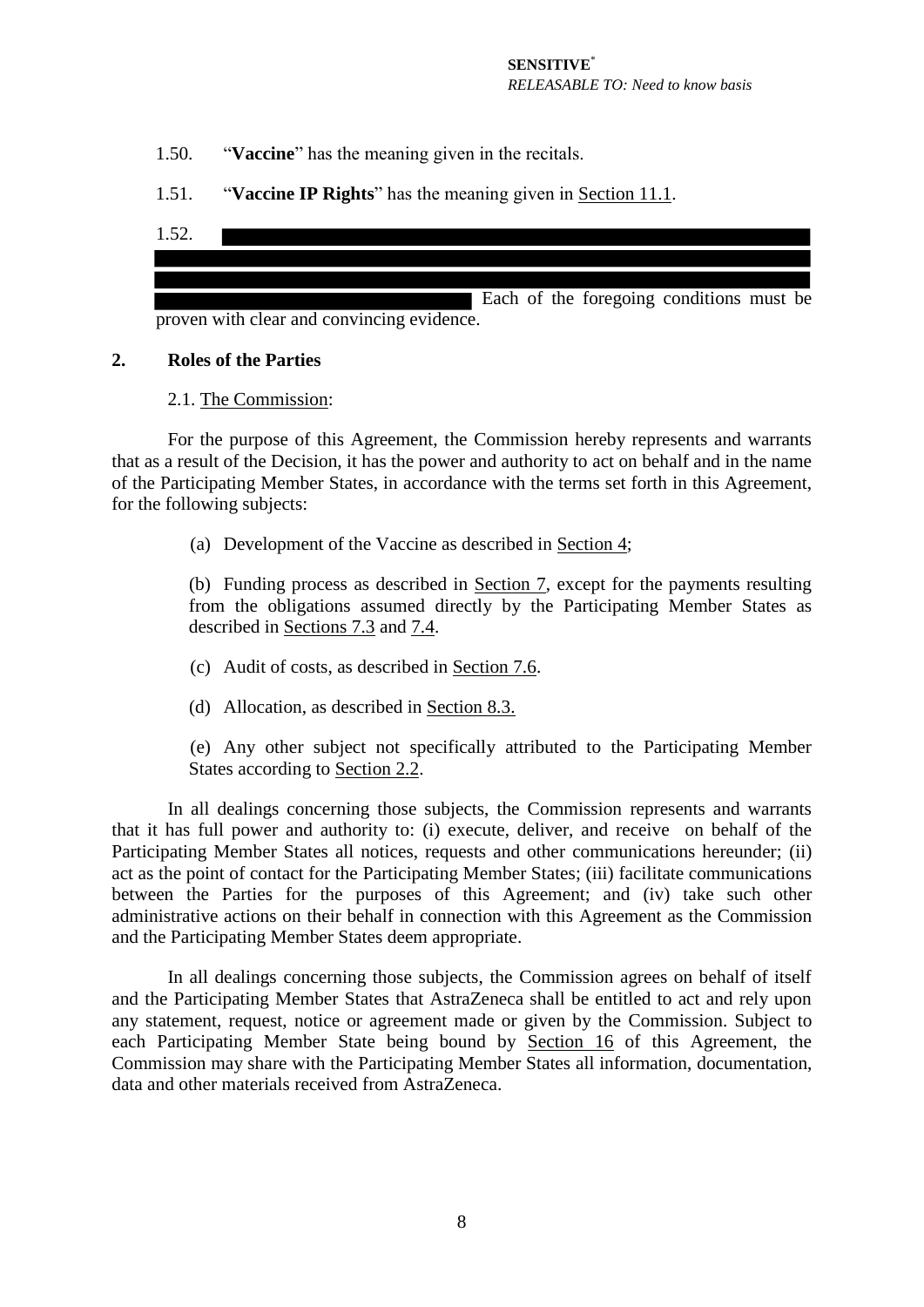# 2.2. The Participating Member States.

<span id="page-8-1"></span>For the purpose of this Agreement, each Participating Member State shall designate a representative (each, a "**Representative**") concerning the following subjects of this Agreement:

(a) Manufacturing and supply as described in Section 5.4.

(b) Payments resulting from the obligations assumed by the Participating Member States as described in Sections [7.3](#page-12-4) and [7.4.](#page-12-5)

(c) Orders and delivery of the Vaccine Doses to the Distribution Hubs as described in Section [8.1.](#page-15-0)

(d) Distribution of the Vaccine Doses as described in Section [8.3.](#page-16-0)

(e) Indemnification as described in Section [14.](#page-23-1)

(f) Release; Limitation of Liability; Disclaimer of Warranties as described in Section [15.](#page-24-0)

In all dealings concerning those subjects, each Participating Member State hereby represents and warrants that its Representative will have full power to execute, deliver, and receive on such Participating Member State's behalf all notices, requests and other communications and each Participating Member State agrees that AstraZeneca shall be entitled to act and rely upon any statement, request, notice or agreement made or given by such Representative. Each Participating Member State shall have the right, power and authority to replace such Representative upon written notice to AstraZeneca stating that such prior Representative is being replaced and providing the name and relevant contact information for the replacing Representative. Each Participating Member State shall bear the costs of its respective Representative.

<span id="page-8-0"></span>2.3. Alliance Manager. Promptly after the Effective Date, the Commission and AstraZeneca shall each appoint one Person who shall oversee contact between the Commission, on the one hand, and AstraZeneca, on the other hand, and such appointed Persons shall have such other responsibilities as the Parties may agree in writing after the Effective Date (each appointed Person, an **"Alliance Manager"**). The Alliance Manager appointed by the Commission will act as a point of contact for the various Participating Member States for activities related to this Agreement, including to share information received from AstraZeneca that is intended to be shared with the Participating Member States. The Alliance Managers shall work together to manage and facilitate communications between the Commission and AstraZeneca under this Agreement, and shall meet monthly to perform their responsibilities in accordance with the terms of this Agreement, including the resolution of issues between the Commission and AstraZeneca that arise in connection with this Agreement. The Alliance Managers shall not have final decision-making authority with respect to any matter under this Agreement. Each of the Commission and AstraZeneca may replace its Alliance Manager at any time by seven (7) days' prior notice in writing to the other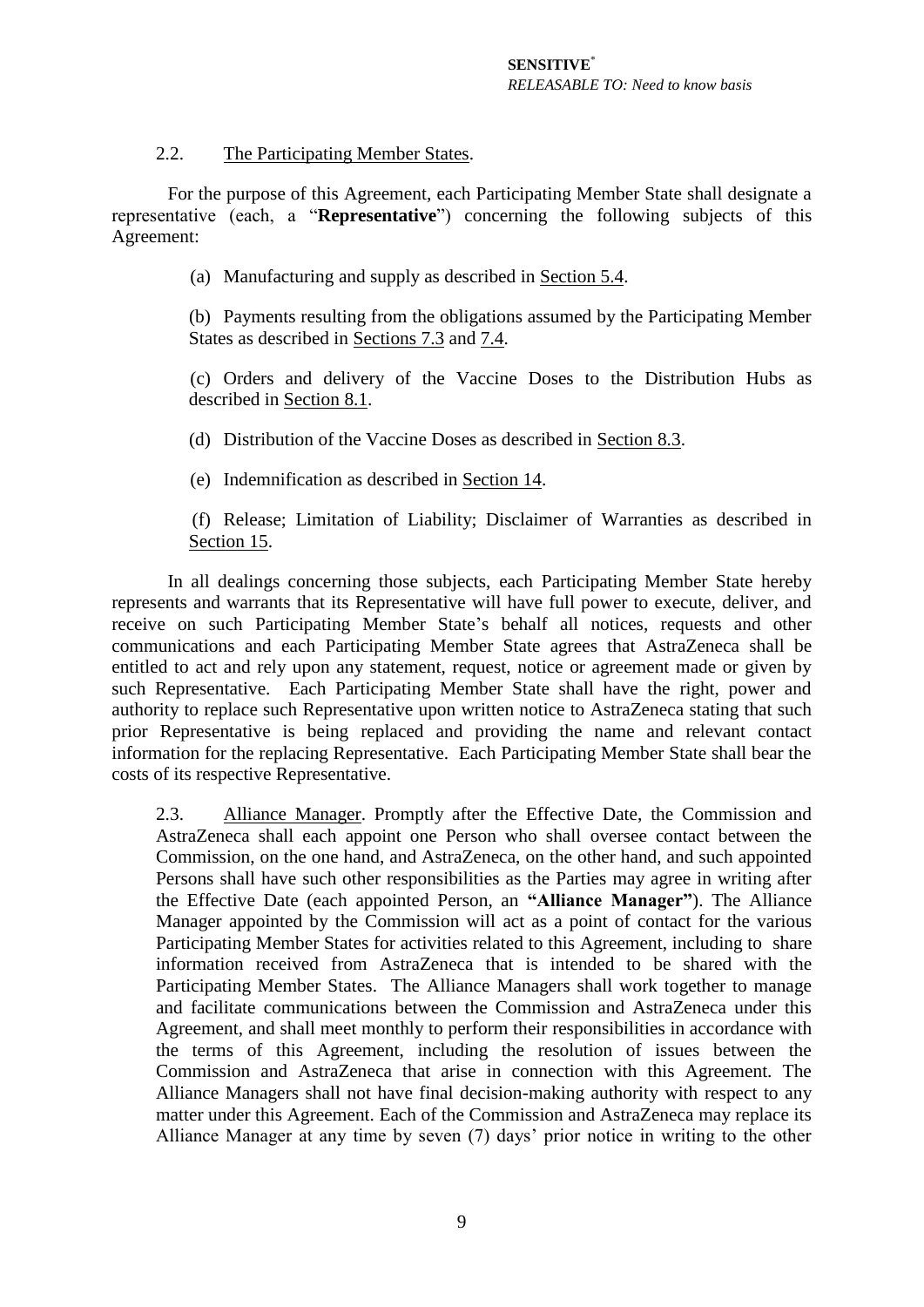Party. The Commission and AstraZeneca shall each bear the costs of its Alliance Manager.

## **3. Subject matter**

## 3.1. Order Form

(a) Attached as Exhibit A to this Agreement is an Order Form which has been negotiated on behalf of the Member States by the Commission. In order to maintain the right to purchases Doses of Vaccine as contemplated by this Agreement, an EU Member State must execute and deliver an Order Form in the form of Exhibit A with the information relevant to such member state filled in.

(b) The Parties acknowledge and agree that the Order Form is an essential and important part of this Agreement and AstraZeneca has entered into this Agreement in reliance on Member States executing such Order Forms as contemplated hereby. Such Order Forms have to be entered into by each of the Participating Member States within 10 working days following the delivery by the Commission of the Binding Allocation according to Section 8.3 (a). If an EU Member State does not execute and deliver an Order Form within such deadline, such Member State shall not be eligible to receive any portion of the Initial Europe Doses, the Optional Doses and the Additional Doses under this Agreement and shall not be entitled to any benefit of this Agreement.

## <span id="page-9-1"></span>**4. Development.**

4.1. Development. As between the Parties, AstraZeneca shall have the sole right and responsibility for all aspects relating to the research and development of the Vaccine with the goal of establishing a Vaccine that is safe and efficacious for manufacture and sale as contemplated by this Agreement.

# <span id="page-9-0"></span>4.2. Reporting.

(a) Along with its offer, AstraZeneca has provided to the Commission reports of the interim and final results of the Oxford University-sponsored Phase I/II clinical study of the Vaccine (the "**Phase I/II Trial Results**") from Oxford University. AstraZeneca shall provide to the Commission (i) key updates on development of the Vaccine project, including regulatory matters relevant to the Vaccine; and (ii) updates on progress, challenges and opportunities on establishment of the supply chain for the Vaccine. Notwithstanding the foregoing, in no event shall AstraZeneca be obligated to disclose Vaccine development project results or other information concerning development of the Vaccine that AstraZeneca is not legally or contractually permitted to share, including such information which AstraZeneca may be required to first disclose to Oxford University. In the event that AstraZeneca is not legally or contractually permitted to share such information, AstraZeneca shall explain the basis upon which it is not permitted to share such information and provide relevant evidence to the extent legally or contractually permissible.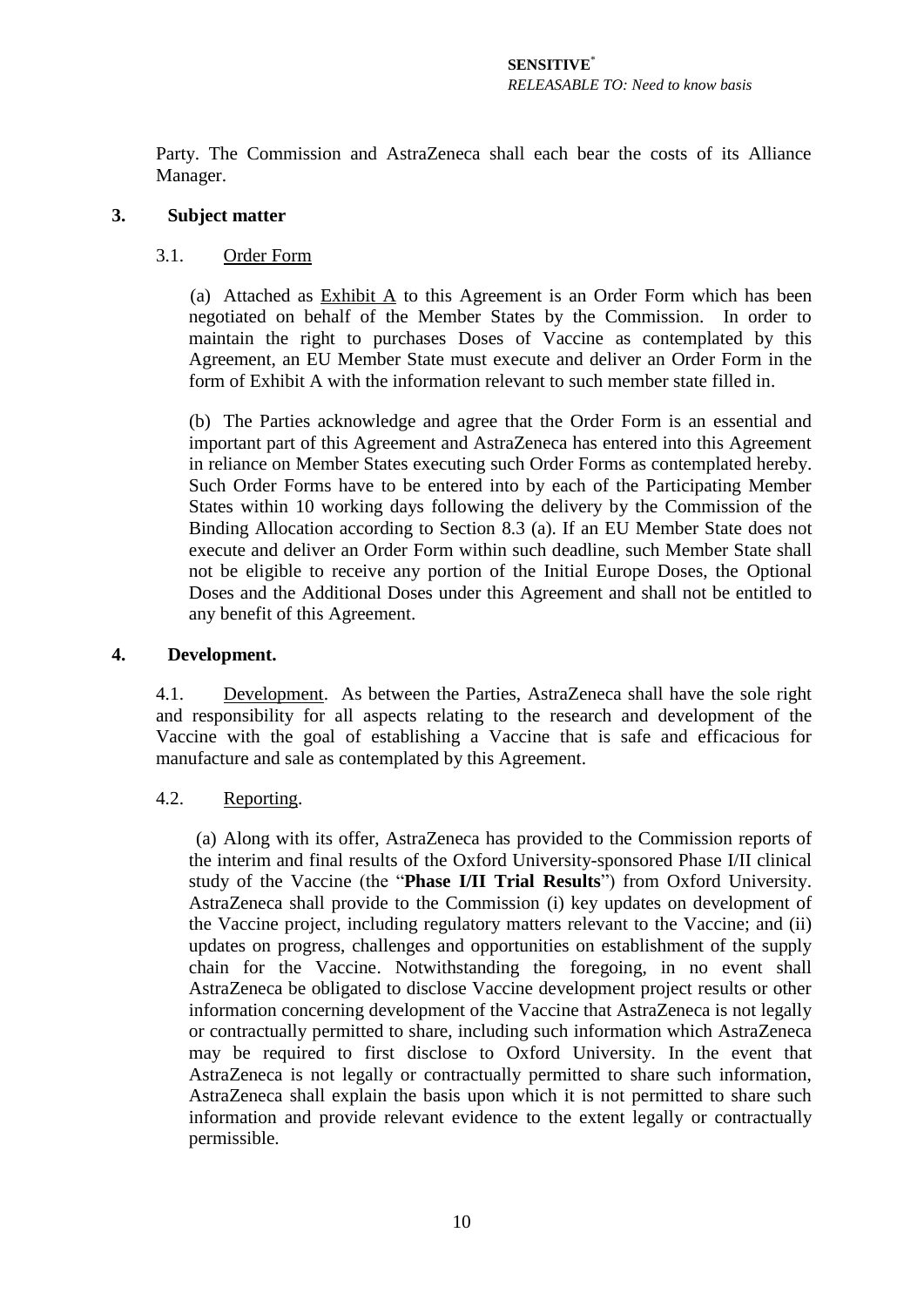(b) On reasonable notice and as reasonably requested, AstraZeneca shall enable the Commission (or an independent expert appointed by the Commission as set forth below) to access all clinical trial data (including communications and correspondence with Regulatory Authorities and bodies to include all audit observations, inspection reports, meeting minutes, and all AstraZeneca commitments and responses) and all data relevant to the manufacturing of the Vaccine; *provided*, that AstraZeneca is permitted to share such information with the Commission; and *provided, further*, that if AstraZeneca is not permitted to share such information with the Commission, it shall use its Best Reasonable Efforts to obtain permission to share such information. If the Commission chooses to access such information through a third party, such third party must be an independent expert in the applicable field, the Commission shall notify AstraZeneca of such expert in advance, and such expert shall be subject to Section 15 of this Agreement. The Commission shall choose another expert if AstraZeneca provides reasonable justification upon which such expert should not be permitted access to such information.

#### 5. **Manufacturing and Supply.**

Initial Europe Doses. AstraZeneca shall use its Best Reasonable Efforts to  $5.1.$ manufacture the Initial Europe Doses within the EU for distribution, and to deliver to the Distribution Hubs, following EU marketing authorization, as set forth more fully in Section 7.1, approximately 2020

Q1 2021, and (iii) the remainder of the Initial Europe

Doses by the end of

Optional Doses. The Commission shall have an option to increase its order on 5.2. behalf and in the name of the Participating Member States of the Vaccine Doses by an additional 100 million Doses ("Optional Doses"). In order to exercise such option, the Commission shall deliver an irrevocable notice to AstraZeneca exercising such option within of delivery by AstraZeneca to the Commission of the first Phase III Trial report that includes efficacy and safety data. The Optional Doses shall be delivered to the Participating Member States following delivery of the Initial Europe Doses and no earlier than As a condition to exercising the Optional Doses, the Commission must provide the necessary information on allocation of the full 100 million Optional Doses among the Participating Member States.

Additional Doses. AstraZeneca shall consider in good faith any request for 5.3. additional Vaccine Doses made by the Participating Member States, but shall not be required to manufacture and supply Vaccine Doses in excess of the Initial Europe Doses and the Optional Doses ("Additional Doses"). The Commission and the Participating Member States recognize that it may not be possible for AstraZeneca to manufacture any Additional Doses prior to

5.4. Manufacturing Sites. AstraZeneca shall use its Best Reasonable Efforts to manufacture the Vaccine at manufacturing sites located within the EU (which, for the purpose of this Section 5.4 only shall include the United Kingdom) and may manufacture the Vaccine in non-EU facilities, if appropriate, to accelerate supply of the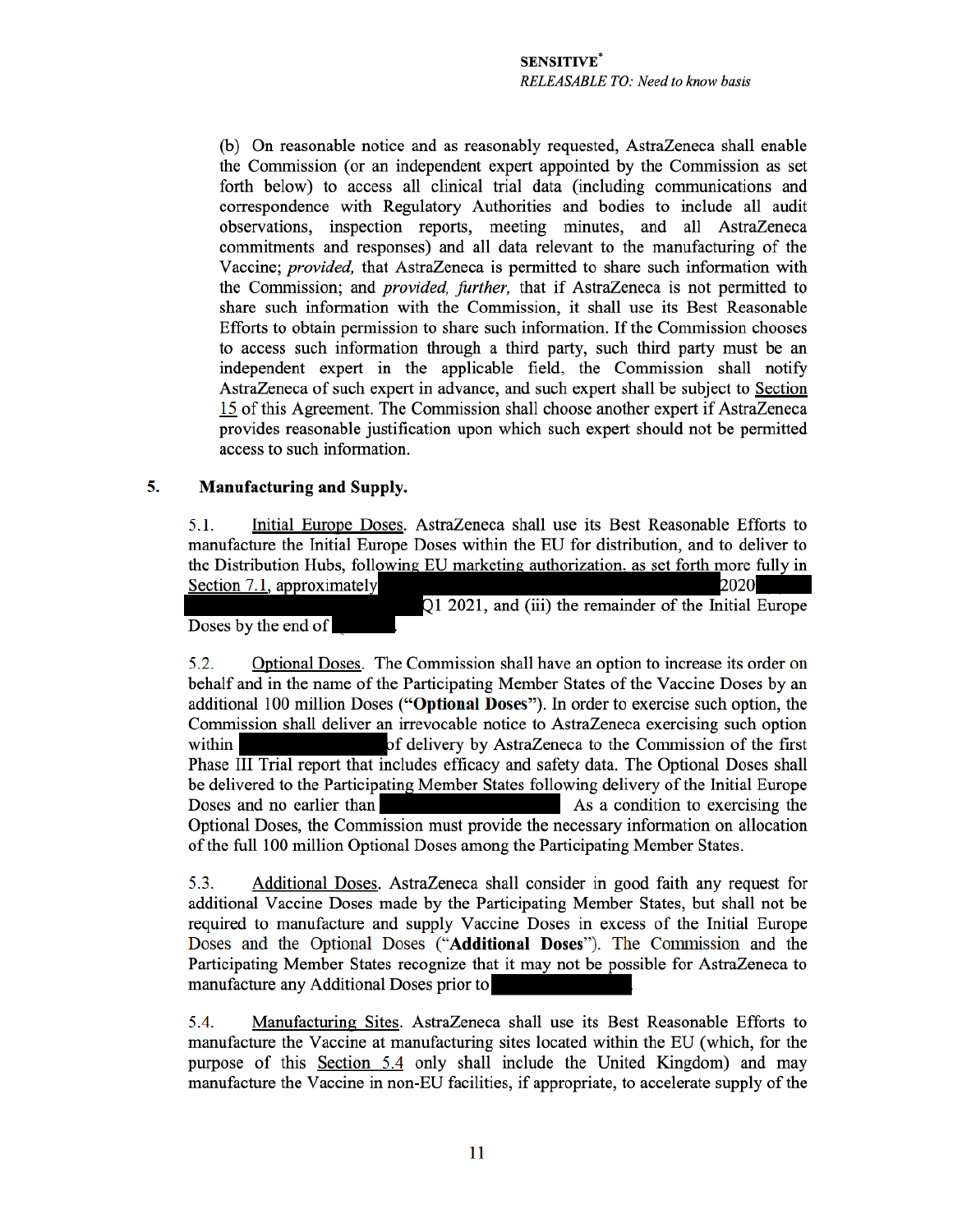Vaccine in Europe; *provided*, that AstraZeneca shall provide prior written notice of such non-EU manufacturing facilities to the Commission which shall include an explanation for such determination to use non-EU manufacturing facilities. AstraZeneca is unable to deliver on its intention to manufacture the Initial Europe Doses and/or Optional Doses under this Agreement in the EU, the Commission or the Participating Member States may present to AstraZeneca, CMOs within the EU capable of manufacturing the Vaccine Doses, and AstraZeneca shall use its Best Reasonable Efforts to contract with such proposed CMOs to increase the available manufacturing capacity within the EU. The manufacturing site planning is set out in Schedule A.

5.5. Reporting. AstraZeneca shall notify the Commission as soon as (a) it selects initial manufacturing sites and (b) it changes any of its manufacturing sites for the Vaccine.

#### **6. Acquisition of Materials and Services.**

6.1. Materials. The Commission and the Participating Member States shall use their Best Reasonable Efforts to enable AstraZeneca to timely supply the Initial Europe Doses. AstraZeneca shall secure the supply of all drug substances needed and drug product capacity (if required) as well as components critical to the development, manufacture, and supply of the Initial Europe Doses (*e.g.* glass vials/stoppers, media, etc.). Notwithstanding the foregoing, the Commission and the Participating Member States shall, on the request of AstraZeneca and in accordance with all Applicable Laws and within the framework of their competencies, use Best Reasonable Efforts to assist AstraZeneca in securing the supply of any drug substances needed and drug filling and finishing capacity as well as components for the development, manufacture, and supply of the Initial Europe Doses.

6.2. Capacity Limitations. In the event AstraZeneca's ability to fulfill its obligations under this Agreement is impeded by a competing agreement entered into by or on behalf of the Commission, AstraZeneca shall promptly inform the Commission. While AstraZeneca shall continue to use Best Reasonable Efforts to engage with its own contract manufacturers and suppliers to utilize the capacity and/or components, the Commission will assist in finding a mutually acceptable solution for this Agreement and the competing agreement. To the extent AstraZeneca's performance under this Agreement is impeded by any such competing agreements, AstraZeneca shall not be deemed in breach of this Agreement as a result of any such delay due to the aforementioned competing agreement(s).

6.3. Reporting and Notification to the Commission. AstraZeneca will report to the Commission in regular intervals on whether it has been able to secure the supply of all drug substances needed and drug product capacity (if required) as well as components critical to the development, manufacture, and supply of the Initial Europe Doses (*e.g.*  glass vials/stoppers, media, etc.). AstraZeneca will promptly notify the Commission if it encounters difficulties in this regard that place at significant risk AstraZeneca's ability to manufacture or sell the Vaccine Doses as contemplated by this Agreement.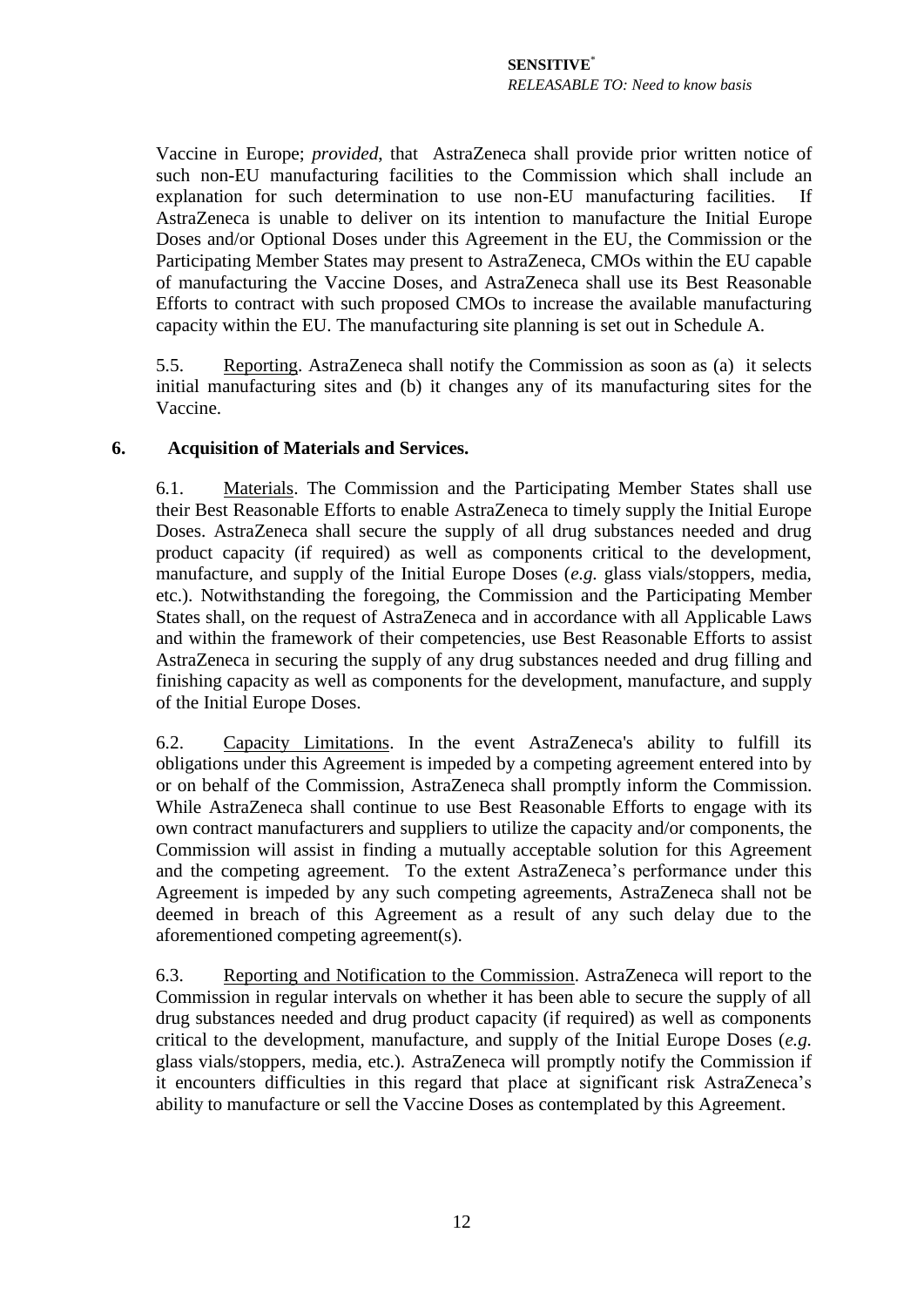# <span id="page-12-3"></span><span id="page-12-0"></span>**7. Funding Process and Audit.**

7.1. Generally. The Commission and the Participating Member States shall provide funding to enable AstraZeneca to: (i) harness sufficient drug substance and drug filling and finishing capacity in Europe, (ii) advance procurement of critical components including glass vials/stoppers, media, and other critical components to supply finished product of the Vaccine, and (iii) fill, finish and package the final Vaccine for distribution (the "**Funding**"). The Commission and the Participating Member States shall provide the Funding in an amount equal to the estimated Cost of Goods which at the Effective Date is estimated to be for the Initial Europe Doses.

<span id="page-12-1"></span>7.2. Initial Funding. In partial consideration of the Vaccine Dose purchase rights granted by AstraZeneca to the Commission acting on behalf and in the name of the Participating Member States hereunder, the Commission shall pay to AstraZeneca a fixed amount equal to 336 million Euros, as an estimate of the Upfront Costs as set forth in Schedule A (the "**Initial Funding**") as follows:

(a) The Commission shall pay to AstraZeneca two-thirds of the Initial Funding (first Installment) within five (5) working days of the Effective Date; and



<span id="page-12-4"></span>"**Subsequent Funding**").

# <span id="page-12-5"></span><span id="page-12-2"></span>7.4. Mechanism for Updated Total Costs of Goods.

(a) The Parties agree that, notwithstanding any other provision of this Agreement, and while AstraZeneca acknowledges its obligation is to supply the Vaccine Doses at no profit, AstraZeneca shall not be requested or required to supply the Vaccine Doses at a loss. The Parties further agree that the estimated Upfront Costs of 336 million Euros and Fill/Finish/Packaging Costs of Euros (for a total estimated Cost of Goods of **Euros** Euros) were determined based upon available estimates at the Effective Date for the Initial Europe Doses.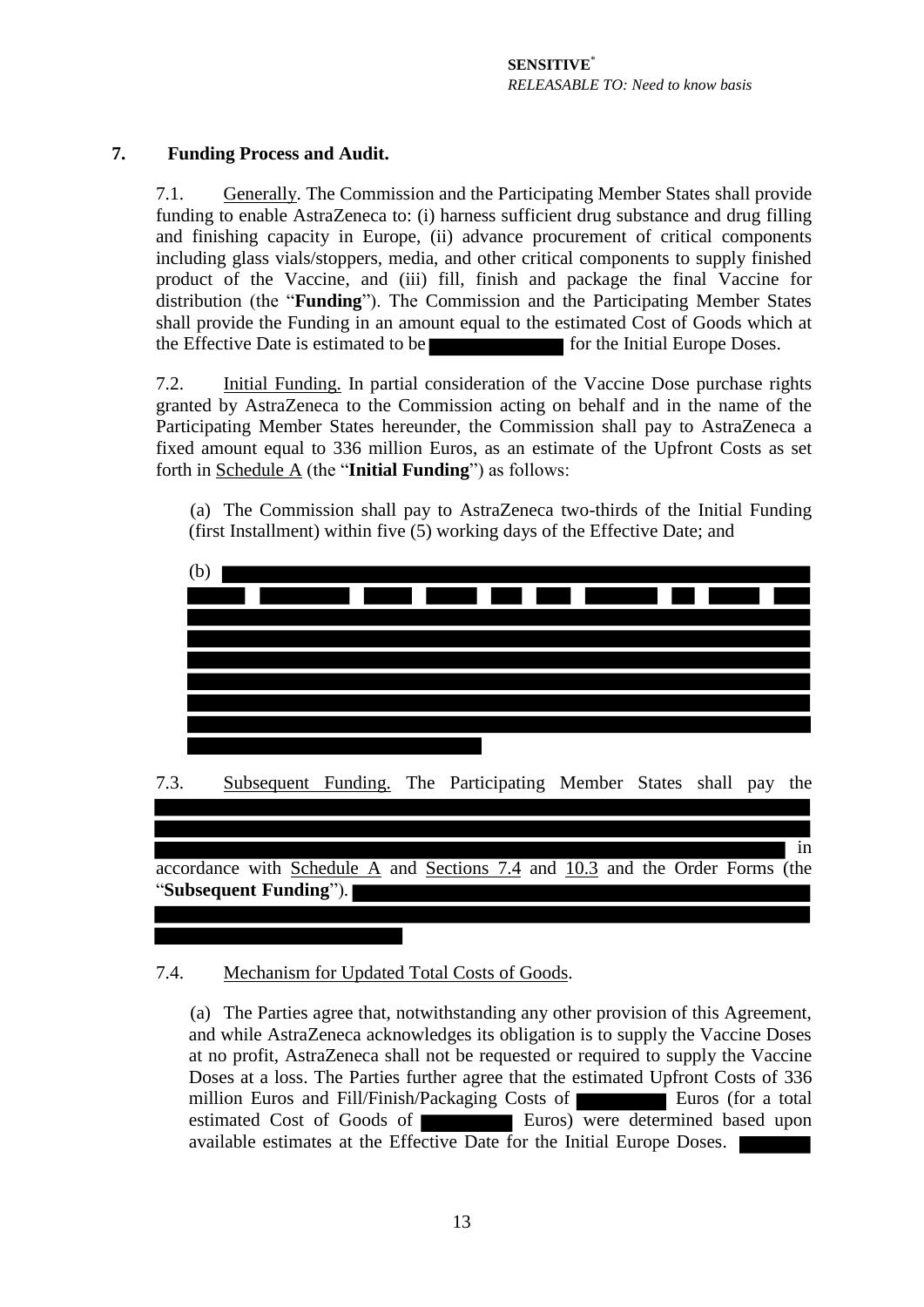(b) To the extent that the total Cost of Goods exceed

, AstraZeneca shall provide an updated purchase and payment schedule to the Commission, which shall state the delivery schedule of the Initial Europe Doses and the corresponding amounts payable by the Participating Member States,

(c) If AstraZeneca becomes aware that the estimated Cost of Goods are reasonably expected to exceed **the set of the set of the set of then** AstraZeneca shall notify the Commission of such excess and provide the relevant evidence in this respect. Following such notice, AstraZeneca and the Commission shall agree to a payment or other mechanism which will result in AstraZeneca supplying the Participating Member States with a number of Doses without incurring a loss. Such mechanism may include a reduction in the number of Doses and/or a further increase in Price Per Dose.

(d) If following the finalization of the matters contemplated hereby, documentary evidence provided by AstraZeneca indicates that the Cost of Goods for the Initial Europe Doses sold is less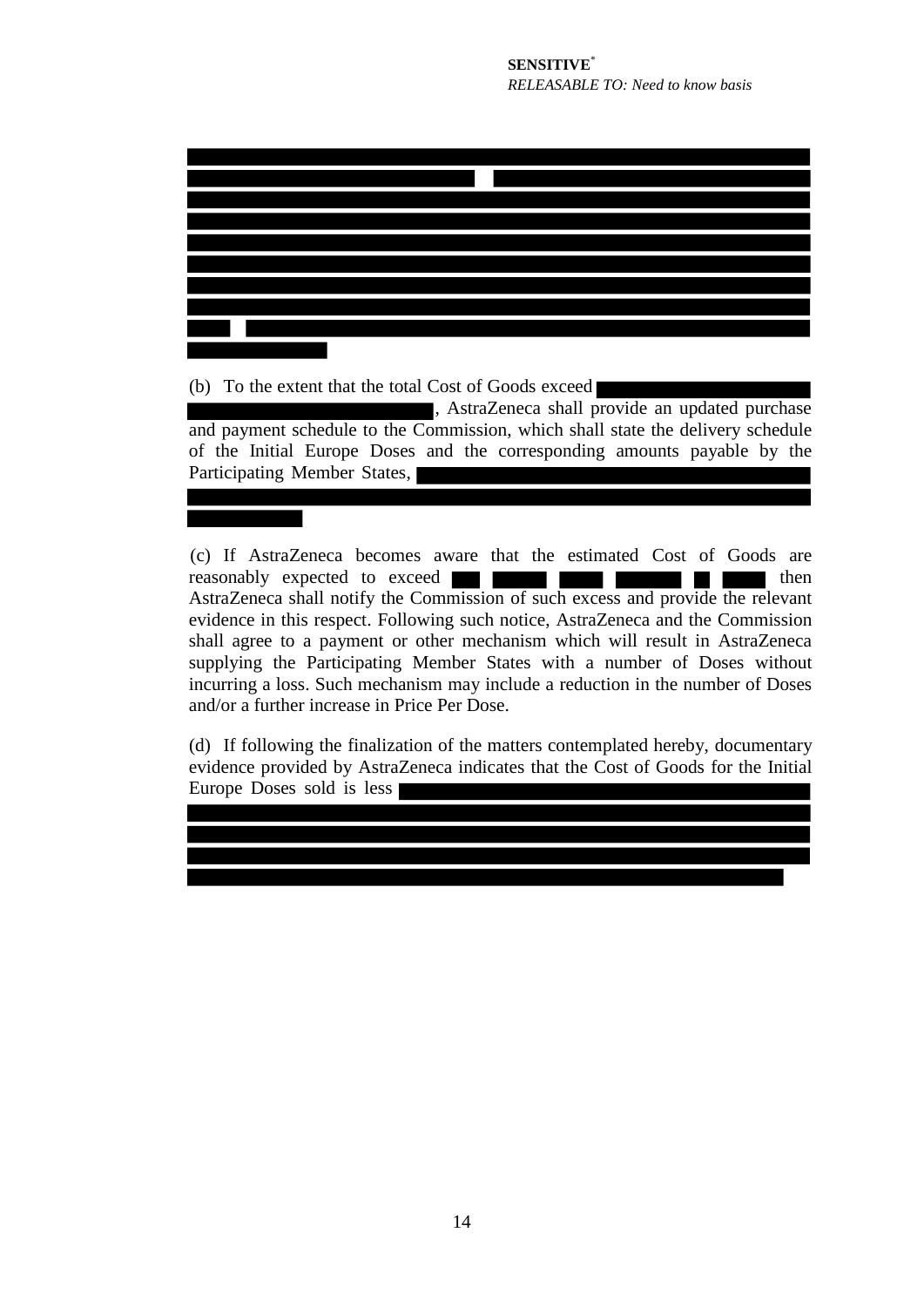7.5. Method of Payments. All payments to AstraZeneca under this Agreement shall be made by deposit of Euros by wire transfer of immediately available funds in the requisite amount to such bank account as AstraZeneca may from time to time designate by written notice to the Commission and the Participating Member States. For the purpose of calculating any sums due under, or otherwise reimbursable pursuant to this Agreement,

 Payments for shipments of Doses shall be due and payable within **following invoicing for such Doses**.

#### <span id="page-14-0"></span>7.6. Audits and protection of EU financial interests.

(a) During the term of the Agreement and for a period of  $\blacksquare$  after termination or expiration of the Agreement, AstraZeneca shall permit the Commission to perform or request an audit of the Cost of Goods of the Initial Europe Doses (and any Optional Doses and Additional Doses, to the extent applicable), no more than **. The Commission** . The Commission shall use its Best Reasonable Efforts to ensure that those audits are conducted by an internationally recognized certified public accounting firm authorised on its behalf. AstraZeneca, its affiliates or subcontractors involved in the performance of the Agreement, shall make available to such third-party auditor, upon request, any pertinent documents or information for the purpose of verifying production costs of the Initial Europe Doses (and any Optional Doses and Additional Doses, to the extent applicable). Any such audit shall be conducted on reasonable advanced notice to AstraZeneca, and during normal operating hours in a manner to minimize disruption to AstraZeneca's business.

(b) AstraZeneca must keep all original documents stored on any appropriate medium, including digitised originals, if allowed by the national law, for a period of starting from the last payment made under the last Order Form.

(c) In accordance with Council Regulation (Euratom, EC) No 2185/96 of 11 November 1996 concerning on-the-spot checks and inspection carried out by the Commission in order to protect the European Communities' financial interests against *fraud* and other irregularities and Regulation (EU, Euratom) No 883/2013 of the European Parliament and of the Council of 11 September 2013 concerning investigations conducted by the European Anti-Fraud Office, the European Anti-Fraud Office may carry out investigations, including on the spot checks and inspections, to establish whether there has been *fraud*, corruption or any other illegal activity under the contract affecting the financial interests of the Union. Findings arising from an investigation may lead to criminal prosecution under national law. The investigations may be carried out at any moment during the performance of the contract and up to five years starting from the payment of the balance of the last Order Form issued under this APA.

(d) Without increasing or decreasing the rights existing under Applicable Laws, the Parties acknowledge that the Court of Auditors and the European Public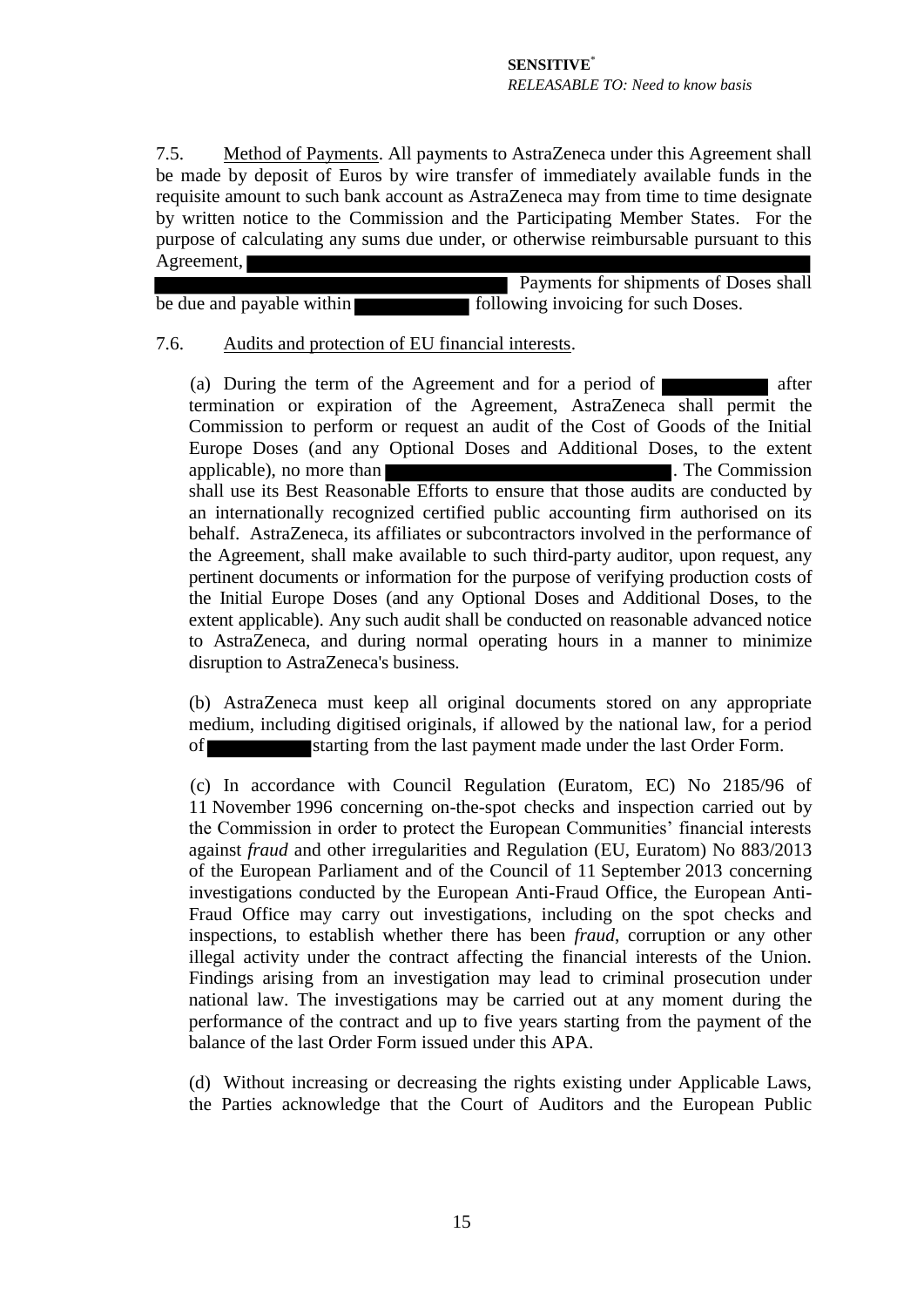Prosecutor's Office established by Council Regulation (EU)  $2017/1939^2$  ('the EPPO') also have rights of access, audits and investigations under Applicable Laws.

<span id="page-15-1"></span>7.7. Late Payments. In the event the Commission or the Participating Member States fail to pay any amount payable under this Agreement or the Order Form within of the due date for any such payment, without prejudice to any other rights or remedies that AstraZeneca may have hereunder:

(a) interest shall accrue on that outstanding amount for the period beginning on the due date for payment and ending on the date of actual payment at the rate applied by the European Central Bank for its principal refinancing operations in euros (the reference rate) plus five points. The reference rate is the rate in force, as published in the C series of the *Official Journal of the European Union,* on the first day of the month in which the payment period ends, and the maximum rate permitted by Applicable Law, for the period from the due date for payment until the date of actual payment; and

(b) without prejudice to  $S$ ection [7.7\(a\)](#page-15-1) and subject to giving the Commission or the Participating Member States the Participating Member States intention to do so, AstraZeneca shall be entitled to suspend its obligations under this Agreement towards the Commission (if the Commission is defaulting) or the defaulting Participating Member States until such time as any unpaid amounts have been paid in full.

## <span id="page-15-0"></span>**8. Delivery, Allocation, Distribution and Storage.**

#### 8.1. Delivery.

1

(a) AstraZeneca shall notify the Alliance Manager and Representative of each Participating Member State in good time prior to such time that AstraZeneca expects Doses to be available. Such notification shall include an estimate of the total number of Doses expected to be available for delivery and the expected dates that such Doses will be available to be shipped to the Distribution Hubs designated by the Participating Member States. In the case of a delivery of Initial Europe Doses, the number of Doses in such delivery shall be allocated to the Participating Member States **based** on the Binding Allocation; *provided*, that AstraZeneca shall not be required to make any deliveries to any Participating Member States where the delivery size would be less than one batch ( ). In the case of Optional Doses, the number of Optional Doses in such delivery shall be allocated to the Participating Member States based on the allocation of total Optional Doses defined by the Commission in its notice of <u>Section 5.2</u>. Within of receiving such notification, each Participating Member State shall send to AstraZeneca a

<sup>&</sup>lt;sup>2</sup> Council Regulation (EU) 2017/1939 of 12 October 2017 implementing enhanced cooperation on the establishment of the European Public Prosecutor's Office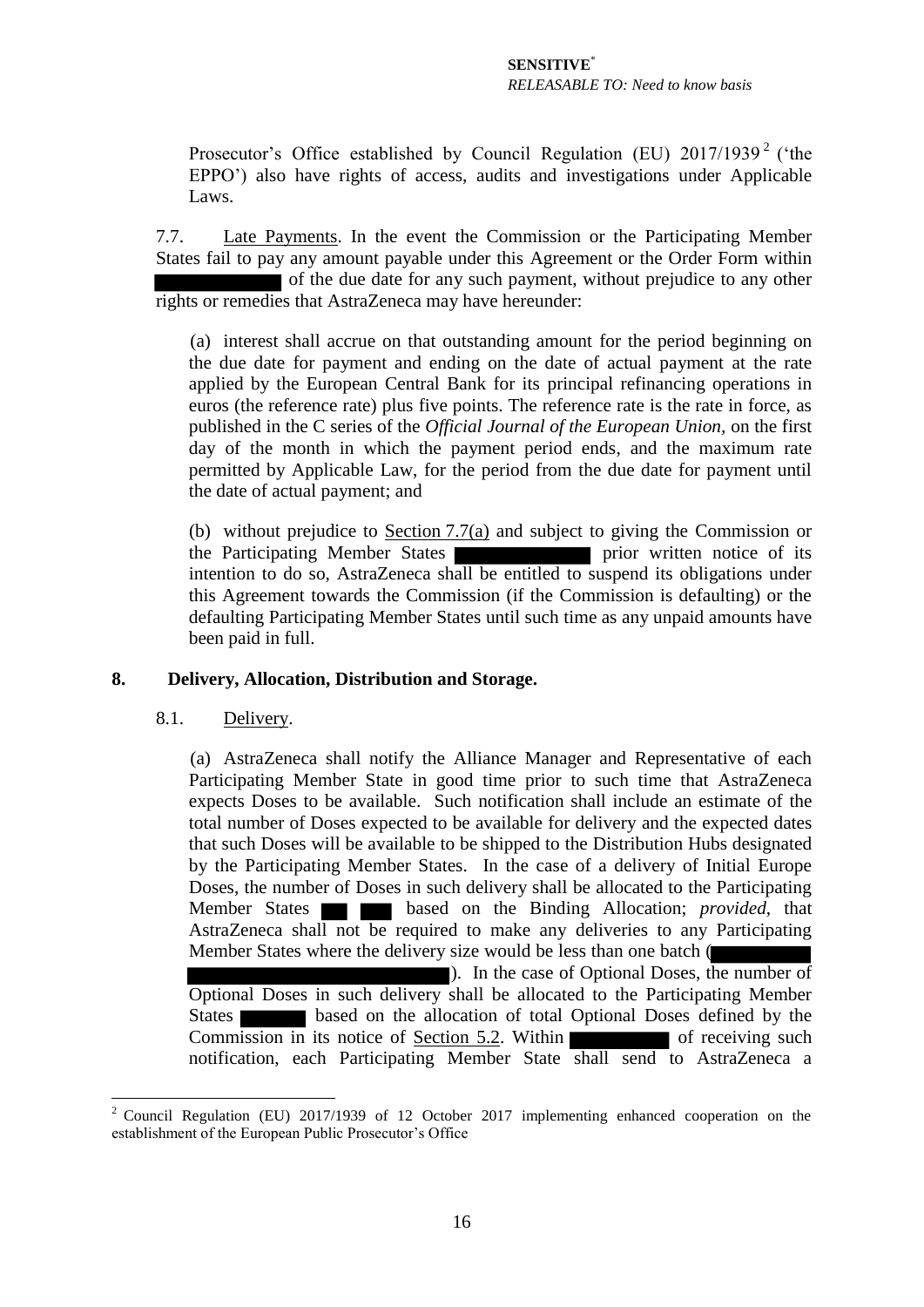confirmatory notification (including confirmation of delivery instructions to the distribution hub for each Participating Member State as set forth in the Order Form) ("**Distribution Hubs**").

(b) Following receipt of such notification, AstraZeneca shall issue an invoice to the Participating Member States. Each Participating Member State shall pay such invoice in accordance with Section 7.5. AstraZeneca and the Representative for each Participating Member State shall work together to identify the final delivery schedule for such Doses taking into account the goal of creating an efficient delivery of the Doses. Each Participating Member State shall identify only one Distribution Hub and delivery to each Distribution Hub will be a minimum of one batch as defined in Section 8.1(b) of finished drug product. Delivery at each Distribution Hub will occur The delivery costs shall be borne by the Participating Member States. The Participating Member States shall reimburse AstraZeneca within of being invoiced therefor.

<span id="page-16-1"></span>8.2. Suspension of payments: In case of non-delivery or late delivery past the firm delivery date, the obligation of payment will be suspended. The obligation of payment will resume once the delivery has been completed. In that case, the Commission and/or the Participating Member State will notify AstraZeneca in writing of such late payment and the reason therefor.

#### <span id="page-16-2"></span><span id="page-16-0"></span>8.3. Allocation.

(a) No later than following the Effective Date, the Commission shall deliver to AstraZeneca a final and binding written allocation of Initial Europe Doses between the Participating Member States (the **"Binding Allocation"**), which Initial Europe Doses must equal 300 million. The number of Initial Europe Doses set forth in the Binding Allocation shall be the total number of Initial Europe Doses that each Participating Member State is required to purchase pursuant to this Agreement.

<span id="page-16-3"></span>(b) In the event that the Commission does not provide a Binding Allocation within the period or the number of Doses set forth in the Binding Allocation does not equal 300 million, then, unless otherwise agreed in writing by the Commission and AstraZeneca, the binding allocation of the Initial Europe Doses shall be made on a pro-rata basis to reflect the respective populations of each of the Participating Member States utilizing the population estimate as of 10 July 2020 reported by the statistical office of the European Union, Eurostat. In the event there is an excess of supply of the Initial Europe Doses and Optional Doses, the Participating Member States shall keep their shared rights in the Initial Europe Doses, and shall determine their best use of such excess doses, reserving the possibility to donate them to lower or middle income countries or public institutions and to donate or resell, at no profit, such doses to other European countries that agree to be bound by the terms and conditions of this Agreement applicable to a Participating Member State.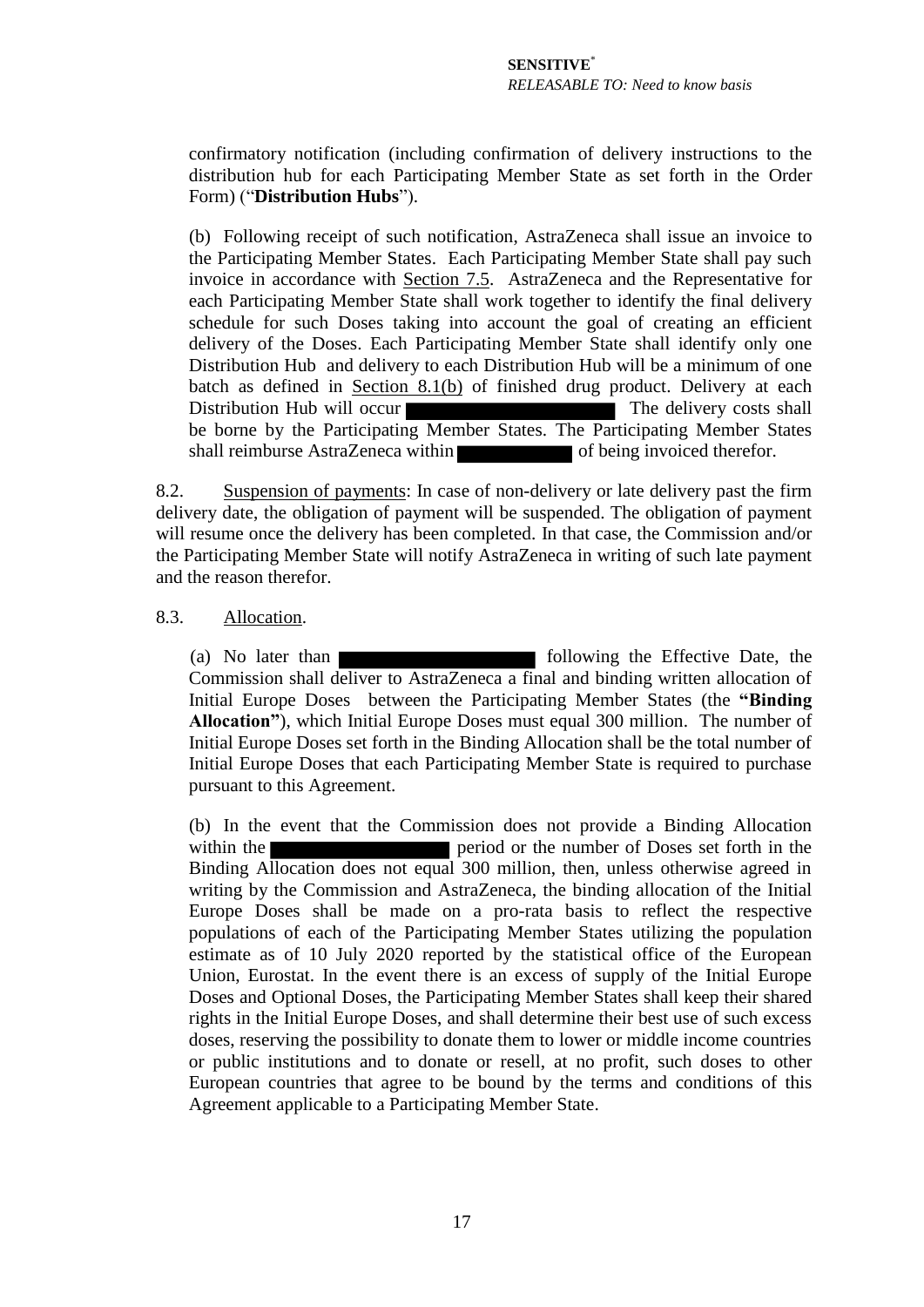(c) The Participating Member States may also resell, at no profit, Initial Europe Doses and/or Optional Doses to European countries that are not Member States if such other European countries agree to be bound by the terms and conditions of this Agreement applicable to a Participating Member State. Should such resale take place, the Participating Member States concerned shall reimburse the Commission the part corresponding to the Initial Funding in accordance with Sections [7.2](#page-12-1) and  $7.4(a)$ .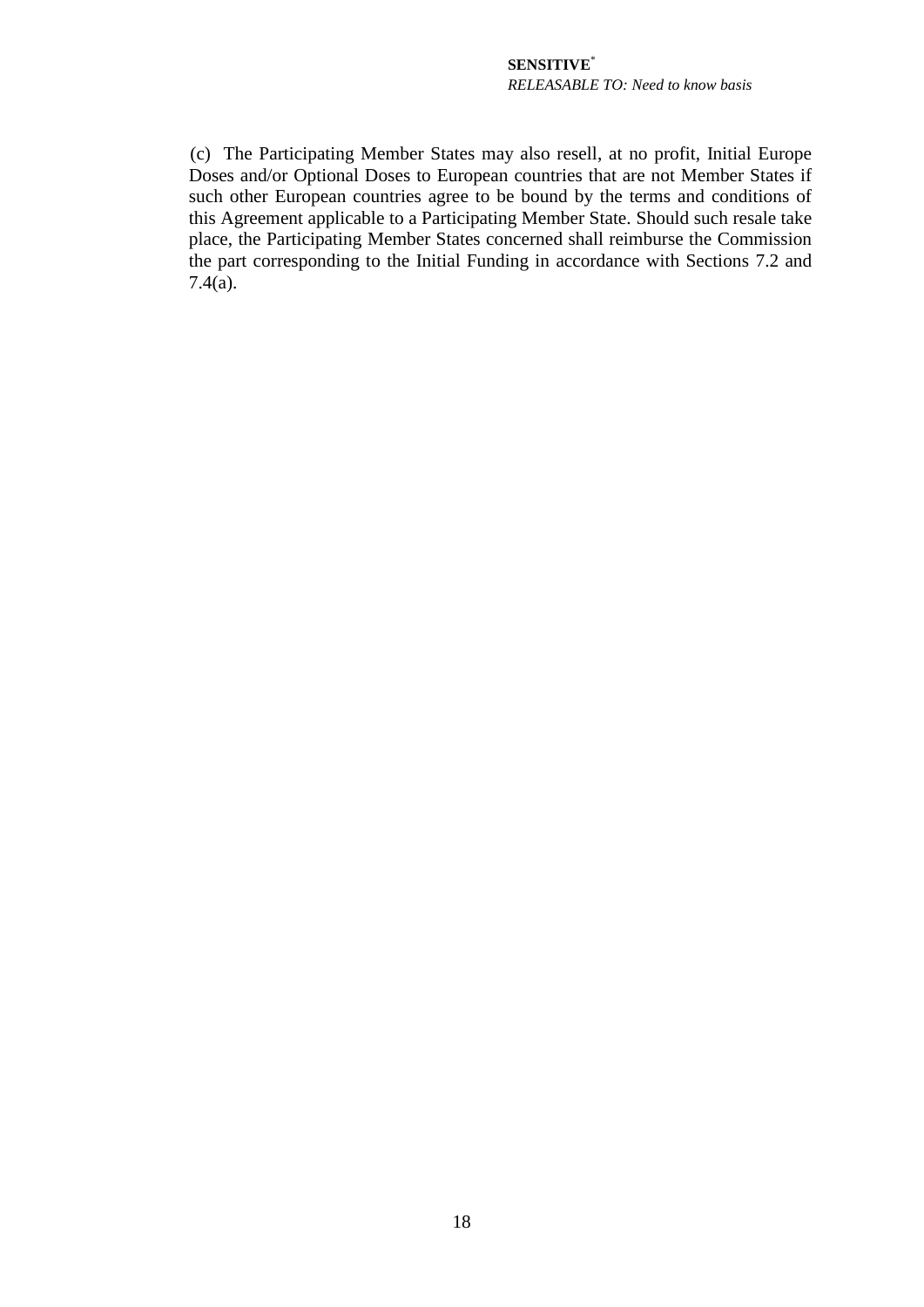8.4. Distribution by Participating Member States. Upon and after delivery by AstraZeneca to the respective Distribution Hubs, the Participating Member States shall be responsible for transportation and distribution of the Vaccine Doses allocated to them. For clarity, the Cost of Goods for the Initial Europe Doses shall not include any costs incurred in the distribution of the Vaccine Doses, which costs shall be entirely covered by the Participating Member States.

8.5. Storage and Destruction. Pursuant to Section [8.1](#page-15-0) of this Agreement, AstraZeneca will provide the Participating Member States with at least five (5) working days' notice of when the Doses are available for delivery. In the event a Participating Member State fails to permit AstraZeneca to deliver the Doses to the relevant Distribution Hub, the Participating Member State concerned shall be responsible for all storage costs for such Doses. In such event, AstraZeneca will agree to store the Vaccine for up to an additional  $\blacksquare$  (at the Participating Member State's cost, including the cost of any amounts required to insure the Doses during such period). After such period, AstraZeneca may continue to store such Doses at the Participating Member State's cost if the relevant Member State agrees to this. To the extent that either Party does not agree to continue to store the Doses, AstraZeneca may sell the Doses to a third party or destroy the Doses at the cost of the Participating Member State for which the Doses are being stored. The Participating Member States shall reimburse AstraZeneca for all costs associated with distribution, storage, and destruction of the Doses within being invoiced therefor provided that AstraZeneca provides to the relevant Participating Member State specific evidence for such costs.

# **9. Pricing.**

9.1. Initial Doses. AstraZeneca shall manufacture and supply to the Participating Member States the Initial Europe Doses at a price equal to their total Cost of Goods, with no profit or loss for AstraZeneca, which, as of the Effective Date, is estimated at shall be paid by the Commission and by the Participating Member States. This estimated amount shall be paid through the Initial Funding and Fill/Finish/Packaging Costs according to the terms of Sections [7.](#page-12-3)1, 7.2 and 7.3 of this Agreement.

9.2. Optional Doses. In the event the Commission exercises the option on behalf of and in the name of the Member States to obtain the Optional Doses in accordance with Section 5.2, AstraZeneca shall manufacture and supply the Optional Doses at a price equal to their Cost of Goods (i.e., the full price is calculated without any credit based on the Initial Funding).

9.3. Additional Doses. AstraZeneca shall provide any agreed Additional Doses at Cost of Goods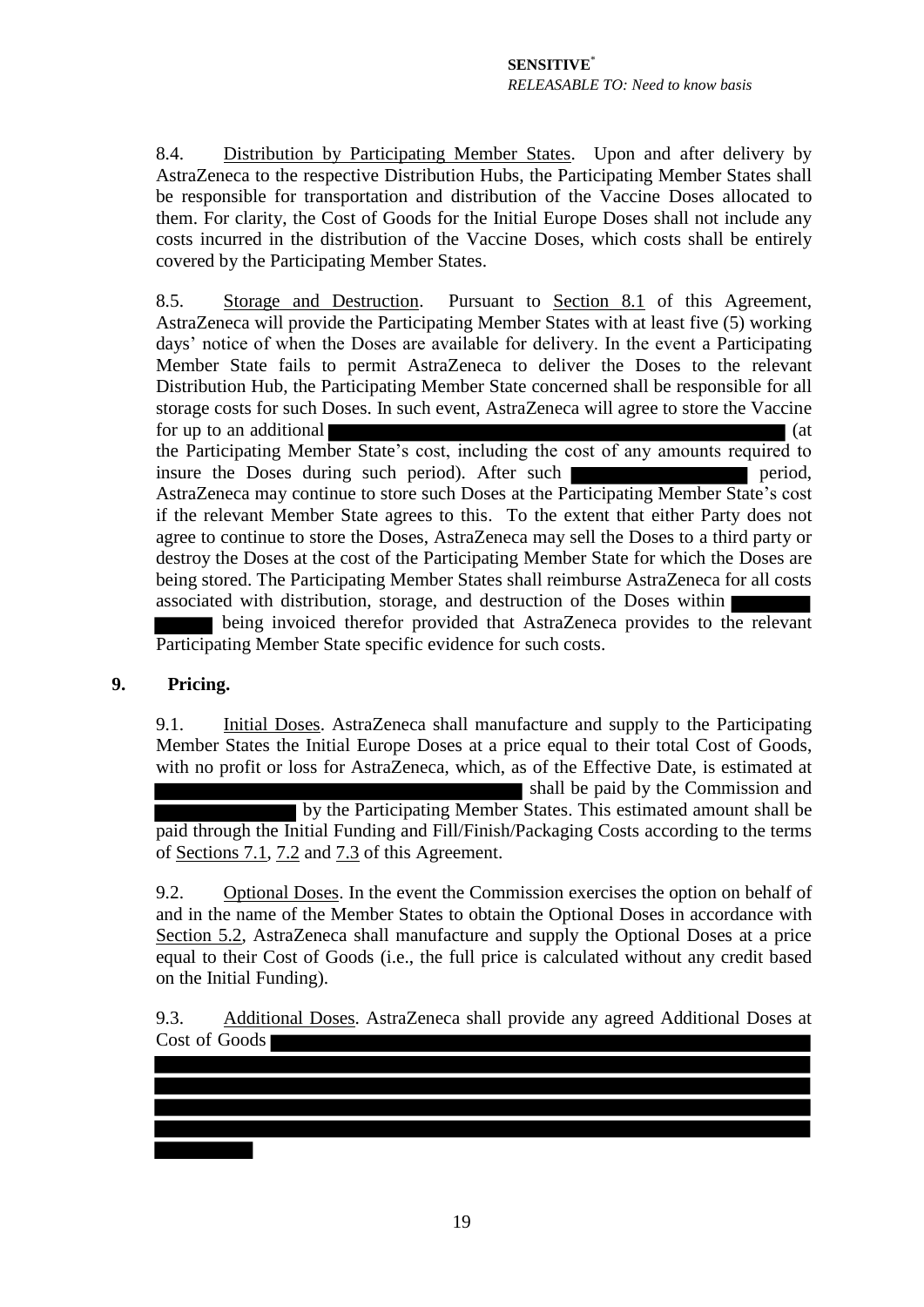## **10. Regulatory Matters.**

10.1. Compliance; Assistance. AstraZeneca shall be responsible for timely complying with all legal requirements of approval processes of the clinical trials and the market authorization of the Vaccine in the Member States. Notwithstanding the foregoing, the Commission and the Participating Member States shall use Best Reasonable Efforts, within the framework of their competencies, to support AstraZeneca in providing accelerated quality and current Good Manufacturing Practices facility approvals and OMCL testing if the requirements of safety, quality and efficacy of the Vaccine allow it to do so and are fully met. The Commission and the Participating Member States shall use their Best Reasonable Efforts to support, within the framework of their competencies, AstraZeneca in its Best Reasonable Efforts to achieve for the Vaccine fast access to the European population through pan-European access mechanisms, including accelerated regulatory approval processes.

<span id="page-19-2"></span>10.2. Reporting. AstraZeneca shall promptly inform the Commission if, in the process of reviewing the results or progress of AstraZeneca's clinical trials, AstraZeneca reasonably determines that the ongoing or planned clinical trials by AstraZeneca and its partners are not likely to be sufficient for approval of the Vaccine by the Commission.

<span id="page-19-1"></span>10.3. Post-Launch Safety and Risk Management Studies. In the event that postlaunch safety or risk management studies for the Vaccine are (i) required by the EMA, (ii) required by another Regulatory Authority and relied upon by EMA for approval, or (iii) otherwise required or advisable to be conducted for the benefit of any Participating Member States in AstraZeneca's reasonable discretion,

# <span id="page-19-3"></span><span id="page-19-0"></span>**11. Intellectual Property.**

11.1. Ownership. The Commission acknowledges that AstraZeneca

The Commission

acknowledges and agrees that as between the Parties, (i) AstraZeneca shall be the sole owner of all intellectual property rights generated during the development, manufacture, and supply of the Vaccine, including all Know-How (collectively, the "**Vaccine IP Rights**"), and (ii) AstraZeneca shall be entitled to exclusively exploit any such Vaccine IP Rights.

All rights not expressly granted by AstraZeneca hereunder are reserved by AstraZeneca.

11.2. IP Rights Following Abandonment. The Commission, or any third party designated by the Commission, shall have the right to obtain a license or sublicense from AstraZeneca for the Vaccine IP Rights to the extent reasonably necessary to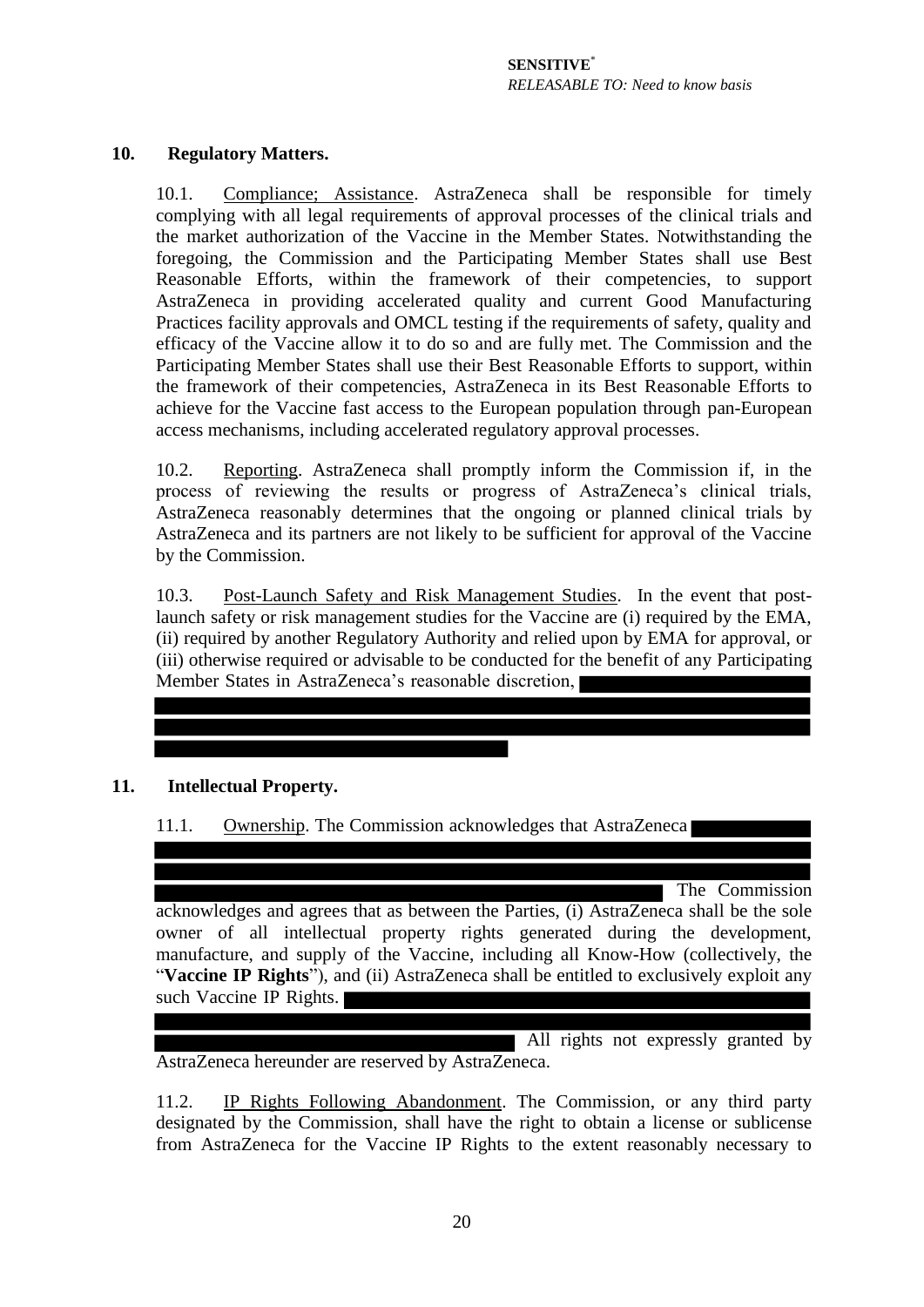enable the Commission to continue the development efforts for the Vaccine for the EU market in the event that AstraZeneca determines to abandon the development efforts hereunder To the extent the Commission, or any third party designated by the Commission, obtains any such license or sublicense from AstraZeneca, the Commission, or any such designated third party, shall be solely liable for all royalties, costs and other expenses incurred by AstraZeneca and payable to a third party in consideration for such license or sublicense (including, but not limited to, payment obligations AstraZeneca has to its upstream licensor for the Vaccine). For the avoidance of doubt, the Commission shall not pay any license fees or royalties that AstraZeneca would not have paid had it proceeded with the Vaccine development efforts.

## <span id="page-20-1"></span>**12. Term and Termination.**

12.1. Term. This Agreement shall commence on the Effective Date and, unless earlier terminated as provided in Section [12.2](#page-20-0) or [12.3](#page-21-0) below, shall remain in effect until the last Initial Europe Doses, Optional Doses (if Optional Doses are ordered pursuant to Section 5.2) and Additional Doses (if any are mutually agreed to be ordered pursuant to Section 5.3) are delivered to the Participating Member States pursuant to Article 5. For the avoidance of doubt, this Agreement does not govern the sale of any Doses of Vaccine that do not constitute Initial Europe Doses, Optional Doses or Additional Doses and the terms of this Agreement shall not bind the Parties if they determine to enter into a new agreement governing Doses that do not constitute Initial Europe Doses, Optional Doses or Additional Doses.

#### <span id="page-20-0"></span>12.2. Termination for Abandonment.

(a) In the event that AstraZeneca abandons the development, manufacturing and other efforts hereunder (whether as a result of its determination that the Vaccine cannot be safely or efficaciously developed, manufactured, distributed, or administered or the determination that regulatory approvals for the Vaccine cannot or will not be obtained in a timely manner), AstraZeneca shall notify the Commission of such abandonment and the reasons justifying it and (i) the Commission will have the right to terminate this Agreement

prior written notice to AstraZeneca, and (ii) AstraZeneca will have the right to terminate this Agreement Commission.

(b) In addition, the Commission can terminate this Agreement if AstraZeneca reasonably determines that the ongoing or planned clinical trials by AstraZeneca and its partners are not likely to be sufficient for approval of the Vaccine as set out in Section [10.2](#page-19-2) of this Agreement.

(c) In the event either Party terminates this Agreement pursuant to Section [12.2\(a\),](#page-20-0) upon the request of the Commission, AstraZeneca shall use Best Reasonable Efforts to: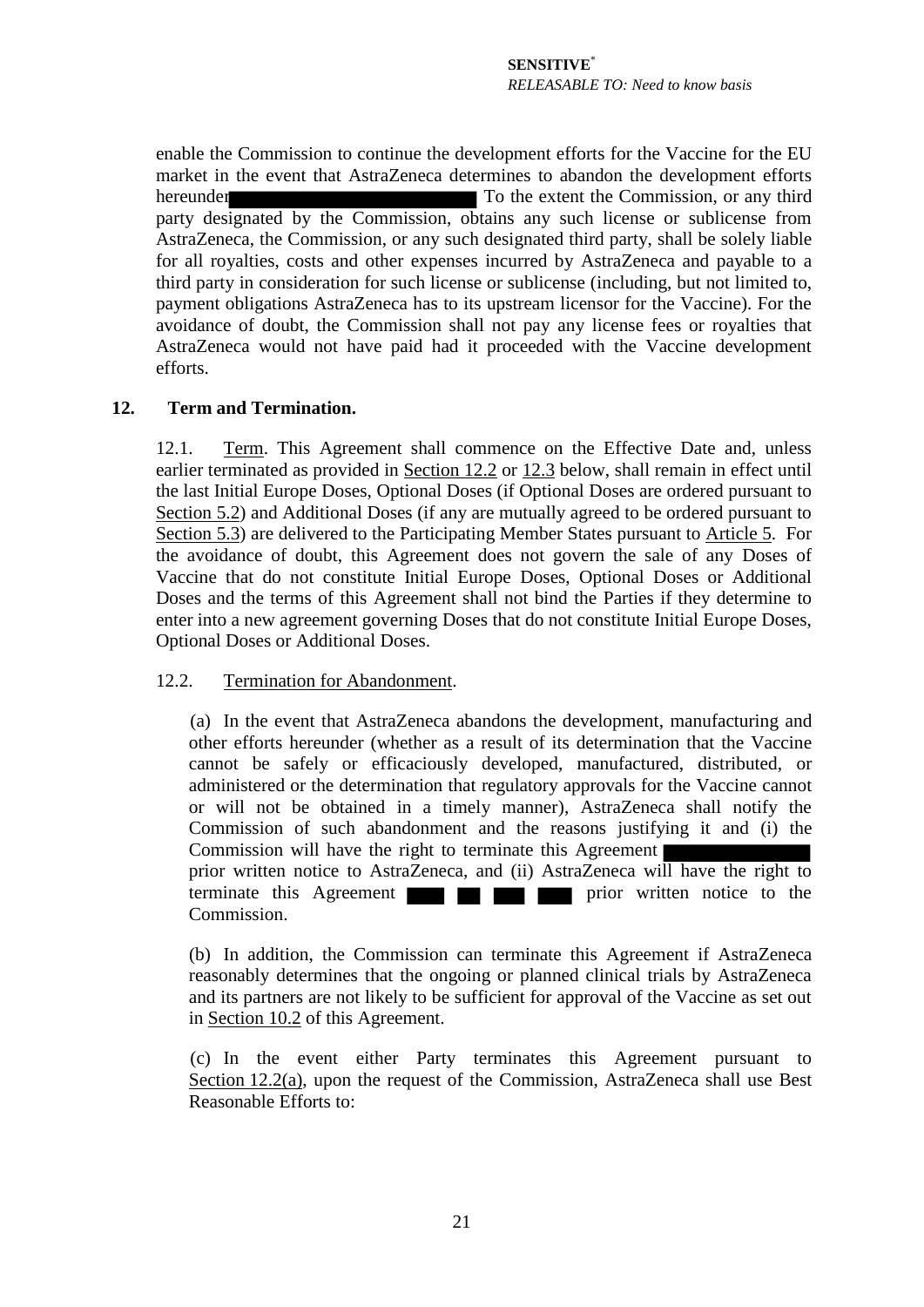(i) ensure the transfer of all purchased vials and stoppers to the Commission (or its designee) to be repurposed;

(ii) assign the Commission (or its designee) all purchased or reserved drug product manufacturing capacity from the applicable CMO (to the extent permitted by the agreement between AstraZeneca and such CMO); and

(iii) return to the Commission (or its designee), within thirty (30) days after the date of termination of this Agreement, any portion of the Funding that is unspent, if any, after deducting all expenses incurred by AstraZeneca including any non-cancellable expenses relating to the activities under this Agreement.



Without prejudice to the indemnification rights of AstraZeneca and the other Indemnified Persons under Article 14, no additional compensation shall be claimed from the Commission or any Participating Member State for any damages AstraZeneca might incur due to the termination.

## 12.3. Termination for cause.

<span id="page-21-0"></span>The Commission on behalf of the Participating Member States may terminate this Agreement in the following circumstances:

> (a) if AstraZeneca is in material breach of its obligations (considered as a whole) of this Agreement following notice and an opportunity to cure as set forth below;

> (b) if the contractor or any person that assumes unlimited liability for the debts of the contractor is in one of the situations provided for in points (a) and (b) of Article 136(1) of the Financial Regulation<sup>3</sup>;

<sup>&</sup>lt;u>.</u> 3 Regulation (EU, Euratom) 2018/1046 of the European Parliament and of the Council of 18 July 2018 on the financial rules applicable to the general budget of the Union, amending Regulations (EU) No 1296/2013, (EU) No 1301/2013, (EU) No 1303/2013, (EU) No 1304/2013, (EU) No 1309/2013, (EU) No 1316/2013, (EU) No 223/2014, (EU) No 283/2014, and Decision No 541/2014/EU and repealing Regulation (EU, Euratom) No 966/2012, OJ L 193 of 30.7.2018, p.1 [https://eur-lex.europa.eu/legal](https://eur-lex.europa.eu/legal-content/EN/TXT/?qid=1544791836334&uri=CELEX:32018R1046)[content/EN/TXT/?qid=1544791836334&uri=CELEX:32018R1046](https://eur-lex.europa.eu/legal-content/EN/TXT/?qid=1544791836334&uri=CELEX:32018R1046)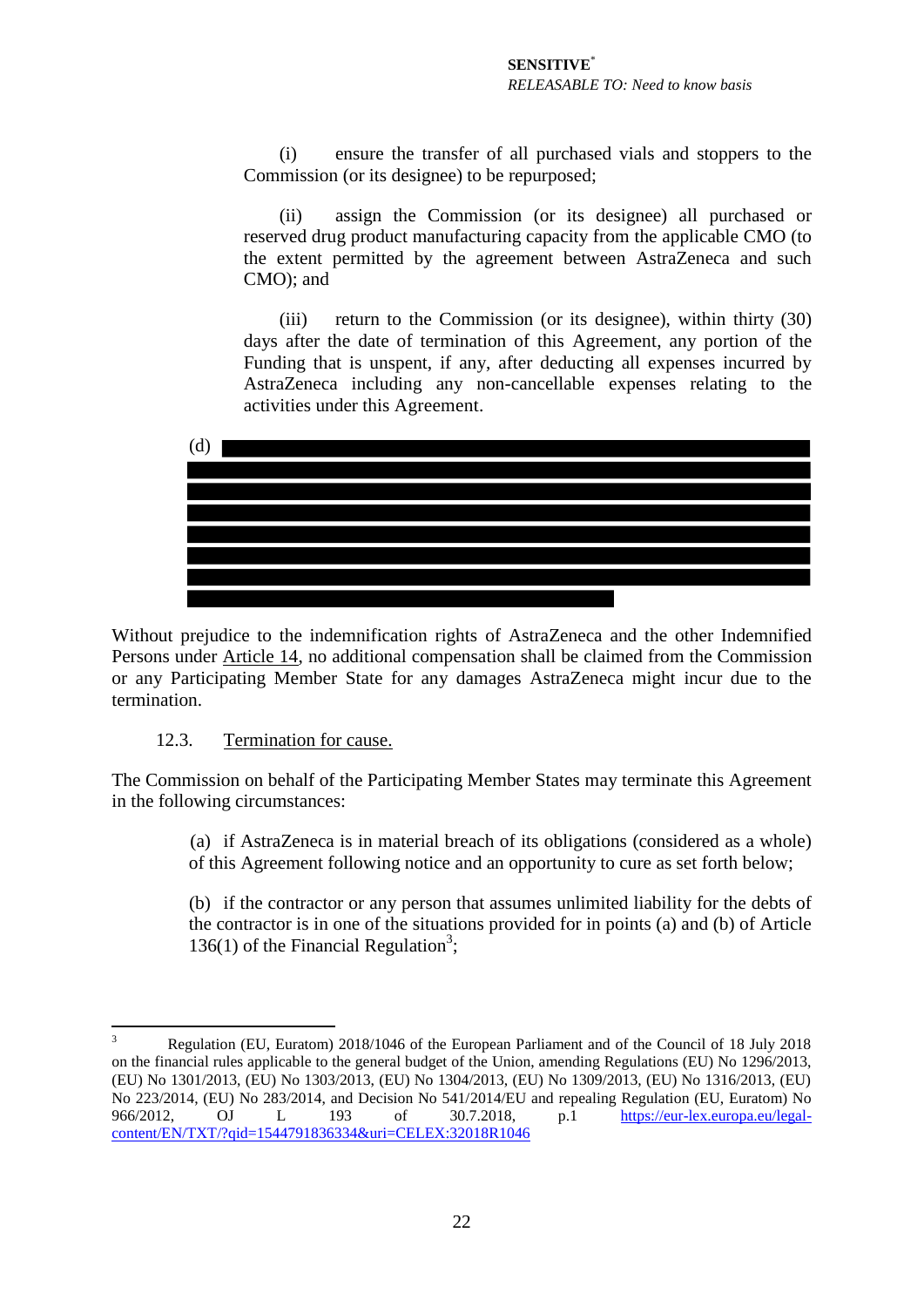Prior to any termination under this Section [12.3,](#page-21-0) the Commission must formally notify AstraZeneca of its intention to terminate the Agreement and the grounds for termination as set forth below. AstraZeneca shall have following the date of receipt of the formal notification to cure such material breach or dispute the existence of such underlying breach by submitting observations, including the measures it has taken or will take to continue fulfilling its contractual obligations. If the Commission confirms that the measures AstraZeneca has taken or will take cure such breach within such period, the notice of termination submitted by the Commission on behalf of the Participating Member States shall become null and void. In the event of a dispute of the existence or cure status of any material breach, such dispute shall be subject to Section 18.5 of this Agreement prior to any termination of this Agreement.

12.4. Survival. The following provisions shall survive expiration or termination of this Agreement: Sections [2](#page-7-0) ("Role of the Parties"), [7.6](#page-14-0) (Audit of Production Costs), and [7.7](#page-15-1) (Late Payments), and Articles [11](#page-19-3) (Intellectual Property), [12](#page-20-1) (Term and Termination), [14](#page-23-1) (Indemnification), [15](#page-24-0) (Release; Limitation of Liability, Disclaimer of Warranty), [16](#page-25-2) (Confidentiality)[,17](#page-28-0) (Data Protection) and [18](#page-29-0) (Miscellaneous).

#### <span id="page-22-0"></span>**13. Representations and Warranties.**

13.1. AstraZeneca. AstraZeneca represents, warrants and covenants to the Commission and the Participating Member States that:

(a) the execution and delivery of this Agreement and the performance by it of the transactions contemplated hereby have been duly authorized by all necessary corporate action;

(b) it has the power and authority to execute and deliver this Agreement and to perform its obligations hereunder;

(c) this Agreement has been duly executed and is a legal, valid and binding obligation on it, enforceable against it in accordance with its terms;

(d) it shall use its Best Reasonable Efforts to ensure that the Initial Europe Doses shall be manufactured in accordance with, and shall comply in all material respects with, current Good Manufacturing Practices in the country where the Initial Europe Doses are manufactured, including adherence to EMA pharmacovigilance regulations;

(e) it is not under any obligation, contractual or otherwise, to any Person or third party in respect of the Initial Europe Doses or that conflicts with or is inconsistent in any material respect with the terms of this Agreement or that would impede the complete fulfillment of its obligations under this Agreement;

(f) all information, including historic financial information, submitted to the Commission or Participating Member States in relation to this Agreement is true, complete and accurate in all material respects;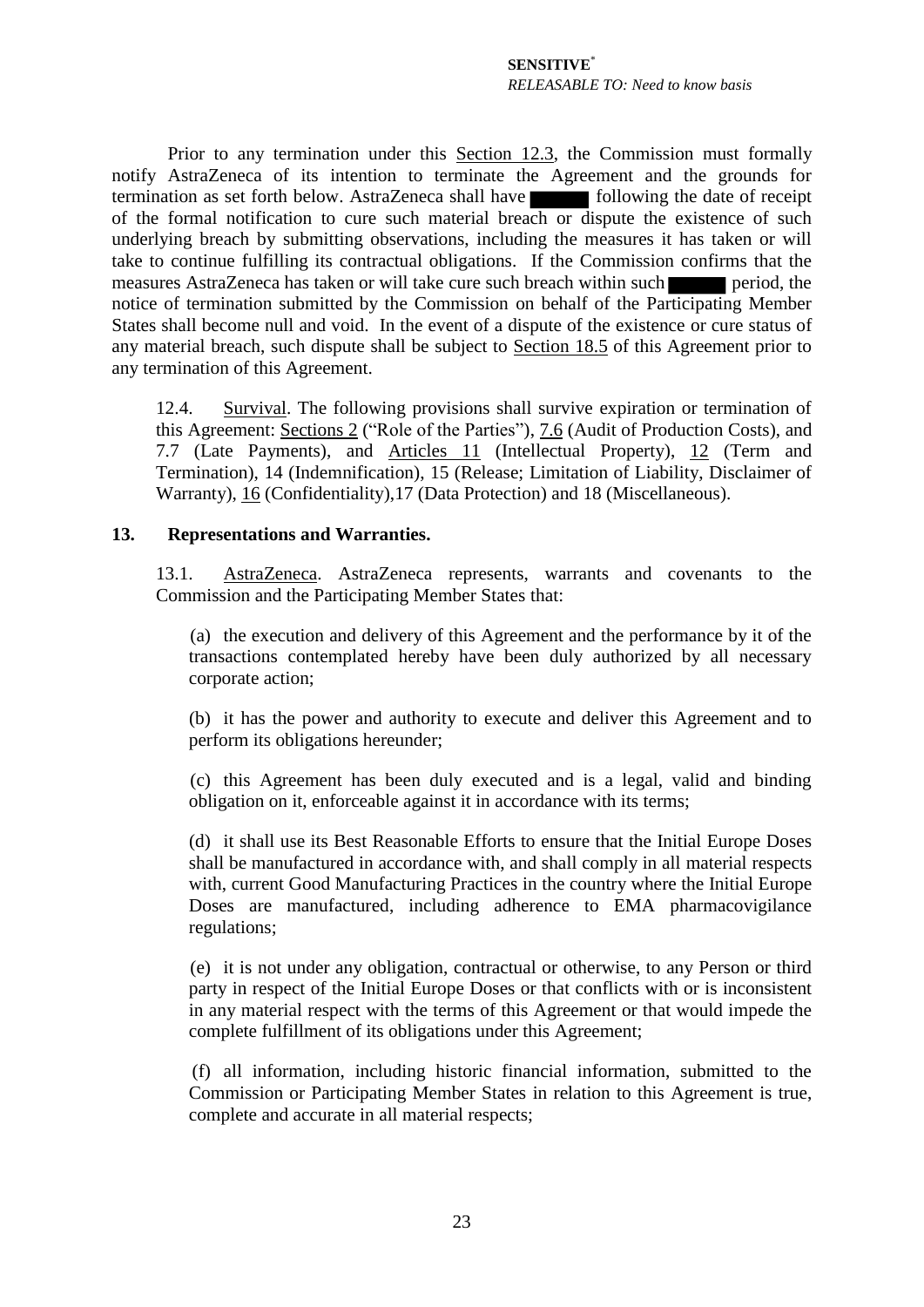(g) it has not received public funding from any source for the same costs that are funded by the Commission or the Participating Member States and

(h) it shall comply with all Applicable Laws that are applicable to its activities and operations under this Agreement.

13.2. Commission. The Commission and the Participating Member States represents, warrants and covenants to AstraZeneca that:

(a) the execution and delivery of this Agreement by the Commission acting on behalf of itself and the Participating Member States, and the performance by each of them of the transactions contemplated hereby have been duly authorized by all necessary action;

(b) the Commission has the power and authority to execute and deliver this Agreement on behalf of itself and the Participating Member States, and the Commission and each of the Participating Member States have the power and authority to perform each of its obligations hereunder, including to satisfy the payment obligations hereunder;

(c) this Agreement has been duly executed by the Commission acting on behalf of itself and the Participating Member States and is a legal, valid and binding obligation on each of them, enforceable against it in accordance with its terms;

(d) the Commission acting on behalf of itself and the Participating Member States is not under any obligation, contractual or otherwise, to any Person or third party that conflicts with or is inconsistent in any material respect with the terms of this Agreement or that would impede the complete fulfillment of each of its obligations under this Agreement; and

(e) the Commission and the Participating Member States shall comply with all Applicable Laws that are applicable to each of its activities and operations under this Agreement.

#### <span id="page-23-1"></span><span id="page-23-0"></span>**14. Indemnification.**

14.1. Member States. Each Participating Member State shall indemnify and hold harmless AstraZeneca, its Affiliates, subcontractors, licensors, and sub-licensees, and officers, directors, employees and other agents and representatives of each (collectively, the "**Indemnified Persons**") from and against any and all damages and liabilities, including settlements for which the Indemnifying party has given its consent pursuant to Section 14.2, and necessary legal costs relating to, resulting from or associated with claims for death, physical, mental, or emotional injury, illness, disability, or condition, fear of the foregoing, property loss or damage, and business interruption of the injured party or a Related Person of such injured person (together, "**Losses**") relating to or arising from the use or administration of the Vaccine shipped or allocated to its jurisdiction. Such indemnification will be available regardless of where the Vaccine is administered, where the claim is brought, and whether the claim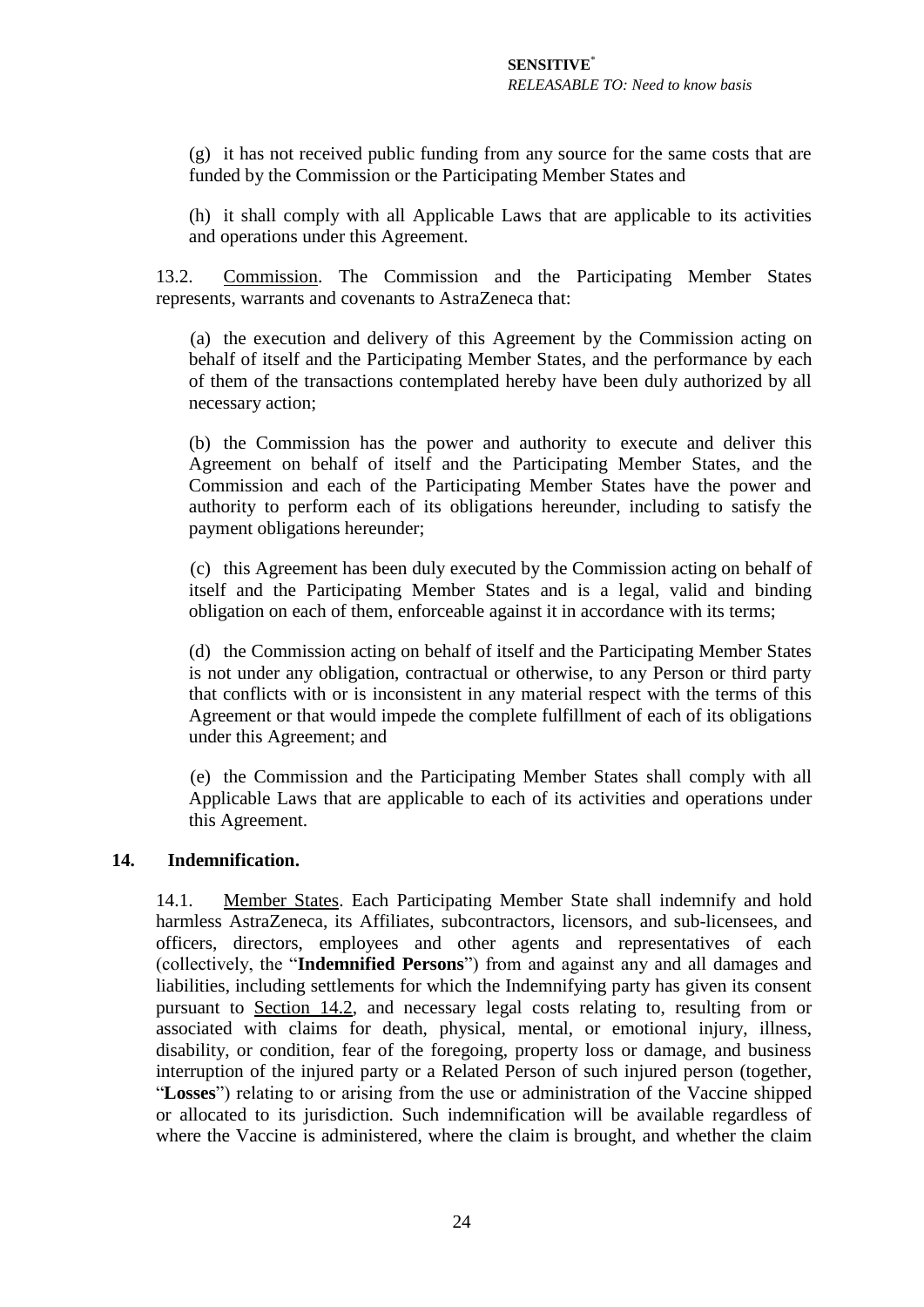of a Defect originates from the distribution, administration and use, clinical testing or investigation, manufacture, labelling, formulation, packaging, donation, dispensing, prescribing or licensing of the Vaccine in its jurisdiction. Such indemnification will not be available to Indemnified Persons

Indemnification under this Section [14.1](#page-23-0) will be available for Losses arising from the use and administration of vaccines supplied under this Agreement, regardless of when or where vaccination occurred and regardless of when or where the injury leading to the Losses occurs or is reported.

14.2. Process. The Indemnified Person shall give (or cause AstraZeneca to give) the Participating Members State(s), as applicable (the "**Indemnifying Party**"), prompt notice of any claim or lawsuit served upon the Indemnified Person (a "**Third Party Claim**") stating the nature and basis of such Third Party Claim and the maximum estimated amount (in euro) of such Third Party Claim, to the extent known (which estimate may be updated from time to time). Notwithstanding the foregoing, no delay or deficiency on the part of the Indemnified Person in so notifying the other shall limit any right of any Indemnified Person to indemnification under this Article [14,](#page-23-1) except to the extent such failure materially prejudices the defense of such Third Party Claim.

| Each of the Parties                                                                         |
|---------------------------------------------------------------------------------------------|
| shall (i) use commercially reasonable efforts to mitigate the effects of the claim and (ii) |
| fully cooperate<br>in the                                                                   |
| investigation and defense of any matter which is the subject of indemnification, at the     |
| Indemnifying Party's cost and expense The                                                   |
| reasonably informed of the progress of the defense of the Third                             |
| Party Claim.                                                                                |
|                                                                                             |
|                                                                                             |

 The Indemnified Person shall have the right to seek settlement or compromise of, and to so settle or compromise, the Third Party Claim; *provided* that the Indemnified Person shall not settle or compromise a Third Party Claim without the prior written consent of the Indemnifying Party and the Indemnifying Party shall not unreasonably withhold, condition or delay its approval of the settlement of any claim, liability or action covered by this Article [14.](#page-23-1)

# <span id="page-24-0"></span>**15. Release; Limitation of Liability for claims other than third party indemnification; Disclaimer of Warranties.**

15.1. Release. The Commission and each of the Participating Member States each within their respective competencies, on behalf of itself, waive and release any claim against AstraZeneca arising out of or relating to: (a) lack of safety or efficacy of the Vaccine, subject to compliance by AstraZeneca with applicable EU regulatory requirements for a pandemic product, limited to manufacture by AstraZeneca of the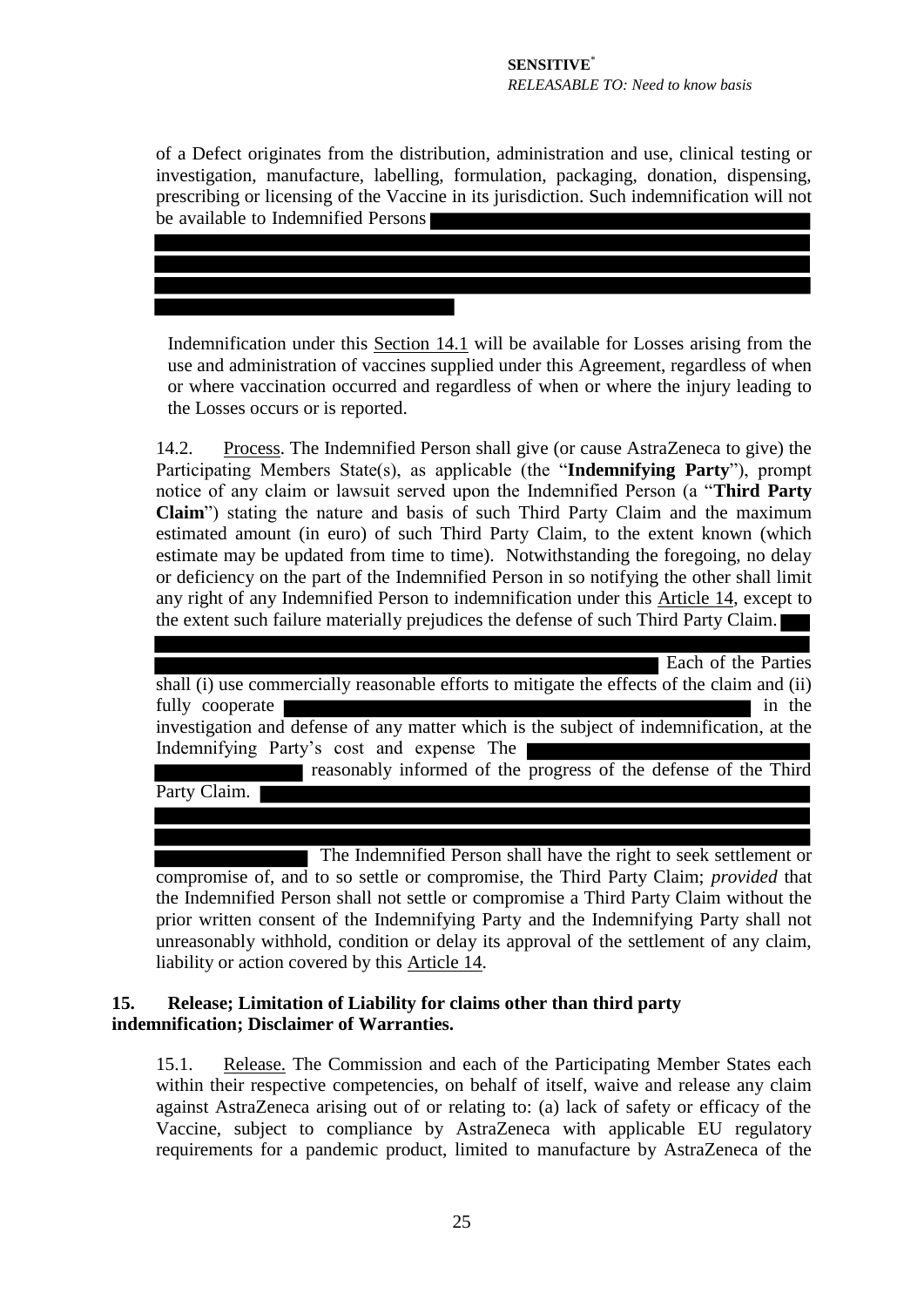Vaccine in accordance with Good Manufacturing Practices; (b) use or administration of the Vaccine under pandemic conditions,

15.2. Limitation of Liability for claims other than third party indemnification. The aggregate liability of AstraZeneca and its Affiliates in respect of claims made by the Commission or Participating Member States, or any affiliates acting on the Commission or Participating Member States' behalf (as distinguished from claims for third party indemnification), whether for breach of contract, another contractual-based claim, arising in tort (including negligence) or otherwise, arising out of, under or in connection with this Agreement

15.3. Disclaimer of Warranties. The Parties acknowledge that they are not relying on any understanding, arrangement, statement, representation (including, any negligent misrepresentation but excluding any fraudulent misrepresentation), warranty, condition, term, customary practice, course of dealing or provision except for the warranties set out in this Agreement. All statements, representations, warranties, terms, conditions and provisions (including, any implied by statute or equivalent, case law or otherwise and any implied warranties and/or conditions as to merchantability, satisfactory quality, fitness for purpose and skill and care), other than fraudulent misrepresentations and the provisions set out in this Agreement, are hereby excluded to the maximum extent permissible by law.

# <span id="page-25-2"></span><span id="page-25-0"></span>**16. Confidentiality.**

16.1. Definition of Confidential Information. In this Agreement, "**Confidential Information**" shall, subject to Section [16.2](#page-26-0) mean:

(a) any and all Know-How, software, algorithms, designs, plans, forecasts, analyses, evaluations, research, business information, financial information, business plans, strategies, customer lists, marketing plans, or other information whether oral, in writing, in electronic form, or in any other form; and

<span id="page-25-1"></span>(b) any physical items, compounds, components, samples or other materials; disclosed by or on behalf of a Partyor any of that Party's Affiliates (the "**Disclosing Party**") to the other Party or any of the other Party's Affiliates (the "**Receiving Party**") before, on or after the Effective Date.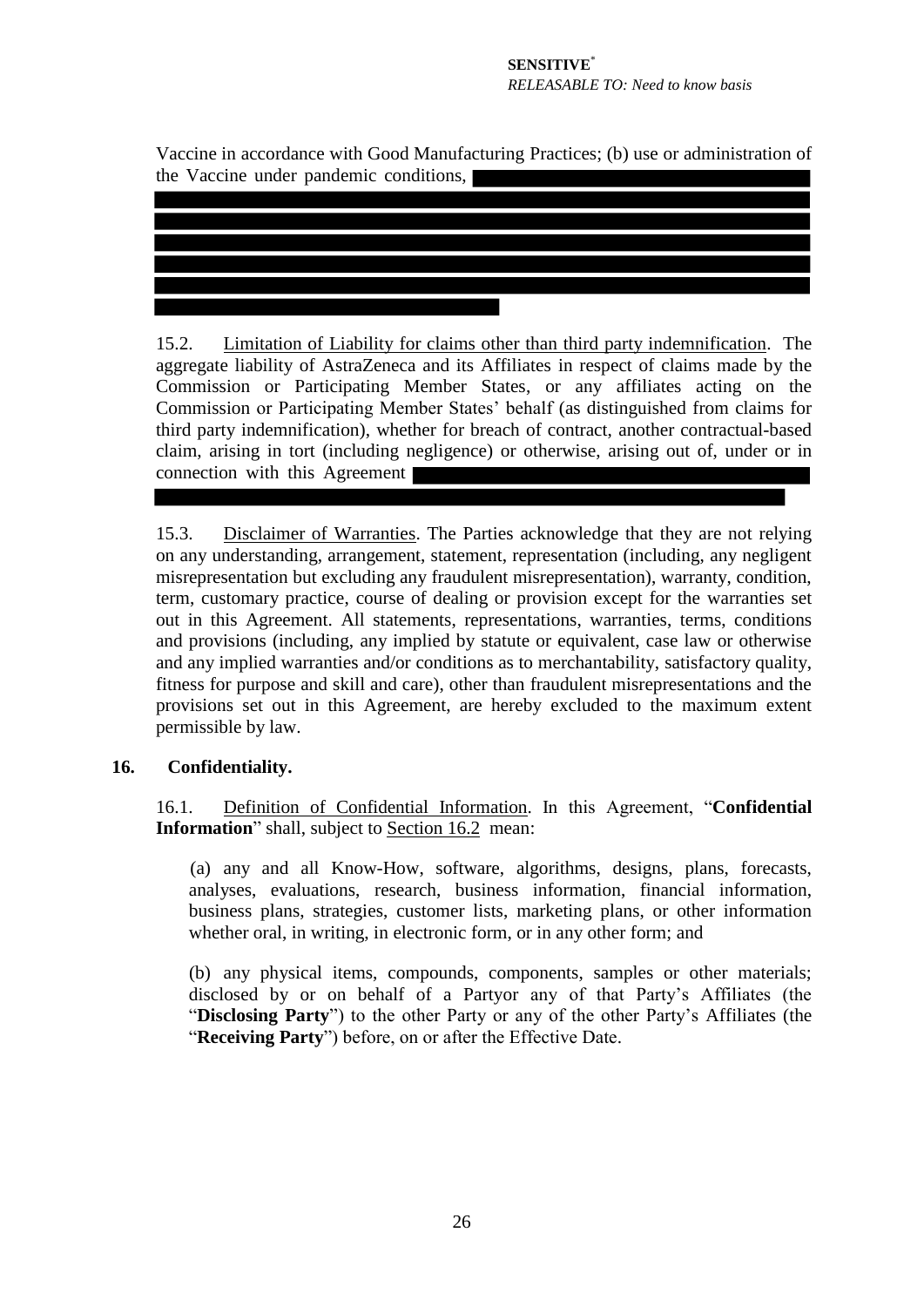<span id="page-26-0"></span>16.2. Exclusions from Confidential Information. In this Agreement, Confidential Information shall not include any information or materials, for which the Receiving Party can prove:

(a) is or becomes public knowledge through no improper conduct on the part of the Receiving Party, the Receiving Party's Affiliates and/or their respective representatives;

(b) is already lawfully possessed by the Receiving Party and/or the Receiving Party's Affiliates without any obligations of confidentiality or restrictions on use prior to first receiving it from the Disclosing Party; /or

(c) is obtained subsequently by the Receiving Party and/or the Receiving Party's Affiliates from an unrelated third party without any obligations of confidentiality and such unrelated third party is in lawful possession of such information or materials and not in violation of any contractual or legal obligation to maintain the confidentiality of such information or materials; and

(d) the Disclosing Party agreed to release the Receiving Party from the confidentiality obligation earlier.

16.3. Legally Required Disclosure of Confidential Information. The Receiving Party and/or the Receiving Party's Affiliates may disclose Confidential Information to the extent required by law or regulation or by legal, judicial, regulatory or administrative process or pursuant to an audit or examination by a regulator or selfregulatory organization subject to compliance with this Section. If the Receiving Party is so compelled to disclose any Confidential Information, the Receiving Party will provide the Disclosing Party with prompt written notice thereof so that the Disclosing Party may seek a protective order or other appropriate remedy. Subject to its obligations to comply with such subpoenas, court processes or directions, the Receiving Party will reasonably cooperate with the Disclosing Party's counsel in their efforts to obtain a protective order or other similar remedy to accord some form of confidential treatment to any such Confidential Information of the Disclosing Party.

16.4. Limitations on Use of Confidential Information. The Receiving Party shall treat all Confidential Information as secret and confidential and shall not use, copy or disclose to any third party any Confidential Information of the Disclosing Party (whether before, on or after the date of this Agreement) except as set out in Section [16.5](#page-26-1) below.

<span id="page-26-1"></span>16.5. Use and Disclosures of Confidential Information. The Receiving Party may:

(a) ensure the protection of confidential information or documents with the same level of protection as its own confidential information or documents and in any case with due diligence;

(b) use and disclose Confidential Information of the Disclosing Party solely to the extent necessary to enable the Receiving Party to exploit the rights granted under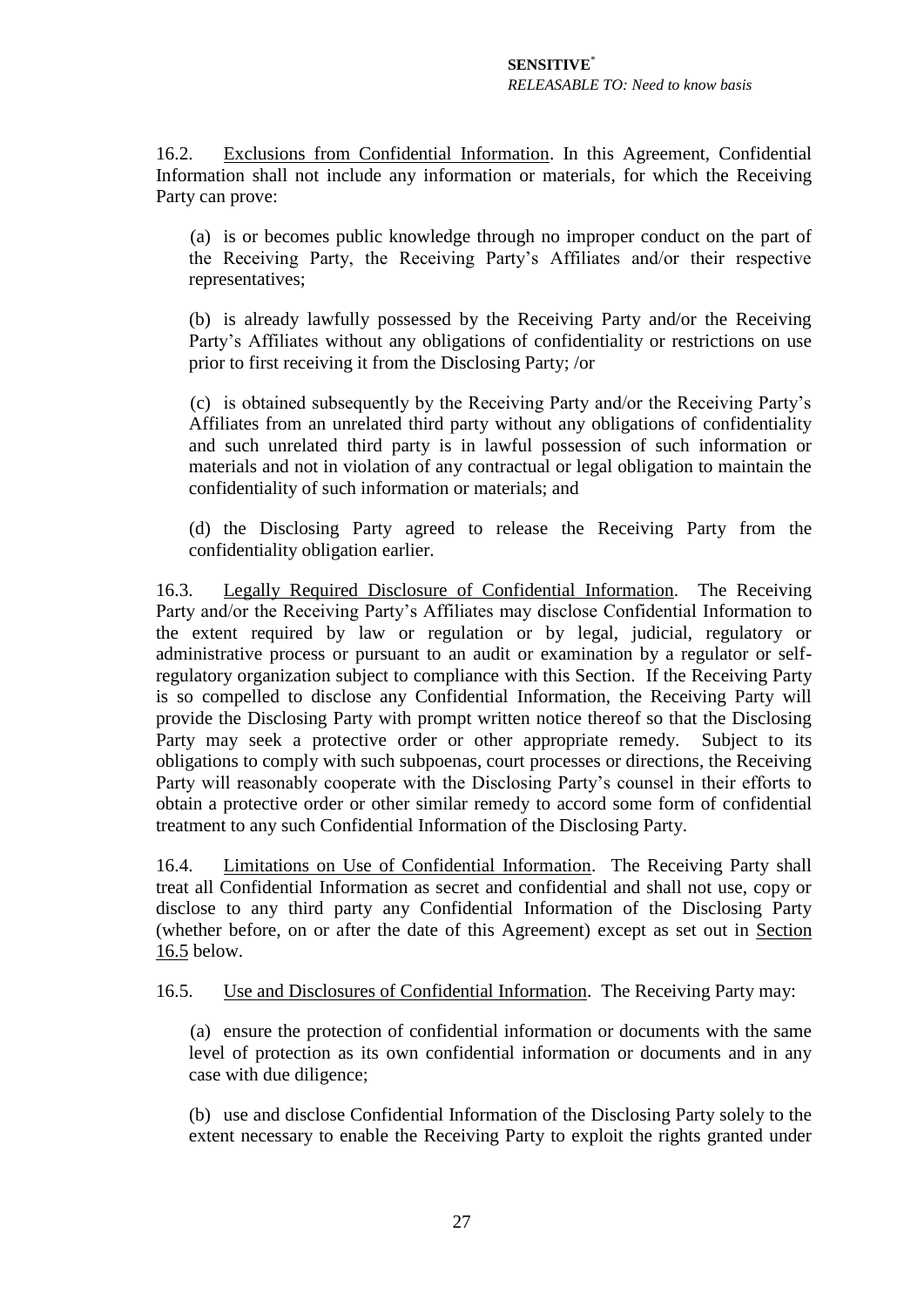this Agreement and/or to perform its obligations under this Agreement; provided, that where any disclosure is required to third parties the Receiving Party shall: (1) only disclose Confidential Information to third parties that have entered into appropriate and legally binding confidentiality and non-use obligations in respect of the Confidential Information disclosed; and (2) procure that such third parties do not further disclose or use Confidential Information. For the avoidance of doubt, the Receiving Party shall not use the Confidential Information with respect to or for any other program or project other than the Vaccine and the express objectives set forth herein.

(c) disclose Confidential Information of the Disclosing Party to those of the Receiving Party's Affiliates, officers and employees to whom such disclosure is necessary (and only disclose that part of the Confidential Information which is necessary) to enable the Receiving Party to exploit the rights granted under this Agreement and/or to perform its obligations under this Agreement and provided that the Receiving Party shall remain responsible for procuring that the Receiving Party's Affiliates, officers and employees do not further disclose and/or use the Confidential Information for any other purpose; and

(d) after giving written notice to the Disclosing Party, disclose any part of the Confidential Information of the Disclosing Party solely to the extent that it is legally required to do so pursuant to an order of a court of competent jurisdiction or other Governmental Authority or otherwise as required by Applicable Law including the laws and regulations applying to any public listing authority, provided that the Receiving Party shall use reasonable endeavors to limit such disclosure and to provide the Disclosing Party with an opportunity to make representations to the relevant court or other Governmental Authority, Regulatory Authority, or allied authority or listing authority.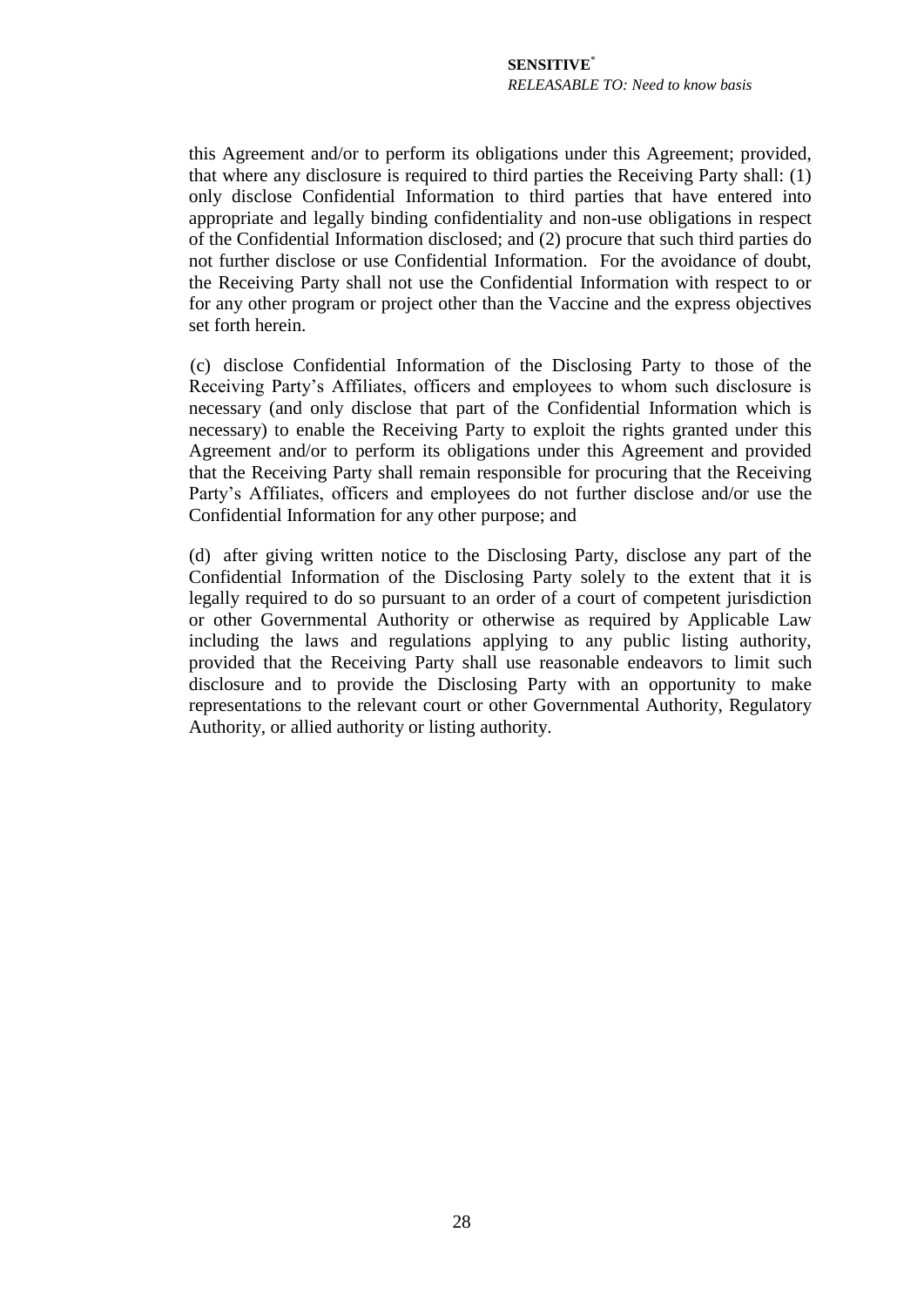16.6. Protection of Confidential Information. The Receiving Party shall at all times maintain documents, materials and other items (including items in electronic form) containing Confidential Information of the Disclosing Party and any copies thereof, in a secure fashion by taking reasonable measures to protect them from theft and unauthorized use and disclosure. Without prejudice to the foregoing, the Receiving Party shall exercise at least the same degree of care to prevent theft and unauthorized disclosure and/or use of the Disclosing Party's Confidential Information as the Receiving Party exercises in respect of its own confidential material of like importance.

16.7. Losses of Confidential Material. The Receiving Party shall notify the Disclosing Party immediately if the Receiving Party becomes aware of any unauthorized use or disclosure of, or any unauthorized access to or of any theft or loss of any copies of any Confidential Information of the Disclosing Party.

16.8. Survival. The provisions of this Article [16](#page-25-2) shall commence on the Effective Date and shall continue for so long as either Party has knowledge of any Confidential Information received or derived from the other Party and shall survive termination or expiry of this Agreement for a period of five (5) years in respect of all Confidential Information.

## <span id="page-28-0"></span>**17. Data protection.**

## **17.1 Processing of personal data by the Commission**

The sharing of personal data is necessary to support contact with employees and subcontractors in order to collaborate under this Agreement ("In-Scope Personal Data"). The Party receiving the personal data from the other Party shall not process the In-Scope Personal Data for longer than necessary to fulfil the agreed purposes of this Agreement.

Any personal data included in or relating to the APA, including its implementation, shall be processed in accordance with Regulation (EU) 2018/1725. Such data shall be processed solely for the purposes of the implementation, management and monitoring of the APA by the data controller. For the purpose of this provision, the data controller for the Commission shall be the Director-General of the European Commission's Directorate-General for Health and Food Safety. The data protection notice is available at [https://ec.europa.eu/info/data](https://ec.europa.eu/info/data-protection-public-procurement-procedures_en)[protection-public-procurement-procedures\\_en.](https://ec.europa.eu/info/data-protection-public-procurement-procedures_en)

The Parties or any other person whose personal data is processed by the data controller in relation to this APA has specific rights as a data subject under Chapter III (Articles 14-25) of Regulation (EU) 2018/1725, in particular the right to access, rectify or erase their personal data and the right to restrict or, where applicable, the right to object to processing or the right to data portability.

Should the Parties or any other person whose personal data is processed in relation to this APA have any queries concerning the processing of its personal data, it shall address itself to the data controller. They may also address themselves to the Data Protection Officer of the data controller. They have the right to lodge a complaint at any time to the European Data Protection Supervisor.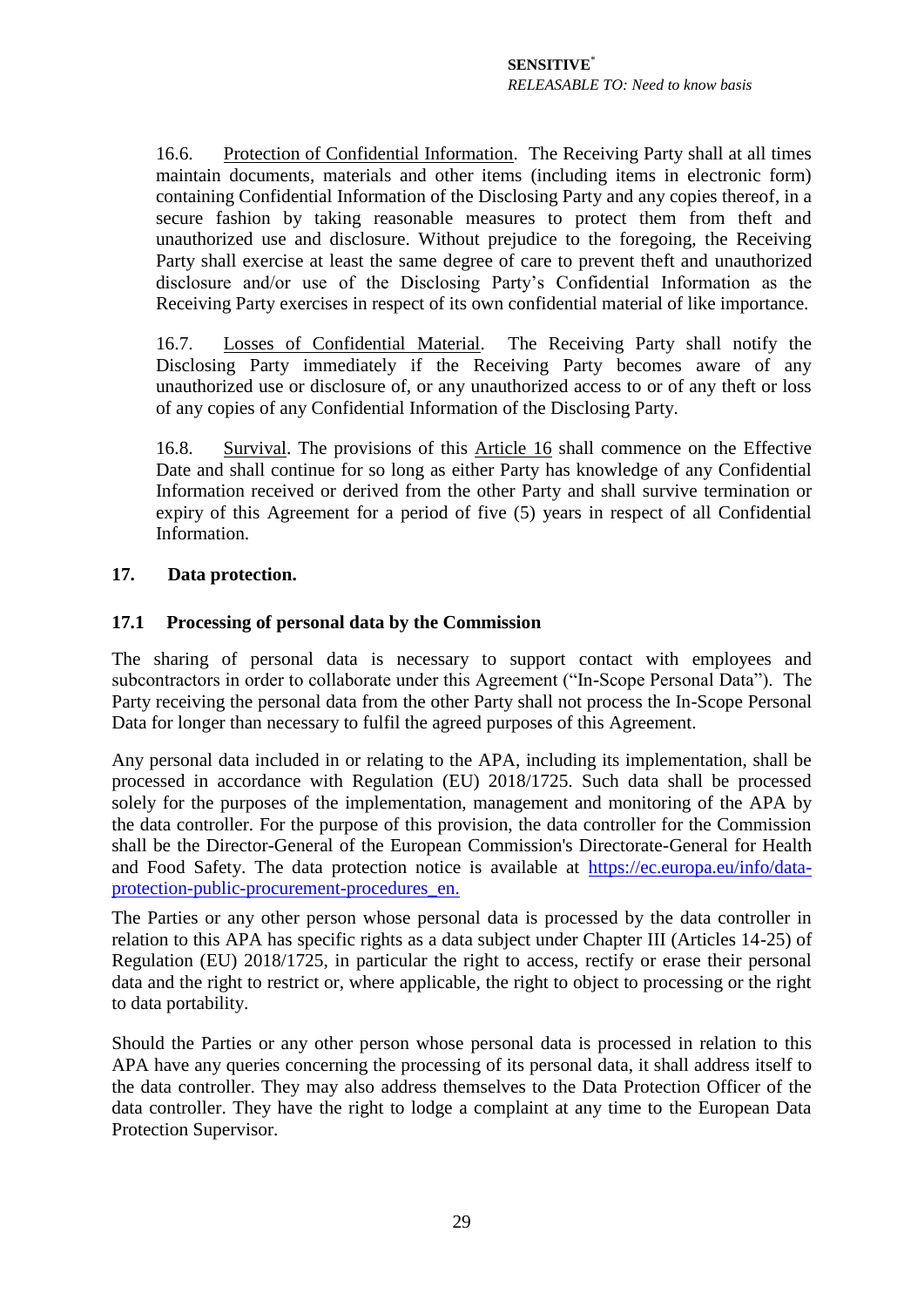# **17.2 Processing of personal data by the Parties**

The processing of personal data by the Parties shall meet the requirements of Regulation (EU) 2018/1725 and be processed solely for the following purposes: Contact with employees and subcontractors in order to collaborate under the Agreement. Both Parties agree each act as Data Controllers with regards to the Processing of Personal Data they each undertake.

Each Party represents and warrants that it has provided an appropriate data privacy notice and obtained appropriate consent (if legally required) from the data subjects whose In-Scope Personal Data is being shared with the other Party and that such notice and consent is in accordance with Applicable Laws regarding data protection and allows for the desired use of such In-Scope Personal Data. Should a Party learn that it has provided In-Scope Personal Data that may not be shared pursuant to a consent or notice, such Party is responsible for promptly notifying the other Party so that the affected In-Scope Personal Data can be deleted as required.

The Parties agree that the responsibility for complying with any communication addressed to one or both Parties under this Agreement made by a Data Subject exercising one or several of his/her data protection rights under Applicable Laws regarding Data Protection ("Data Subjects Requests") falls to the Party receiving the Data Subject Request in respect of the personal data held and under the responsibility of that Party as data controller. The Parties agree to cooperate and provide reasonable assistance as is necessary to each other to enable them to (1) comply with Applicable Laws regarding Data Protection, (2) comply with Subject Requests and (3) respond to any other queries or complaints from data subjects.

In the event a Party suffers a personal data breach, such Party shall ensure it complies with Applicable Laws regarding Data Protection and, if applicable, complies with any obligations to notify Data Protection Supervisory Authority, data subjects or other regulatory bodies as required by Applicable Law regarding the Personal Data Breach.

To the extent the Commission or Participating Member State suffers a personal data breach that (1) has an impact on the services provided under this Agreement or (2) relates to In-Scope Personal Data AstraZeneca shared with the Commission or Participating Member State, the Commission or Participating Member State shall promptly notify AstraZeneca about such personal data breach.



#### <span id="page-29-0"></span>**18. Miscellaneous.**

#### 18.1. Interpretation. In this Agreement:

(a) Any phrase introduced by the terms "including", "include" and "in particular" or any similar expression shall be construed as illustrative only and shall not limit the sense of the words preceding these terms;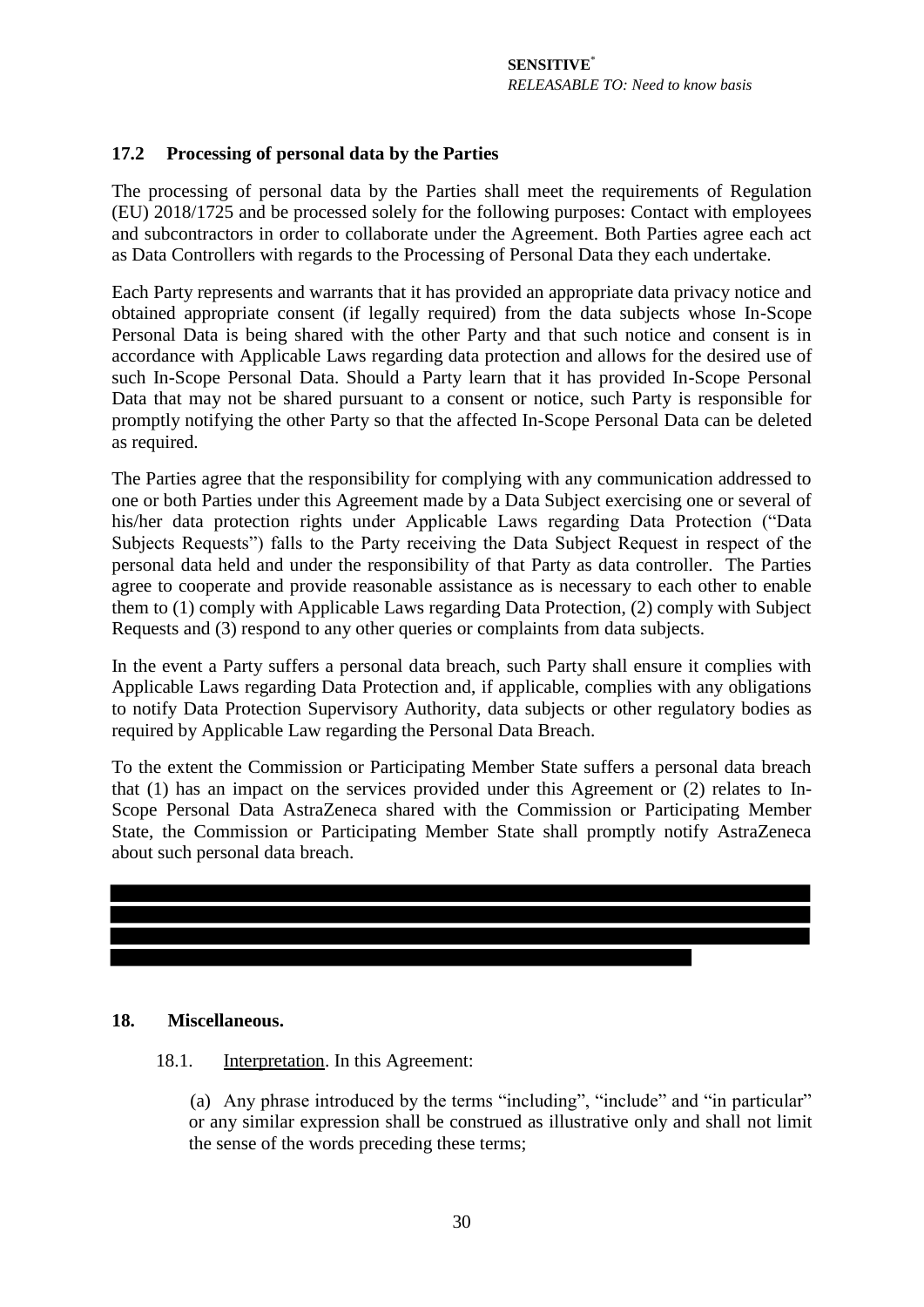(b) the headings are for convenience only and shall not affect the interpretation of this Agreement;

(c) the meaning given to defined terms in this Agreement shall also apply to their grammatical variants provided that the initial letter is capitalized; and

<span id="page-30-0"></span>(d) in the event of any inconsistencies between this Agreement and any attachments hereto, the terms of this Agreement shall prevail.

18.2. Notices.

Any notice given under this Agreement shall be in writing in English, shall refer to this Agreement and shall be sent by either pre-paid recorded first class post/pre-paid airmail or courier to the principal office or registered office of the recipient or by electronic transmission to the addresses set forth below:

#### **AstraZeneca:**

| Copy to            |  |  |
|--------------------|--|--|
|                    |  |  |
| <b>Commission:</b> |  |  |
|                    |  |  |
|                    |  |  |

#### 18.3. Participating Member States.

(a) Any written notice sent by a Party that is actually received by the other Party shall be deemed to have been properly given and received by that Party irrespective of whether or not the delivery requirements of Section [18.2](#page-30-0) have been complied with.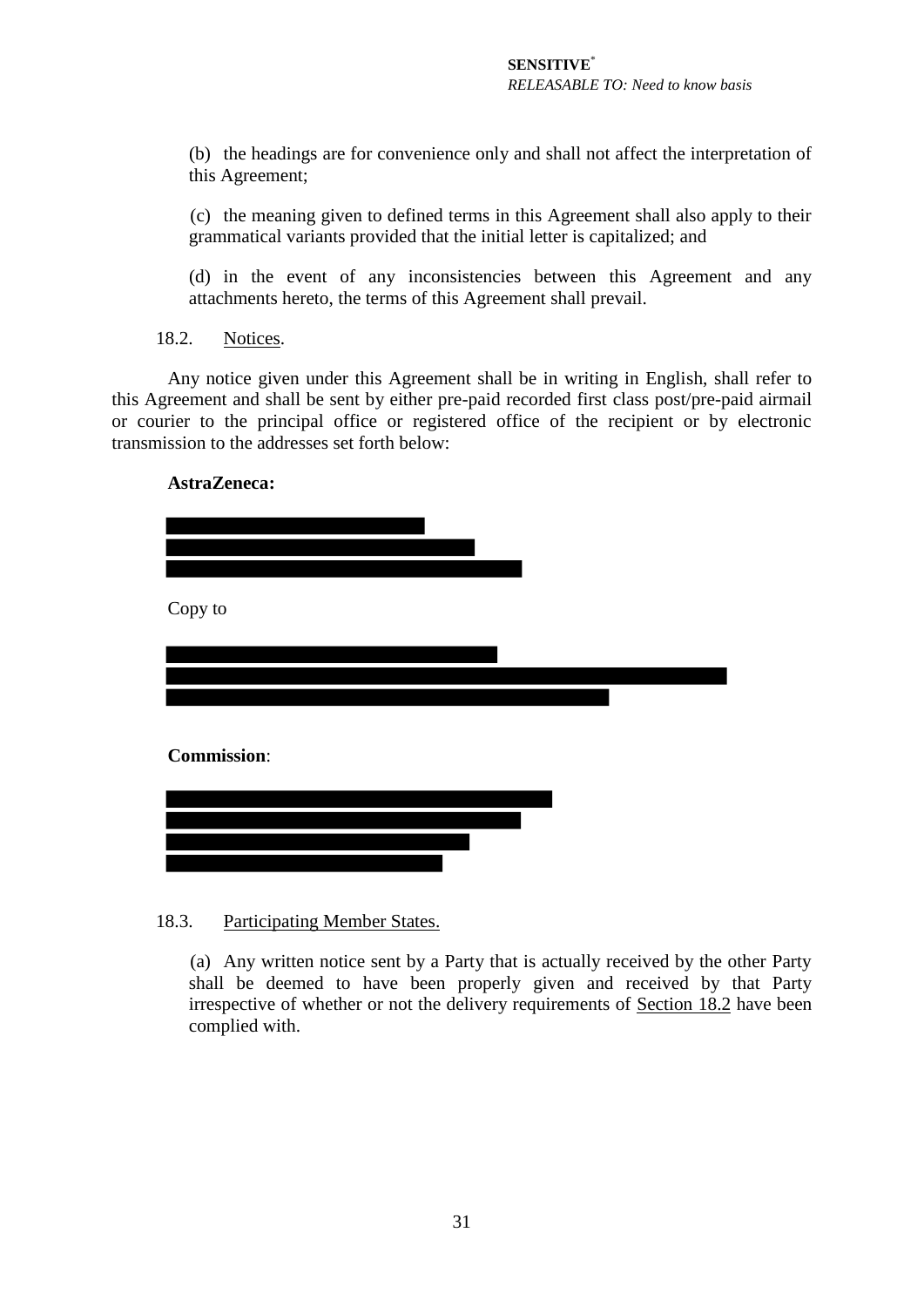18.4. Governing Law. This Agreement shall be governed by the laws of Belgium.

## 18.5. Resolution.

(a) In the event of a dispute arising under this Agreement between the Parties, the Parties shall first refer such dispute to informal dispute resolution discussions between their respective Executive Officers. AstraZeneca, on the one hand, or the Commission, on the other hand on behalf of the Commission or the applicable Participating Member State, may initiate such informal dispute resolution by sending written notice of the dispute to the other Party, and, within twenty (20) days of such notice, the Executive Officers shall meet and attempt to resolve the dispute by good faith negotiations.

(b) Each of the Commission, the Participating Member States and AstraZeneca irrevocably submit to the exclusive jurisdiction of the courts located in Brussels, Belgium to settle any dispute which may arise under or in connection with this Agreement or the legal relationships established by this Agreement.

18.6. Waiver. Failure or delay by either Party to exercise any right or remedy under this Agreement shall not be deemed to be a waiver of that right or remedy, or prevent the Party from exercising that or any other right or remedy on any occasion. Any term or condition of this Agreement may be waived at any time by the Party that is entitled to the benefit thereof, but no such waiver shall be effective unless set forth in writing duly executed by or on behalf of the Party waiving such right or remedy. The waiver by either Party of any right or remedy hereunder shall not be deemed a waiver of any other right whether of a similar nature or otherwise.

18.7. Force Majeure. Neither the Commission nor the Participating Member States nor AstraZeneca shall be held liable or responsible to the other Party or be deemed to have breached this Agreement for failure or delay in fulfilling or performing any term of this Agreement when such failure or delay is caused by or results from events beyond the reasonable control of the non-performing Party, including fires, floods, earthquakes, hurricanes, embargoes, shortages, epidemics, quarantines, war, acts of war (whether war be declared or not), terrorist acts, insurrections, riots, civil commotion, strikes, lockouts, or other employment disturbances (whether involving the workforce of the nonperforming Party or of any other person) acts of God or acts, omissions or delays in acting by any governmental authority (except to the extent such delay results from the breach by the non-performing Party or any of its Affiliates of any term or condition of this Agreement. Defaults of service, defects in equipment or material or delays in making them available, labour disputes, strikes and financial difficulties may not be invoked as force majeure, unless they stem directly from a relevant case of force majeure.

The situation or event must not be attributable to negligence on the part of the parties or on the part of the subcontractors.

The non-performing Party shall notify the other Party of such force majeure promptly following such occurrence takes place by giving written notice to the other Party stating the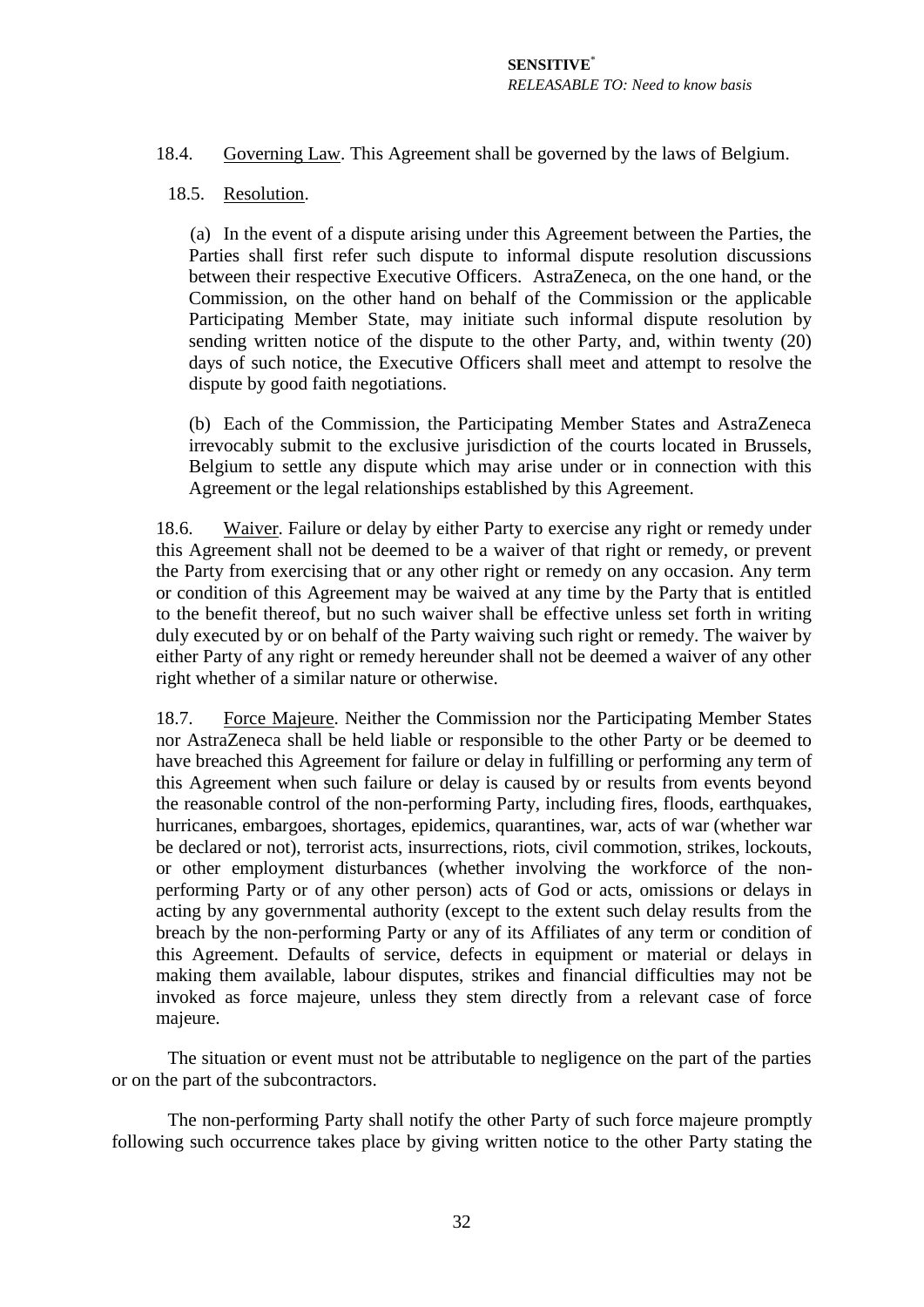nature of the event, its anticipated duration (to the extent known), and any action being taken to avoid or minimize its effect. The suspension of performance shall be of no greater scope and no longer duration than is necessary and the non-performing Party shall use Best Reasonable Efforts to remedy its inability to perform and limit any damage.

18.8. Counterparts. This Agreement may be executed in two (2) or more counterparts, each of which shall be deemed an original, but all of which together shall constitute one and the same instrument. This Agreement may be executed in writing by facsimile, PDF format via email or other electronically transmitted signatures and such signatures shall be deemed to bind each Party hereto as if they were original signatures.

<span id="page-32-0"></span>18.9. Entire Agreement. This Agreement constitutes the entire agreement and understanding of the Parties relating to the subject matter of this Agreement and supersedes all prior oral or written agreements, representations, understandings or arrangements between the Parties relating to the subject matter of this Agreement including the Tender Specifications set forth in the Commission Call for Tenders SANTE/2020/C3/037 - for the development, production, priority-purchasing options and supply of COVID-19 Vaccines for EU Member States ("**Tender Specifications**").

18.10. Severability. If any provision of this Agreement is held to be void or otherwise unenforceable by a court of competent jurisdiction from whose judgment no appeal is made within the applicable time limit then the provision shall be omitted and the remaining provisions of this Agreement shall continue in full force and effect.

18.11. Amendment. No amendment shall be made to this Agreement except in writing signed by the duly authorized representatives of the Commission and AstraZeneca.

An amendment shall only be permitted within the limits set out in Regulation 2018/1046 of the European Parliament and of the Council of 18 July of 2018 on the financial rules applicable to the general budget of the Union ("the Financial Regulation").

18.12. Relationship of the Parties. Nothing in this Agreement shall create or imply an agency, partnership or joint venture between the Parties. No Party shall act or describe itself as the agent of the other Parties nor shall any Party have or represent that it has any authority to make commitments on behalf of the other Parties.

18.13. Opt out and signature. The Commission shall sign this agreement on behalf and in the name of all Participating Member States that have not opted out in conformity with Article 4 of the agreement between the Commission and Member States on procuring Covid-19 vaccines on behalf of the Member States, as approved by the Decision.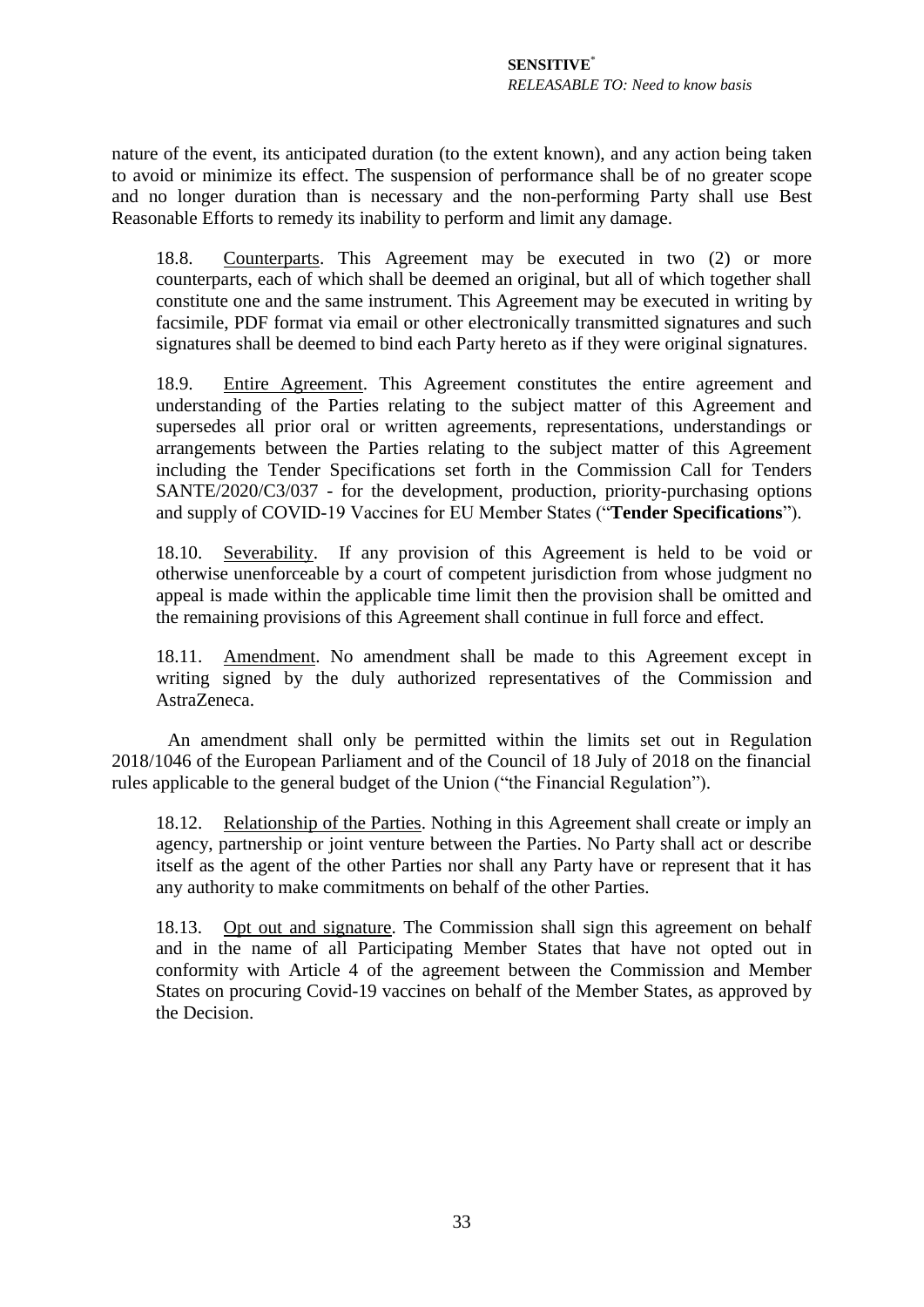#### SENSITIVE<sup>\*</sup> RELEASABLE TO: Need to know basis

IN WITNESS WHEREOF, the Parties have caused their duly authorized representatives to execute this Agreement.

**ASTRAZENECA AB** 



THE COMMISSION, on behalf and in the name of the participating Member **States** 

Date:  $24|8|2020$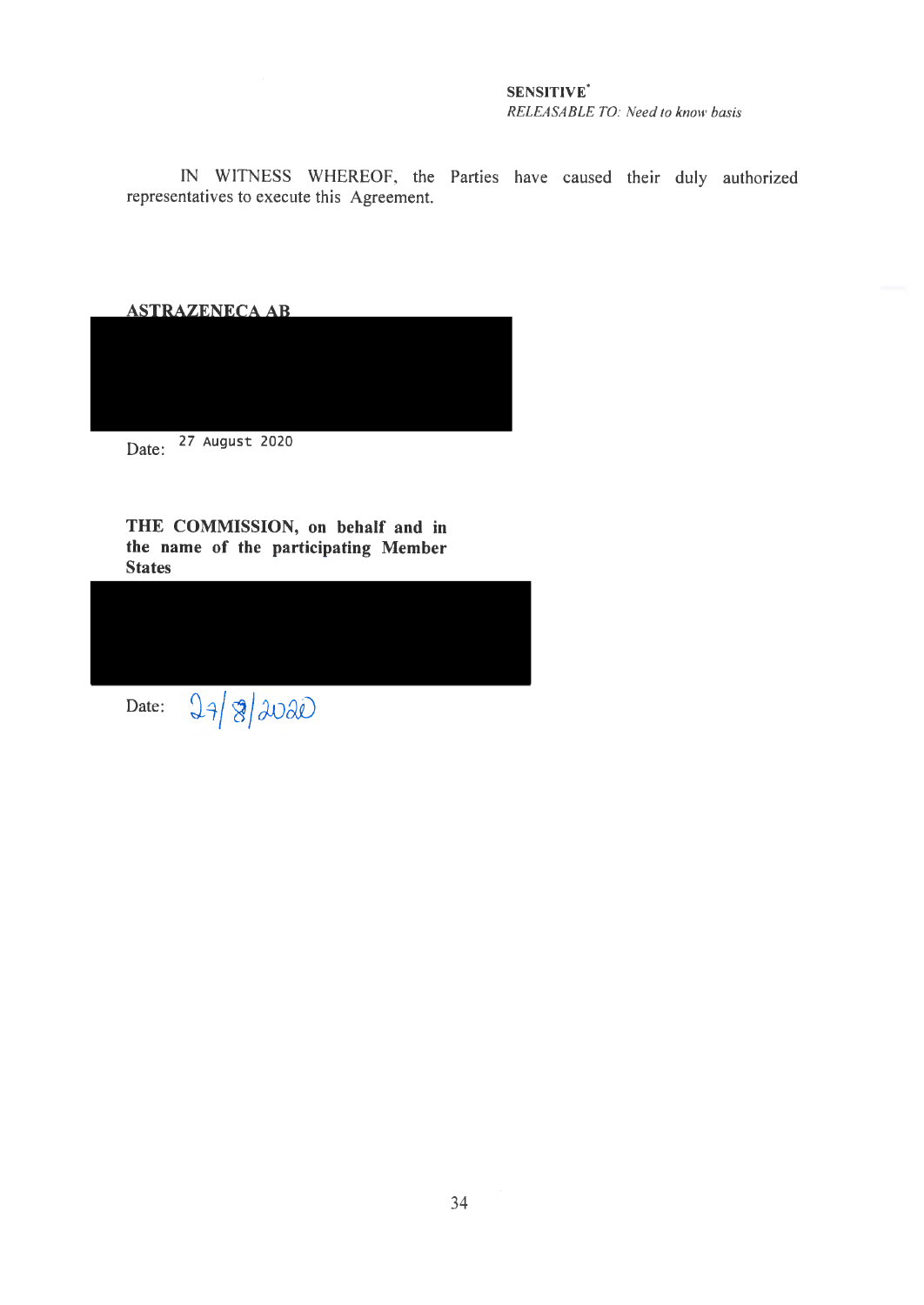# **ORDER FORM**

1.[complete] (the **"Participating Member State"**), represented for the purposes of signing this specific order form by [*forename, surname, function, department of authorising officer*],

and

2. AstraZeneca AB, a party incorporated in Sweden having a business address of KVARNBERGAG 16, 151 85 SÖDERTÄLJE

**[***Statutory registration number or ID or passport number***]** 

## [*VAT registration number*]

[appointed as leader of the group by the members of the group that submitted the joint tender]

[**"AstraZeneca"** or **"the contractor"**), represented for the purposes of signing this specific order form by [*forename, surname and function of legal representative*,]

WHEREAS, AstraZeneca and the Commission acting on behalf of and in the name of the Participating Member States entered into that Advance Purchase Agreement for the production, purchase and supply of the ChAdOx1 nCov-19 vaccine in the European Union dated 27 August, 2020 (the **"APA"**).

WHEREAS, the APA provides that each Participating Member State must deliver and execute an Order Form in this form with the information filled in (a **"Order form"**);

WHEREAS, the Participating Member State wishes to order Doses from AstraZeneca in accordance with the terms of the APA.

WHEREAS in accordance with the provisions set out in the APA, AstraZeneca has agreed to supply the Initial Europe Doses allocated to each Participating Member State in a given timeframe, should it manage to develop a safe and effective vaccine against COVID-19 (**"Vaccine"**).

WHEREAS, capitalized terms that are used but not otherwise defined herein shall have the meaning for such capitalized terms set forth in the APA.

# HAVE AGREED

# **Article 1**

#### **Subject matter**

- **1.1** This Order Form is entered into as contemplated by the APA **for the production and purchase of a successful COVID-19 vaccine in the European Union**, signed by the parties on [*complete date*]*.* This Order Form is an integral part of the APA and the terms and conditions of the APA are incorporated into this Order Form by this reference.
- **1.2** By execution of this Order Form, the undersigned Participating Member State hereby:
	- (a) shall have a legally binding obligation to purchase a portion of (i) the Initial Europe Doses as set forth in the Binding Allocation to be/as determined pursuant to Section [8.3\(a\)](#page-16-2) or [8.3\(b\),](#page-16-3) as applicable, of the APA and (ii) the Optional Doses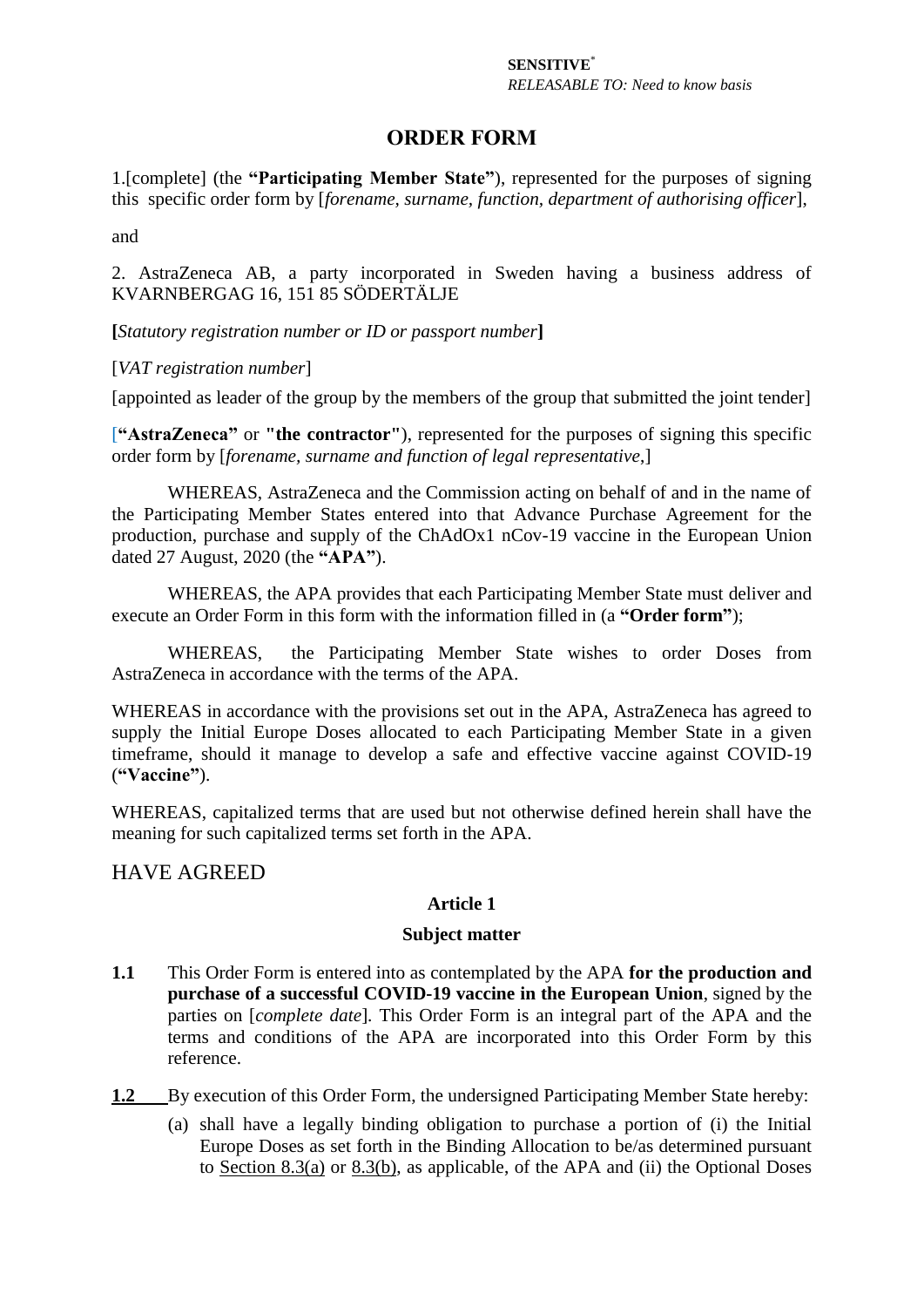## **SENSITIVE**\*

#### *RELEASABLE TO: Need to know basis*

allocated as set forth in Section 5.2 of the APA, in each case, as set forth in the APA and in this Order Form.

# **Article 2**

## **Entry into force and duration**

**2.1** This Order Form shall become effective upon execution and delivery by the Participating Member State and counter-execution and delivery by AstraZeneca.

# **Article 3**

## **Price and Quantity**

- **3.1** Price Per Dose. The Price Per Dose for the Initial Europe Doses and Optional Doses shall equal the amount calculated pursuant to Sections 7.3, 7.4 and 10.3 of the APA, taking into account adjustments provided for therein.
- **3.2**. Initial Europe Doses: Quantity and Binding Order. The precise quantity of the Initial Europe Doses purchased by the [the name of the Participating Member State] as determined pursuant to Sections 8.3(a) and 8.3(b) of the APA is  $\lceil \quad \rceil$ . The number of Initial Europe Doses allocated to each Participating Member State in the Binding Allocation shall be the number of Initial Europe Doses that the Participating Member State is required to purchase pursuant to this Order Form.
- **3.3**. Optional Doses: Quantity and Binding Order. The precise quantity of the Optional Doses to be purchased by [the name of the Participating Member State] as determined pursuant to Section 5.2 of the APA is [ ]. The number of Optional Doses set forth in such allocation shall be the total number of Optional Doses that the Participating Member State is required to purchase pursuant to this Order Form.
- **3.4.** Additional Doses. Additional Doses may be agreed to by AstraZeneca and [the name of the Participating Member State] in accordance with Section 5.3 of the APA. The Price per Dose for Additional Doses would equal the amount calculated pursuant to Section 7.4 of the APA, taking into account adjustments provided for in the APA.
- **3.5.** Method of Payment. All payments to AstraZeneca under this Order Form shall be made by deposit of Euros by wire transfer of immediately available funds in the requisite amount to such bank account as AstraZeneca may from time to time designate by written notice to the Participating Member State. For the purpose of calculating any sums due under, or otherwise reimbursable pursuant to this Agreement, . Payments for shipments of

Doses shall be due and payable within **the superior involvement of such** following invoicing for such Doses.

**3.6.** Distribution Hubs.The Distribution Hub for the Participating Member State is as follows:

[*Member State to enter location of Distribution Hub*]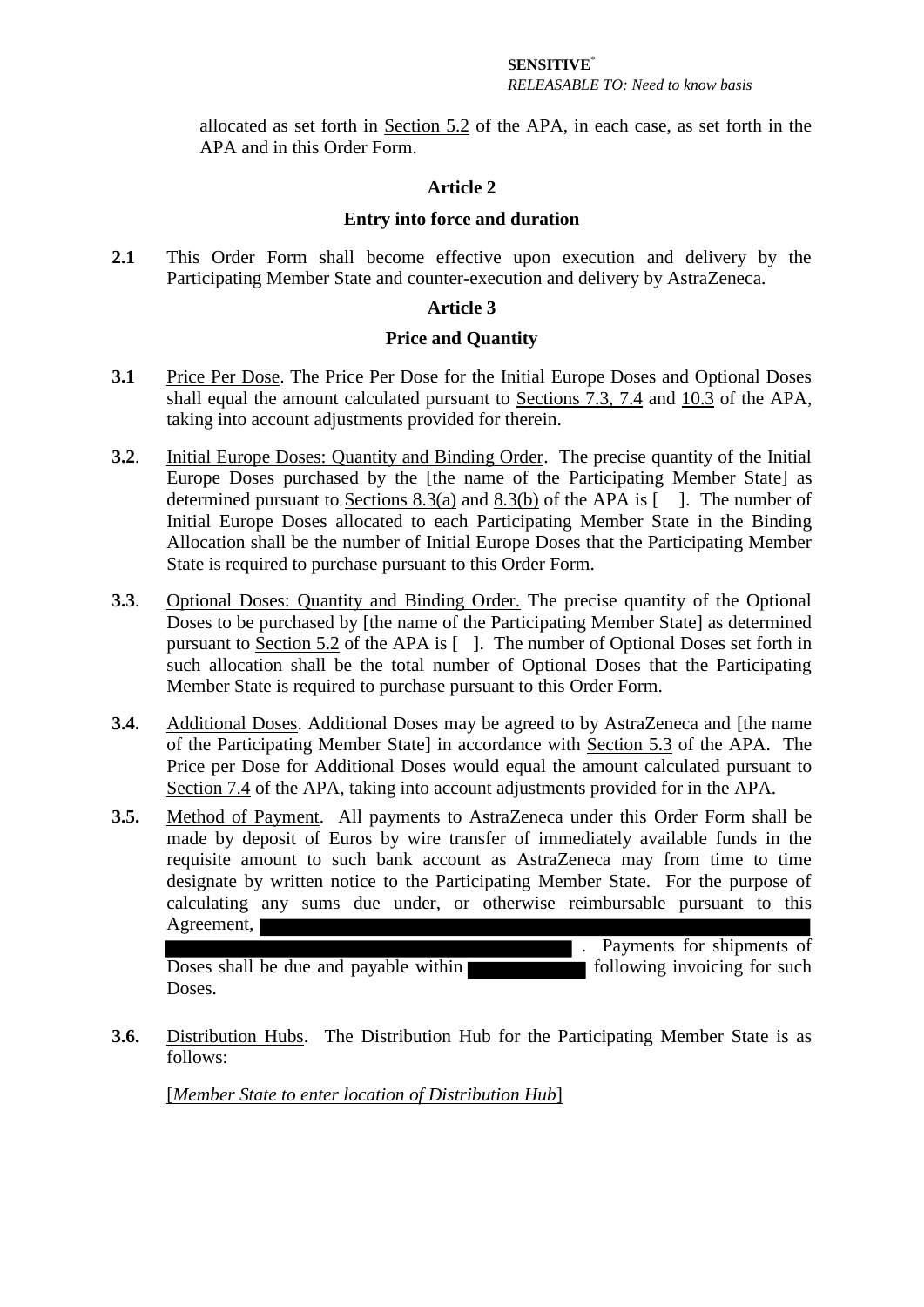# **SENSITIVE**\*

*RELEASABLE TO: Need to know basis*

## **Article 4**

#### **Communication details; Notices**

Any notice given under this Order Form shall be in writing in English, shall refer to the APA and this Order Form and shall be sent by either pre-paid recorded first class post/pre-paid airmail or courier to the principal office or registered office of the recipient or by electronic transmission to the addresses set forth below:

#### **4.1** Participating Member State:

[*Full name*] [*Function*] [*Name of Participating Member State*] [*Full official address*] E-mail: [*complete*] Contractor: [*Full name*] [*Function*] [*Company name*] [*Full official address*] E-mail: [*complete*]

#### **Article 5**

#### **Representations, Warranties and Covenants**

- **5.1** The Participating Member State represents, warrants and covenants to AstraZeneca that:
	- (b) the execution and delivery of this Order Form and the performance by it of the transactions contemplated hereby have been duly authorized by all necessary action;
	- (c) it has the power and authority to execute and deliver this Order Form and to perform its obligations hereunder, including to satisfy the payment obligations hereunder;
	- (d) this Order Form has been duly executed and is a legal, valid and binding obligation on it, enforceable against it in accordance with its terms;
	- (e) it is not under any obligation, contractual or otherwise, to any Person or third party that conflicts with or is inconsistent in any material respect with the terms of this Order Form or that would impede the complete fulfillment of its obligations under this Order Form;
	- (f) it shall comply with all Applicable Laws that are applicable to its activities and operations under the APA;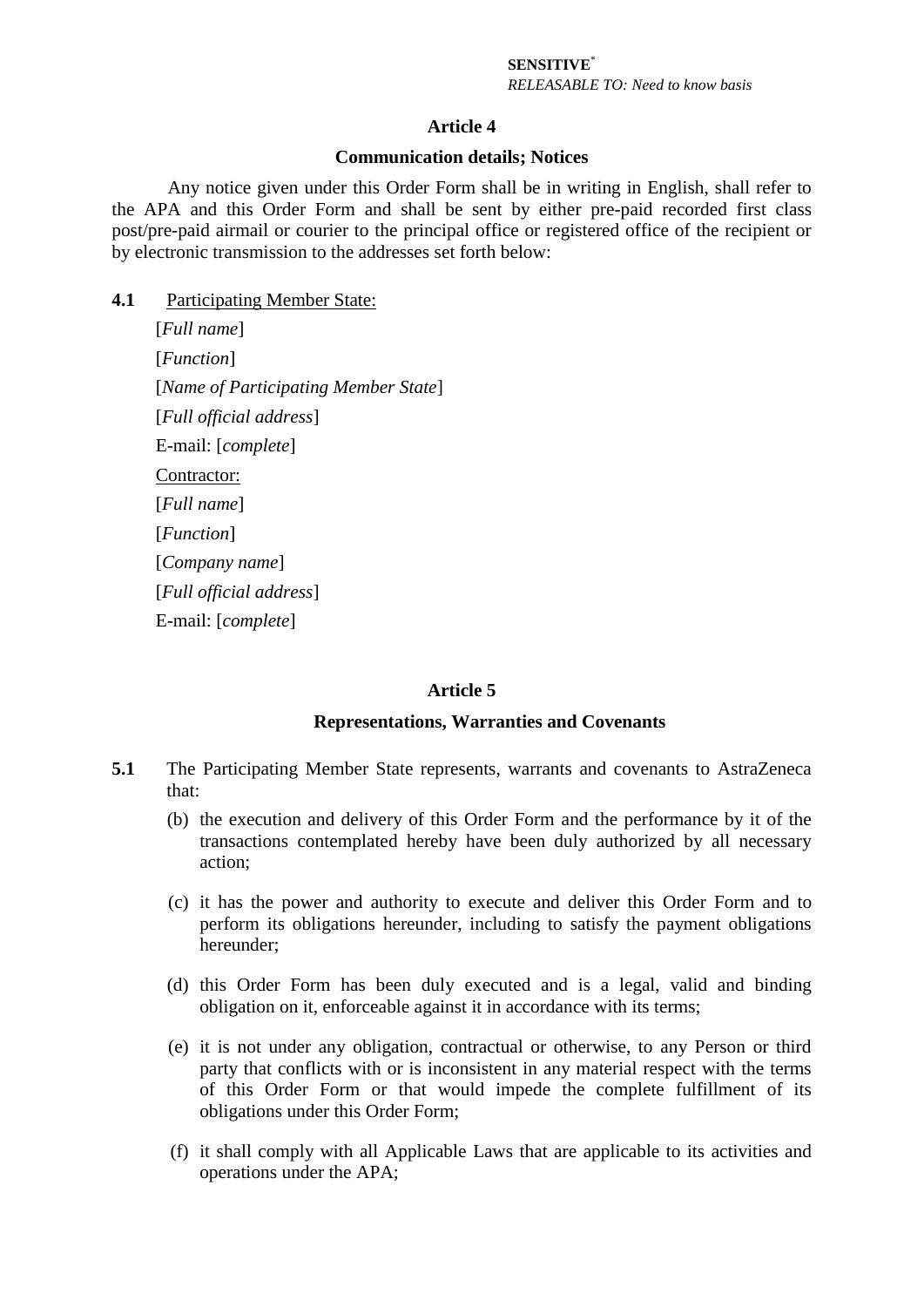#### **SENSITIVE**\*

*RELEASABLE TO: Need to know basis*

- (g) Upon request by AstraZeneca and in coordination with the Commission, the Participating Member State will use its Best Reasonable Efforts, in accordance with all Applicable Laws and within the framework of its competencies, to assist AstraZeneca in securing the supply of any drug substances needed and drug filling and finishing capacity as well as components for the development, manufacture, and supply of the Initial Europe Doses; and
- (h) Capacity Limitations. In the event AstraZeneca's ability to fulfill its obligations under this Agreement is impeded by a competing agreement entered into by or on behalf of the Participating Member State, AstraZeneca shall promptly inform the Participating Member State. While AstraZeneca shall continue to use Best Reasonable Efforts to engage with its own contract manufacturers and suppliers to utilize the capacity and/or components, the Participating Member State will assist in finding a mutually acceptable solution for this Agreement and the competing agreement. To the extent AstraZeneca's performance under this Agreement is impeded by any such competing agreements, AstraZeneca shall not be deemed in breach of this Agreement as a result of any such delay due to the aforementioned competing agreement(s).

# **Article 6**

## **Termination**

This Order Form shall terminate concurrent with the APA and with the same effects of termination as set forth in Article 12 of the APA. Within of termination of this Order Form, the Participating Member State (pro rata to the Binding Allocation pursuant to Section 8.3(b) of the APA or if there is no Binding Allocation, then pro rata in accordance with the method for allocation set forth in Section 8.3(b) of the APA) shall reimburse AstraZeneca for all reasonably incurred unpaid expenses and any noncancellable expenses relating to the activities under this Agreement for which Funding has not yet been provided.

#### **Signatures**

For the Member State authority,

[*forename/surname/function*]

signature:

Done at [*place*], [*date*]

In duplicate in English.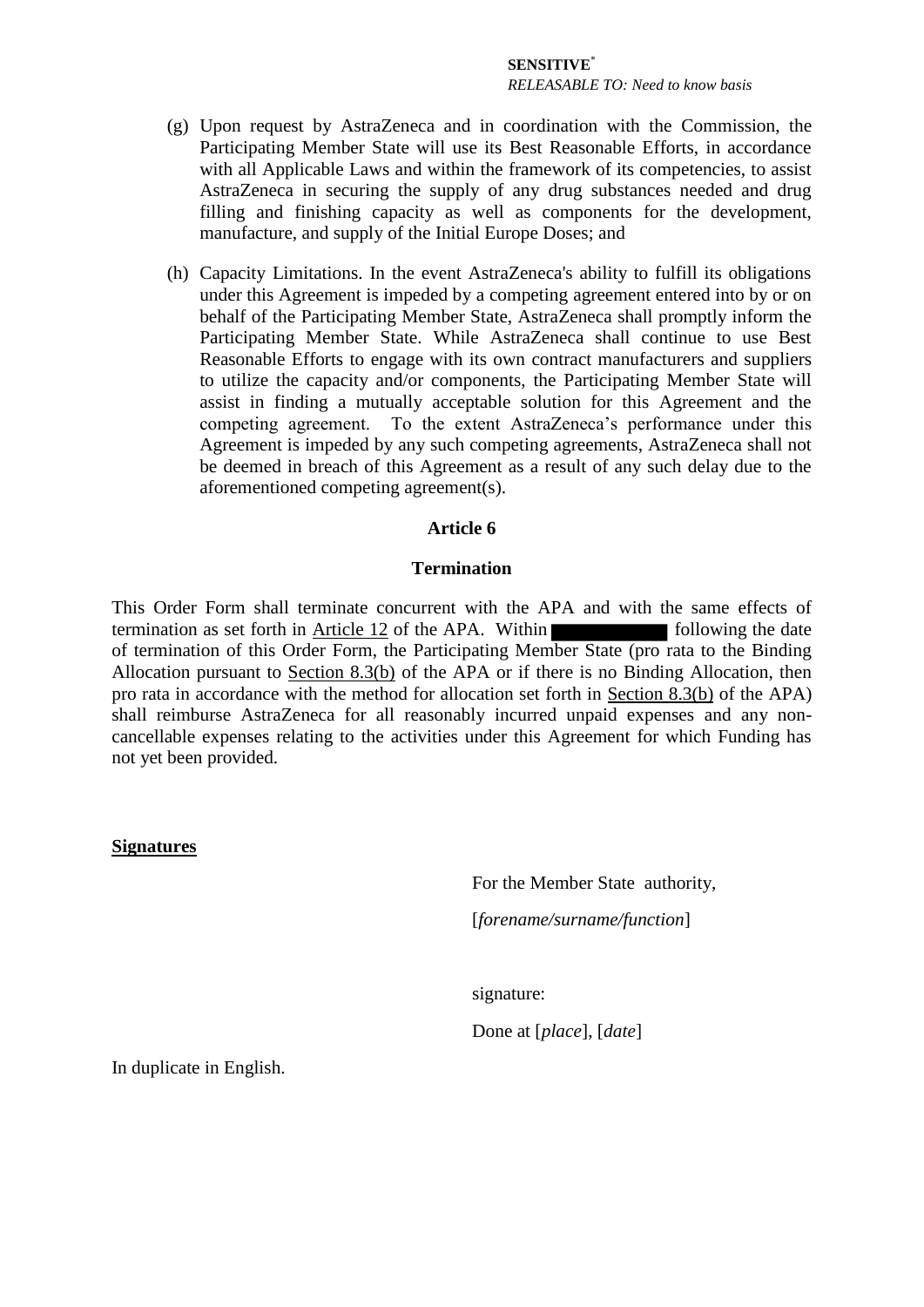#### **Schedule A**

#### **Total Cost of Goods**

As of the date of this Agreement, the total Costs of Goods for the Initial Europe Doses are estimated to be

|           | (UK), and                  | Drug substance manufacturing at | (UK). I | $(FR/BE)$ , |          | $(IVIL)$ , |          |
|-----------|----------------------------|---------------------------------|---------|-------------|----------|------------|----------|
| $(ITL)$ . |                            |                                 |         |             |          |            |          |
|           | potential other suppliers. | Drug product manufacturing at   | (ITL),  |             | $(DE)$ , |            | (UK) and |

Drug product fill/finish assumptions are based on current knowledge of sterile filling container closure presentation. processes and a

Following execution of manufacturing arrangements for the Initial Europe Doses, AstraZeneca will provide the names of the contracted suppliers to the Commission/Participating Member States.

As set forth more fully in the table below, in order to manufacture the Initial Europe Doses by

AstraZeneca estimates that it must expend approximately

| (the "Upfront Costs") |  |  |  |  |  |
|-----------------------|--|--|--|--|--|
|                       |  |  |  |  |  |

| Activity                                                                                                                                            | <b>Estimated costs</b> |
|-----------------------------------------------------------------------------------------------------------------------------------------------------|------------------------|
| Technology Transfer/Process Performance<br>Qualification/Technology Support for Drug<br>Substance and Drug Product, TT/PPQ/Tech<br>Support (DS &DP) |                        |
| Procurement of critical<br>material (vials/stoppers)                                                                                                |                        |
| Drug Product/Packaging<br><b>Reservation</b> fee                                                                                                    |                        |
| Drug Substance CMO<br>capacity reservation fee, raw<br>materials, and resins                                                                        |                        |
| Cumulative Commitment                                                                                                                               |                        |

As set forth more fully in the table below, as of the date of this Agreement. AstraZeneca currently estimates that it will be required to expend approximately

(the "Fill/Finish/Packaging Costs").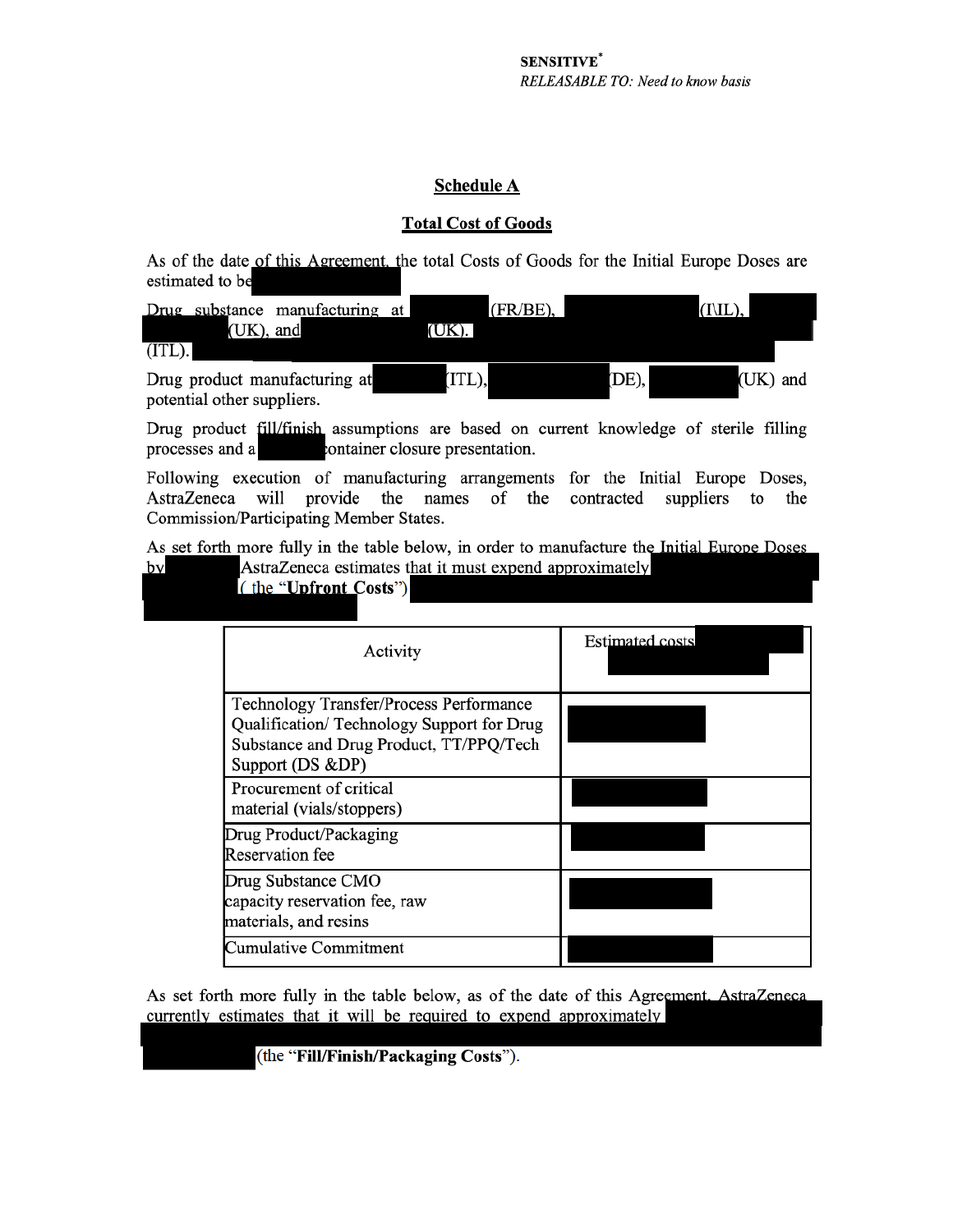Estimated Delivery Schedule

| Number of<br>Doses in<br>Millions* |  |  |  |  |
|------------------------------------|--|--|--|--|
| Monthly<br>Delivery                |  |  |  |  |
| Cumulative<br>Total                |  |  |  |  |

\*Shows the reserved manufacturing and production schedule to support earliest possible delivery of Doses to the Participating Member States. Final delivery subject to agreement of delivery schedule and regulatory approval. Payments for shipments of Doses shall be due and payable within **following** invoicing for such Doses in accordance with Section 7.5 of the Agreement.